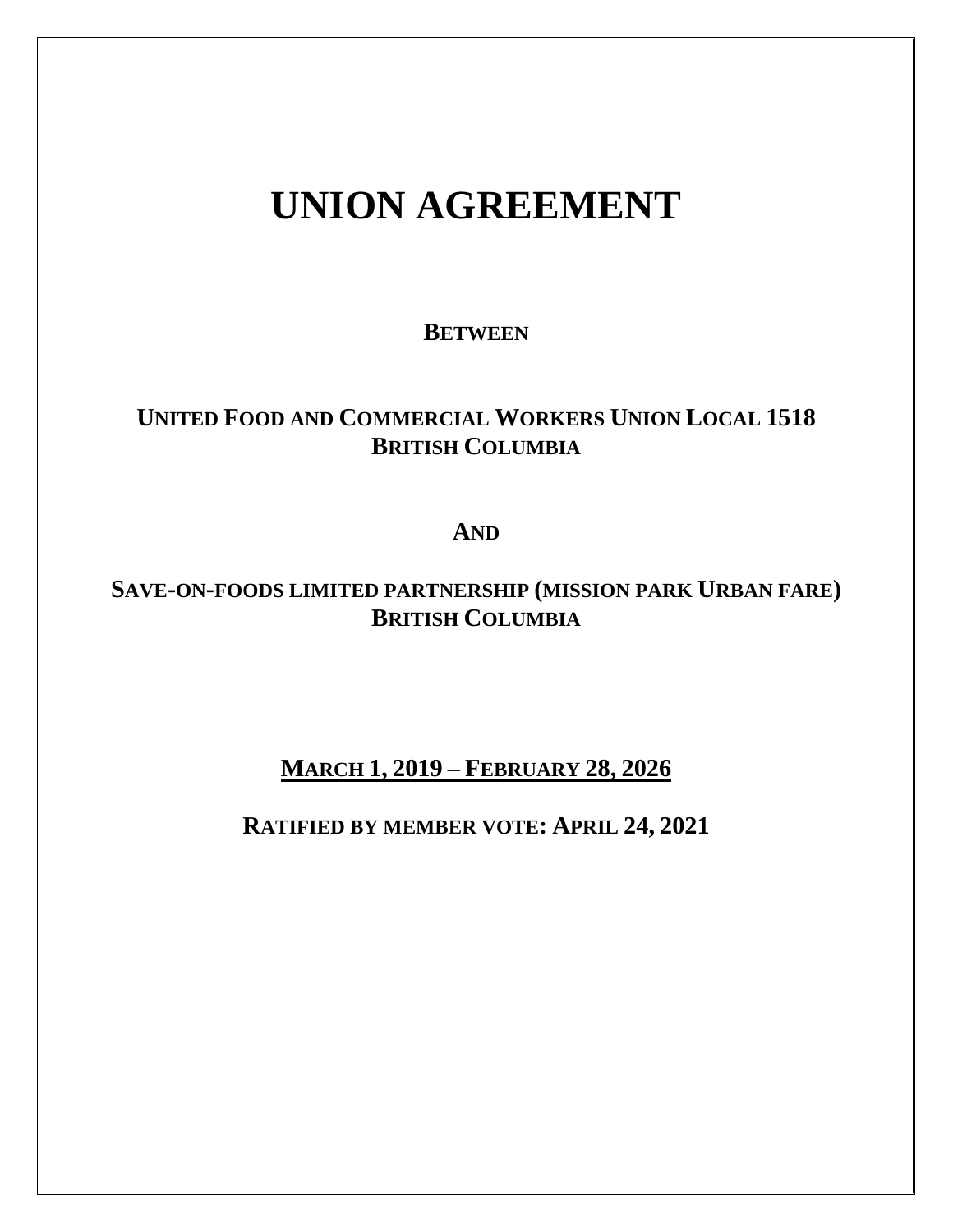## **CONTENTS**

|                | $\frac{1}{1}$                                                           |  |
|----------------|-------------------------------------------------------------------------|--|
|                |                                                                         |  |
|                |                                                                         |  |
|                |                                                                         |  |
|                |                                                                         |  |
|                | SECTION 6 - BASIC WORK WEEK, ACCUMULATED TIME OFF, STATUTORY HOLIDAYS 3 |  |
| 6.01           |                                                                         |  |
| 6.02           |                                                                         |  |
| 6.03           |                                                                         |  |
| 6.04           |                                                                         |  |
| 6.05           |                                                                         |  |
| 6.06           |                                                                         |  |
| 6.07           |                                                                         |  |
| 6.08           |                                                                         |  |
| 6.09           |                                                                         |  |
| 6.10<br>6.11   |                                                                         |  |
| 6.12           |                                                                         |  |
| 6.13           |                                                                         |  |
|                |                                                                         |  |
|                |                                                                         |  |
| 7.01           |                                                                         |  |
|                |                                                                         |  |
| 8.01           |                                                                         |  |
| 8.02           |                                                                         |  |
| 8.03           |                                                                         |  |
| 8.04           |                                                                         |  |
| 8.05           |                                                                         |  |
|                |                                                                         |  |
| 9.01           |                                                                         |  |
| 9.02           |                                                                         |  |
| 9.03           |                                                                         |  |
| 9.04           |                                                                         |  |
|                |                                                                         |  |
|                |                                                                         |  |
|                |                                                                         |  |
|                |                                                                         |  |
|                |                                                                         |  |
| 10.01          |                                                                         |  |
| 10.02          |                                                                         |  |
| 10.03<br>10.04 |                                                                         |  |
|                |                                                                         |  |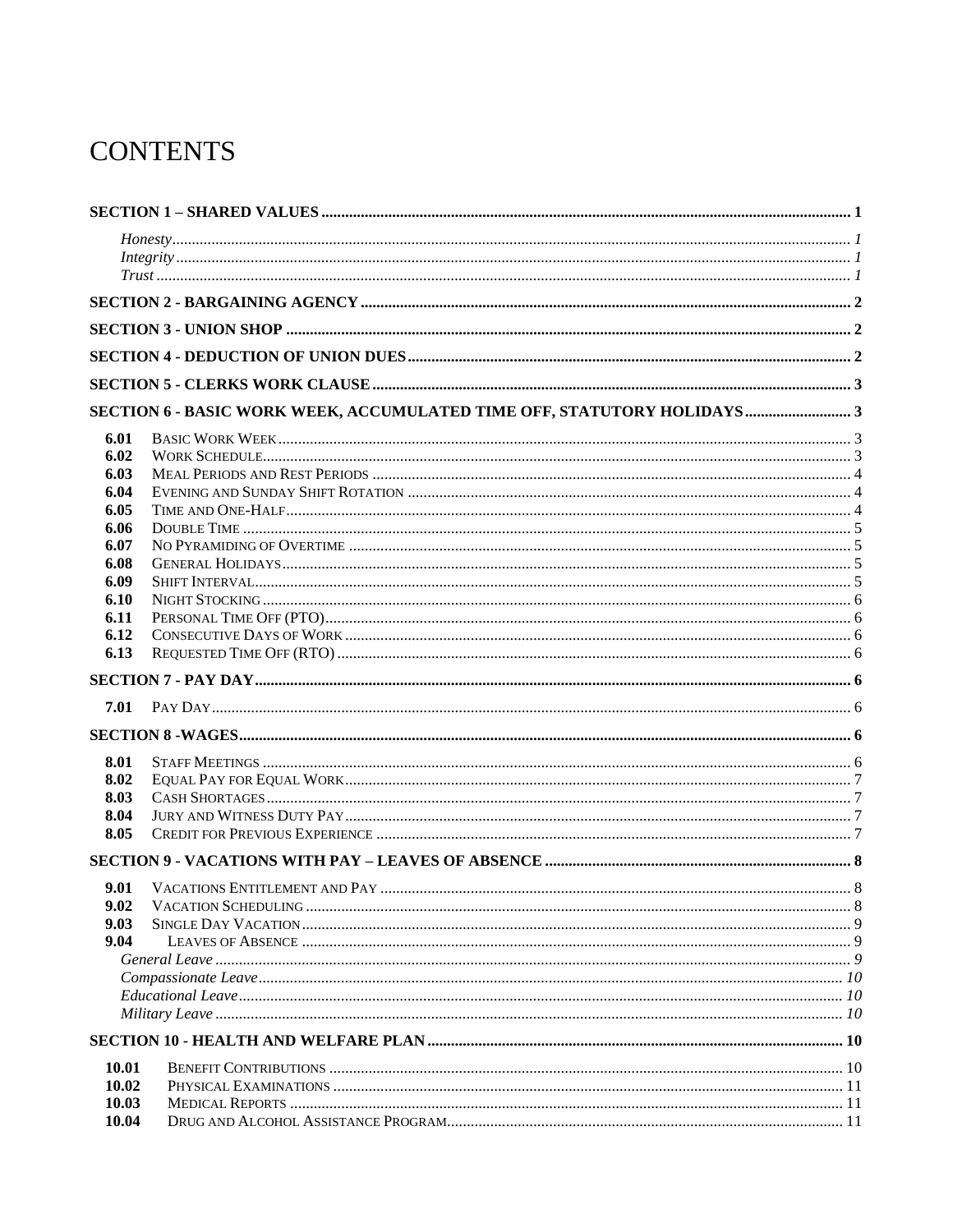| 10.05          |  |
|----------------|--|
| 10.06          |  |
|                |  |
| 11.01          |  |
| 11.02          |  |
| 11.03          |  |
| 11.04          |  |
| 11.05          |  |
|                |  |
| 12.01          |  |
| 12.02          |  |
| 12.03          |  |
| 12.04          |  |
|                |  |
| 13.01          |  |
|                |  |
| 13.02          |  |
|                |  |
| 13.03<br>13.04 |  |
|                |  |
|                |  |
| 13.05          |  |
| 13.06          |  |
| 13.07          |  |
| 13.08          |  |
| 13.09          |  |
| 13.10          |  |
|                |  |
| 13.11          |  |
| 13.12          |  |
| 13.13          |  |
| 13.14          |  |
| 13.15          |  |
| 13.16          |  |
|                |  |
| 14.01          |  |
|                |  |
| 15.01          |  |
| 15.02          |  |
| 15.03          |  |
| 15.04          |  |
|                |  |
| 16.01          |  |
| 16.02          |  |
| 16.03          |  |
| 16.04          |  |
|                |  |
| 17.01          |  |
| 17.02          |  |
| 17.03          |  |
| 17.04          |  |
| 17.05          |  |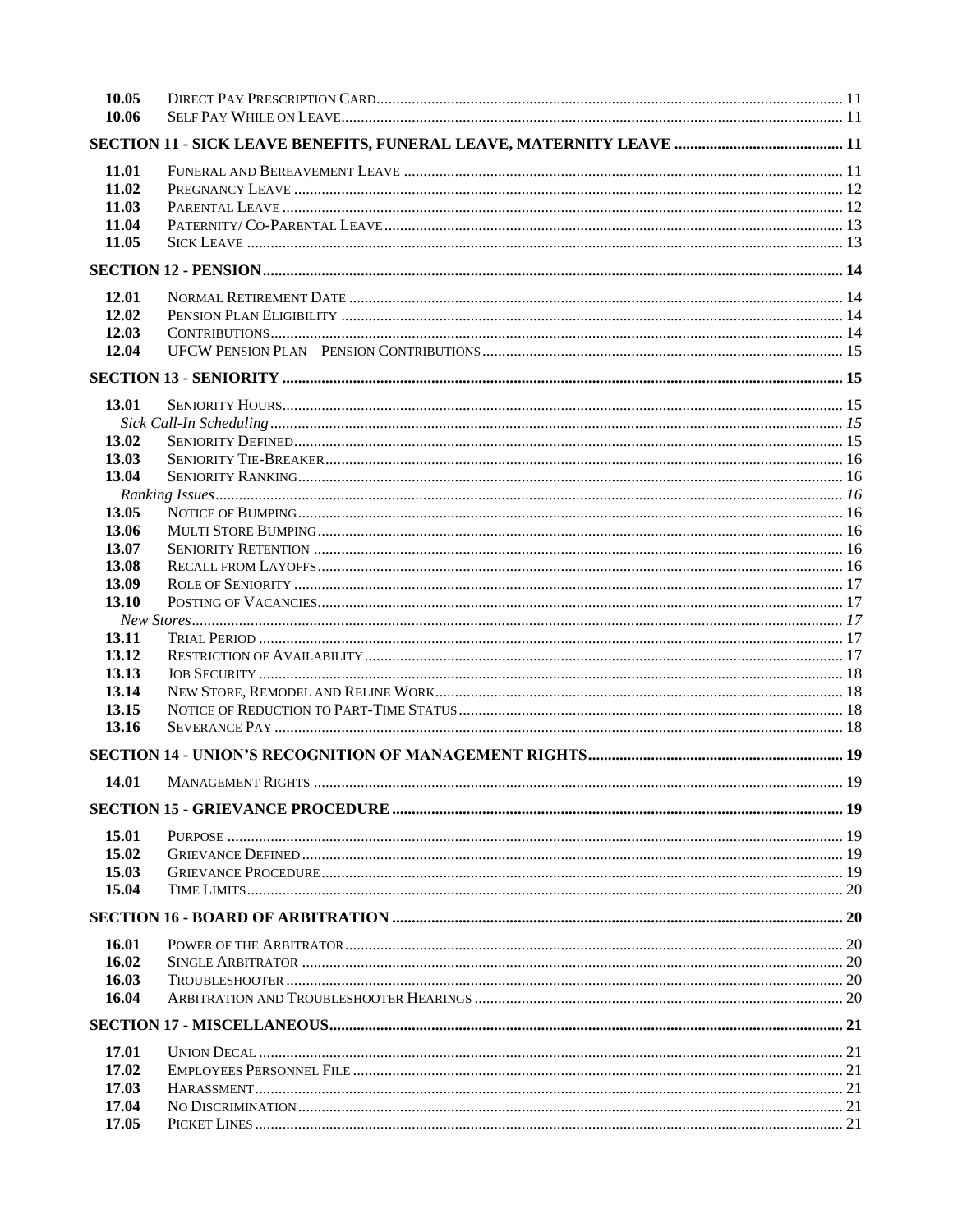| 17.06          |                                                                            |  |
|----------------|----------------------------------------------------------------------------|--|
| 17.07          |                                                                            |  |
| 17.08          |                                                                            |  |
| 17.09<br>17.10 |                                                                            |  |
| 17.11          |                                                                            |  |
|                |                                                                            |  |
|                |                                                                            |  |
| 19.01          |                                                                            |  |
| 19.02          |                                                                            |  |
| 19.03          |                                                                            |  |
| 19.04          |                                                                            |  |
| 19.05          |                                                                            |  |
|                |                                                                            |  |
|                |                                                                            |  |
|                |                                                                            |  |
|                |                                                                            |  |
|                |                                                                            |  |
|                |                                                                            |  |
|                |                                                                            |  |
|                |                                                                            |  |
| 20.01          |                                                                            |  |
| 20.02          |                                                                            |  |
| 20.03          |                                                                            |  |
|                |                                                                            |  |
|                |                                                                            |  |
|                |                                                                            |  |
|                | LETTER OF UNDERSTANDING #2 - JOINT UNION MANAGEMENT QUARTERLY REVIEWS 32   |  |
|                |                                                                            |  |
|                |                                                                            |  |
|                | LETTER OF UNDERSTANDING #5 - HEALTH & WELFARE, DENTAL AND PENSION TRUST 35 |  |
|                |                                                                            |  |
|                |                                                                            |  |
|                |                                                                            |  |
|                |                                                                            |  |
|                |                                                                            |  |
|                |                                                                            |  |
|                |                                                                            |  |
|                |                                                                            |  |
|                |                                                                            |  |
|                | LETTER OF UNDERSTANDING #15 - CROSS CLASSIFICATION SCHEDULING PILOT 40     |  |
|                |                                                                            |  |
|                |                                                                            |  |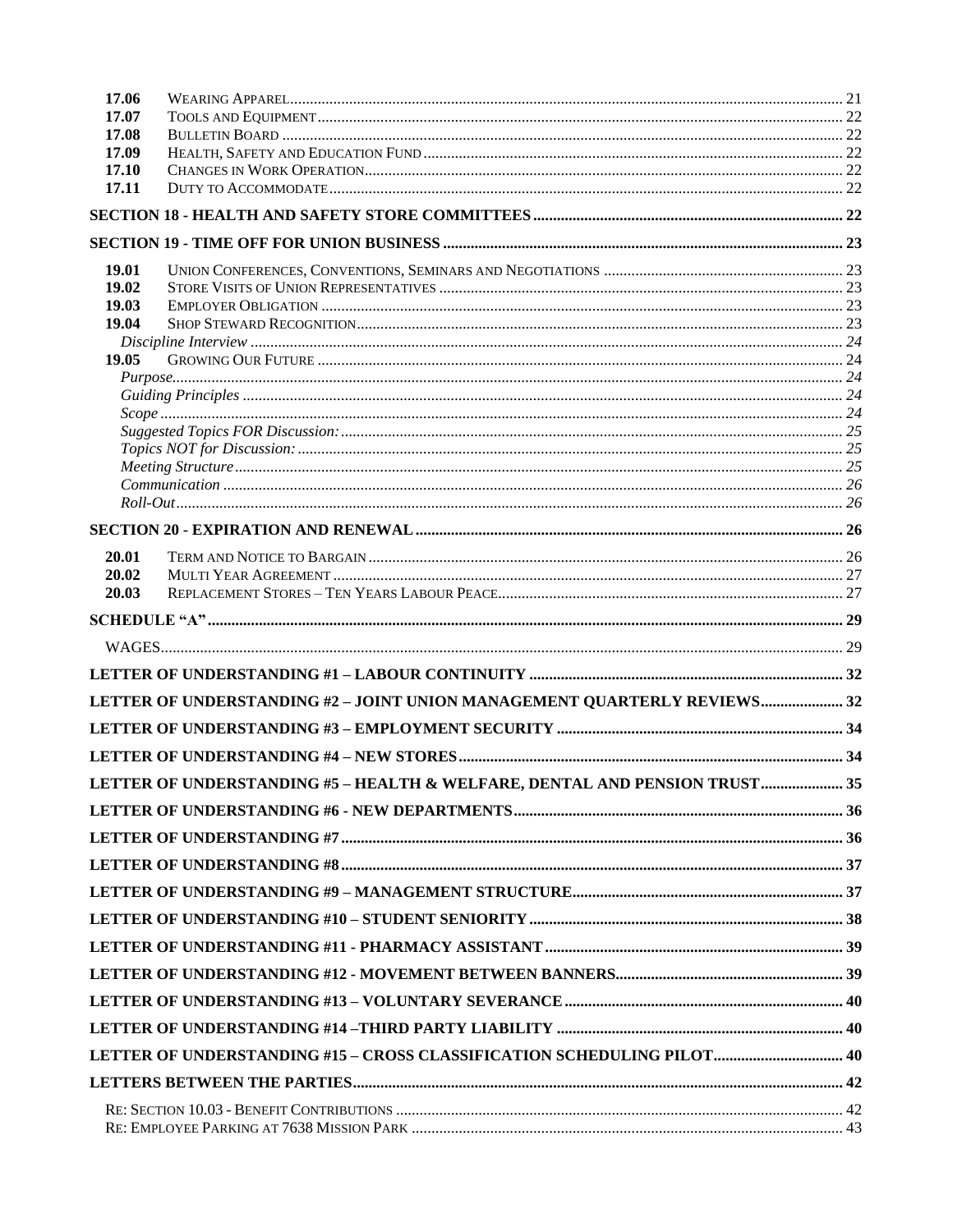#### **THIS AGREEMENT entered into this**  $\frac{13^{th}}{4}$  day of **April, 2021**, and

#### **BETWEEN**: **SAVE-ON-FOODS LIMITED PARTNERSHIP (MISSION PARK URBAN FARE)** (hereinafter referred to as the "EMPLOYER")

#### **AND: UNITED FOOD AND COMMERCIAL WORKERS UNION, LOCAL 1518** (hereinafter referred to as the "UNION")

**WHEREAS** it is the intent and the purpose of the parties hereto that this Agreement will promote an industrial and economic relationship between the employees and the Employer and to set forth herein the basic agreement covering rates of pay, hours of work and conditions of employment to be observed between the parties hereto.

NOW THEREFORE: The Employer and the Union mutually agree as follows:

#### **Section 1 – Shared Values**

Representatives from the Employer and the Union developed and agreed to a set of Shared Values. These three shared values are as follows:

#### **Honesty**

- **We will be truthful in our intentions and actions.**
- **We will have a relationship based on candid and respectful communication**
- **We will do what we say we will do**.

#### **Integrity**

- **We will take responsibility for our actions.**
- **We will follow through on our commitments.**
- **We will not take unfair advantage of each other.**

#### **Trust**

- **We are committed to act with integrity and honesty.**
- **We will hold ourselves accountable for our actions.**
- **We will not pass judgment without discussion.**

**Both organizations have agreed to live by these shared values. They reflect how we will conduct ourselves, and we are committed to holding ourselves and each other accountable.**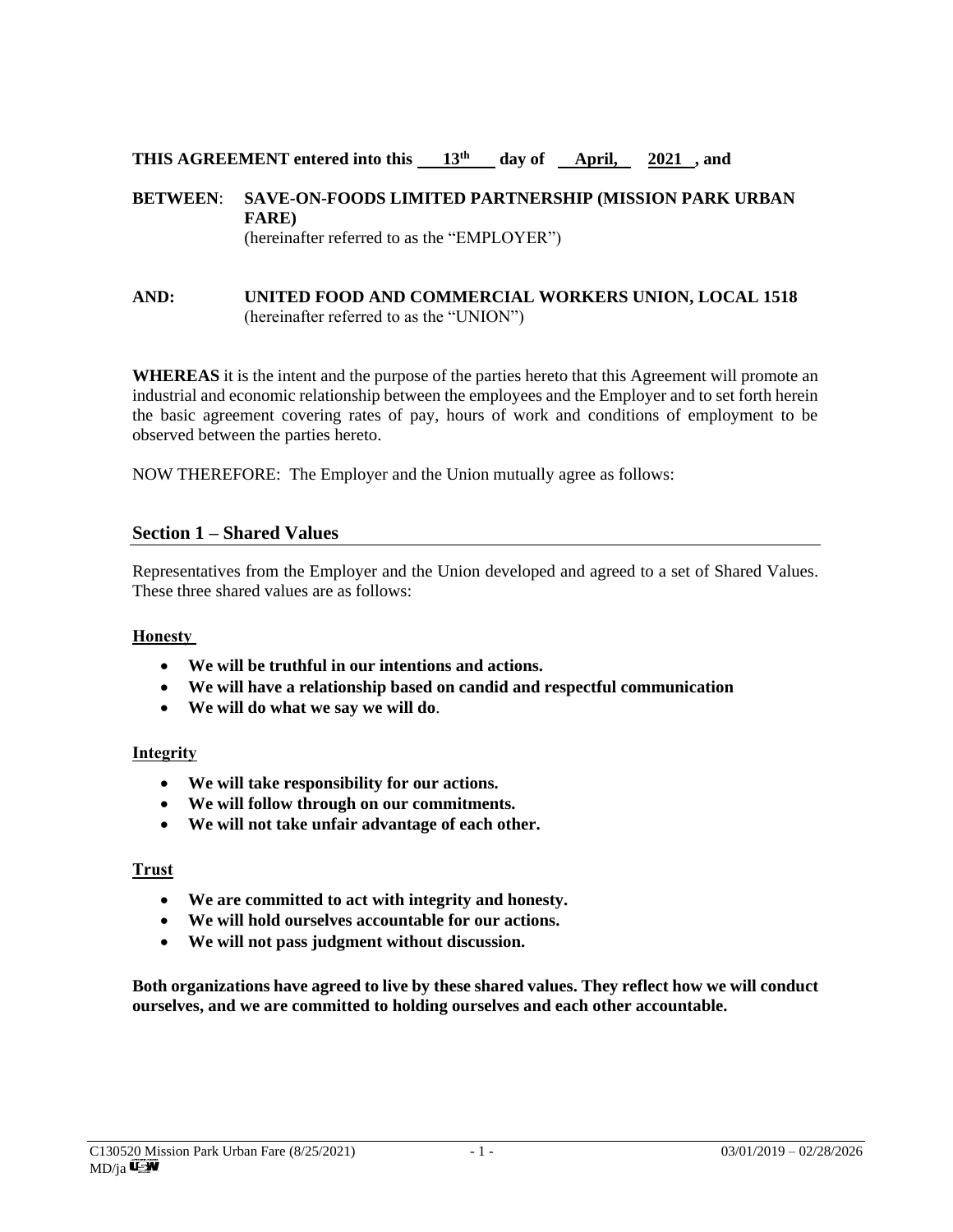#### **Section 2 - Bargaining Agency**

- **2.01** The Employer recognizes the Union as the sole and exclusive Collective Bargaining Agency for all employees employed by the Employer in the present and future Cooper's and Big Buy Foods stores owned and/or operated by the Employer in the Province of British Columbia, with respect to rates of pay, wages, hours and all other conditions of employment set out in this Agreement, save and except excluded personnel and employees under separate certificate. In future stores the Collective Agreement shall be binding on the parties effective the date of store opening.
- **2.02** Existing working conditions and practices, written or oral, but not specifically mentioned herein, and as established by company and usage, shall continue in full force and effect and shall not be altered during the life of this Agreement, except by mutual consent of the parties. No past practice shall be used in such a manner as to alter the specific provisions in this Collective Agreement.
- **2.03** The term "employee" as used in this Agreement includes all employees of the Employer working in **Mission Park Urban Fare location at #45-3155 Kelowna, BC,** except for those designated as excluded personnel including those with the authority to employ or dismiss which includes but not limited to the Store Manager, Assistant Store Manager, Operations Manager, **Head Chef and Sous Chefs.**

## **Section 3 - Union Shop**

- **3.01** The Employer agrees to retain in its employ, within the bargaining unit as outlined in Section **2** of this Agreement, only members of the Union in good standing. The Employer shall be free to hire new employees who are not members of the Union, provided said non-members, whether part-time or full-time employees, shall be eligible for membership in the Union and shall make application within ten (10) days after employment and become members within thirty (30) days.
- **3.02** The Employer agrees to provide each new employee at the time of employment with a form letter outlining to the employee his or her responsibility in regard to Union membership, and to provide the Union in writing with the name and address of each employee to whom they have presented the form letter, along with the employee's date of hire. The Union shall bear the expense of printing the letter, the contents of the letter to be such that it is acceptable to the Employer. The Employer further agrees to provide the Union once a month with a list containing names of all employees who have terminated their employment during the previous month.

## **Section 4 - Deduction of Union Dues**

**4.01** The Employer agrees to deduct from the wages of each employee, upon proper authorization from the employee affected, such initiation fees, Union dues, fines and assessments as are authorized by regular and proper vote of the membership of the Union. The Employer further agrees to automatically deduct Union dues from the wages of all new employees. The Union will supply an appropriate form to the Employer so that new employees, at the time of hire, will authorize Union dues deductions. This form will be applicable from the time the employee commences employment until such time as the Union submits official dues checkoff to the Employer. The employee shall, within thirty (30) days after commencement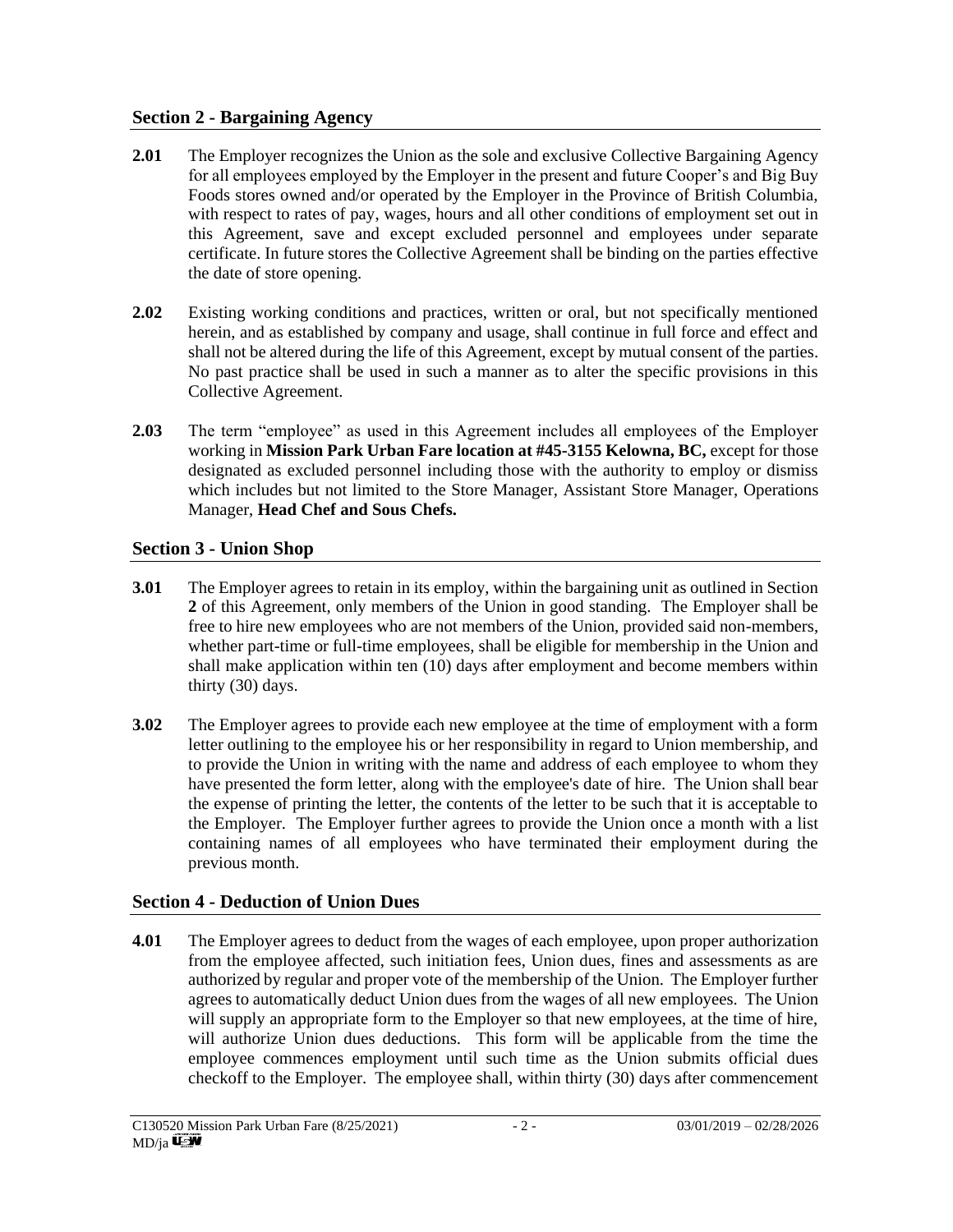of employment, provide the Employer with a signed authorization for such deductions. Monies deducted during any month shall be forwarded by the Employer to the Secretary-Treasurer of the Union not later than the tenth (10th) day of the following month, accompanied by a written statement of the name and social insurance number of each employee for whom the deductions were made and the amount of each deduction. Dues checkoffs are to be submitted on a monthly or four-week basis showing amount deducted each week, for what purpose and the total amount deducted during the month or four-week period, as well as the Store number of each employee for whom the deductions were made. Union dues deducted by the Employer shall be shown on the employee's T4 slip.

#### **Section 5 - Clerks Work Clause**

**5.01 With the exception of excluded personnel listed in Section 2 of this Agreement and salespersons, vendor representatives, Head Office personnel and third parties, all work in the handling and selling of merchandise in the retail stores of the Employer shall be performed only by the employees of the bargaining unit who are members of UFCW Local 1518.**

#### **Section 6 - Basic Work Week, Accumulated Time Off, Statutory Holidays**

#### **6.01 Basic Work Week**

The Employer reserves the right to schedule hours of store operation, employee hours of work, rest periods, meal periods and overtime work.

Because the stores are open seven (7) days per week the hours of work will be scheduled over the seven (7) day period. The work week will commence at 12:01 on Sunday and end at midnight Saturday.

The basic workweek for full-time employees shall be forty (40) hours, consisting of five (5) eight (8) hour days.

Students reporting for work on a school day must be scheduled for a minimum of four (4) hours.

The consecutive day work limit shall be as per the *Employment Standards Act*.

#### **6.02 Work Schedule**

Work schedules will be posted on Thursday **ten (10)** days in advance.

An employee's schedule may be changed without notice in the event of absence of other staff due to sickness or accident or in the event of emergencies, such as fire, flood, power outage, breakdown of machinery or other instances of *force majeure*. In all other cases, at least twenty-four (24) hours' notice of any change must be given or four (4) additional hours' pay given in lieu of notice.

The Employer is required to make a reasonable effort to advise individual employees of the change to their work schedule once it has been posted.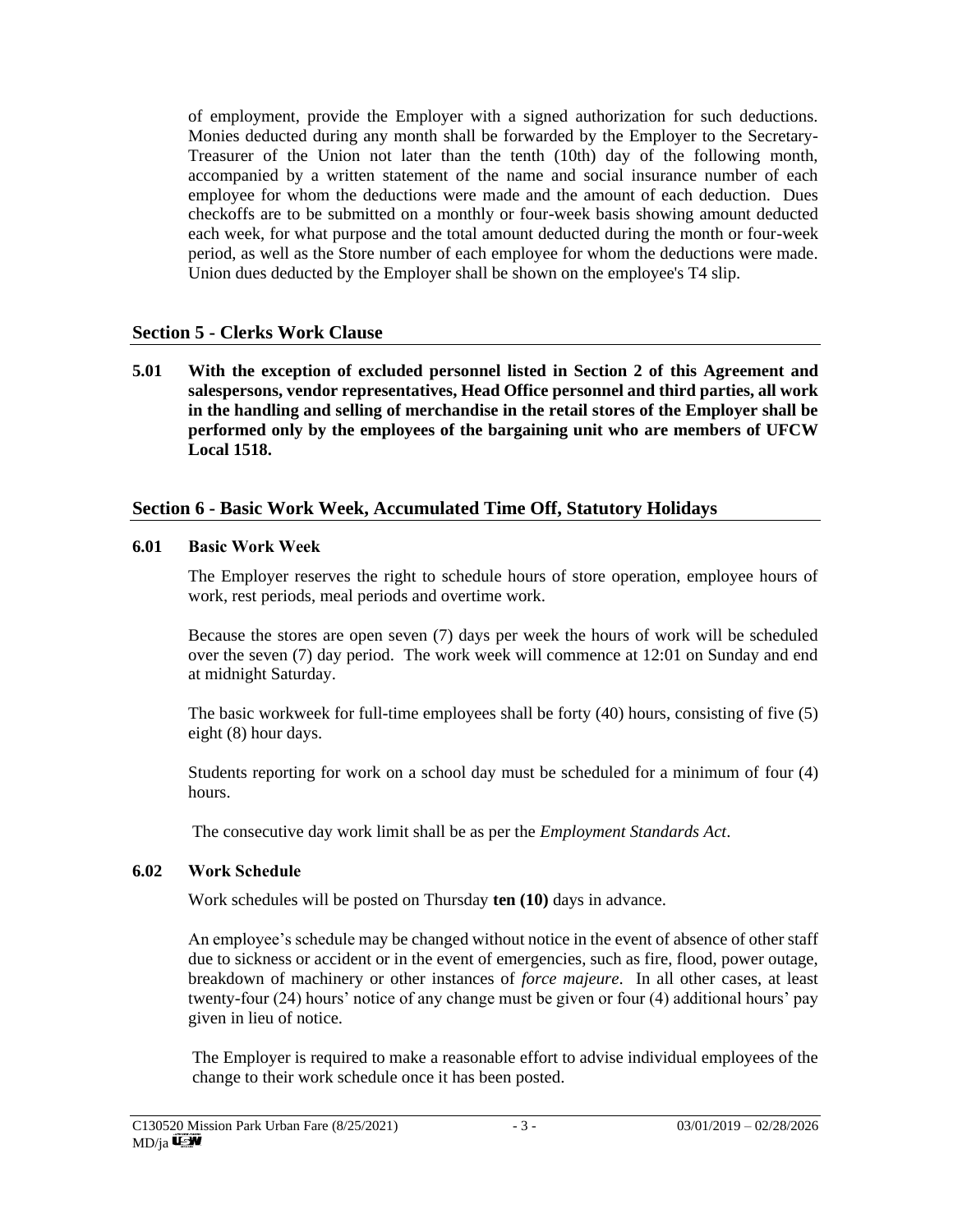Students: A student's schedule may be changed without notice in the event of absence of other staff due to sickness or accident or in the event of emergencies, such as fire, flood, power outage, breakdown of machinery or other instances of *force majeure*. In all other cases, a student must be notified on the day before of any change to his or her schedule or be given an additional two (2) hours' pay if the schedule is changed for a non-school day.

#### **6.03 Meal Periods and Rest Periods**

Employees who work a shift of four (4) hours but not more than five (5) hours will receive one (1) paid fifteen (15) minute rest period.

Employees who work a shift of five (5) hours but not more than six (6) hours will receive one (1) paid twenty (20) minute rest period.

Employees who work a shift of six (6) hours or more but less than seven (7) hours will receive two (2) paid fifteen (15) minute rest periods.

Employees who work a shift of seven (7) hours or more but less than eight (8) hours will receive two (2) paid twenty (20) minute rest periods or two (2) paid fifteen (15) minute rest periods with an optional thirty (30) minute unpaid meal period. Employees will indicate their meal period option twice per calendar year in the first full week of April and October.

Employees who work a shift of eight (8) hours or more will receive two (2) paid fifteen (15) minute rest periods and a thirty (30) minute unpaid meal period unless mutually agreed otherwise.

If an employee is required to work more than one (1) hour but not more than two (2) hours overtime, he/she will be given a fifteen (15) minute paid rest period

#### **6.04 Evening and Sunday Shift Rotation**

It is understood that the current practice in regard to rotation of Evening and Sunday shifts will continue.

The current practice is that everyone (including Key Personnel) will work on a fair rotation of Sundays and evenings.

The parties have agreed to utilize the Growing Our Future (GOF) 2014 post-Award meetings process as a platform to discuss and resolve concerns surrounding this topic.

#### **6.05 Time and One-Half**

Time and one-half will be paid for all hours worked in excess of eight (8) in a day and forty (40) in a week. Part-time employees who work a shift on a seventh ( $7<sup>th</sup>$ ) day within a work week shall be paid at a rate of time and one-half  $(1-1/2X)$  for the length of that shift. Parttime employees shall have the option of not working on a sixth  $(6<sup>th</sup>)$  day within a work week if that is their wish.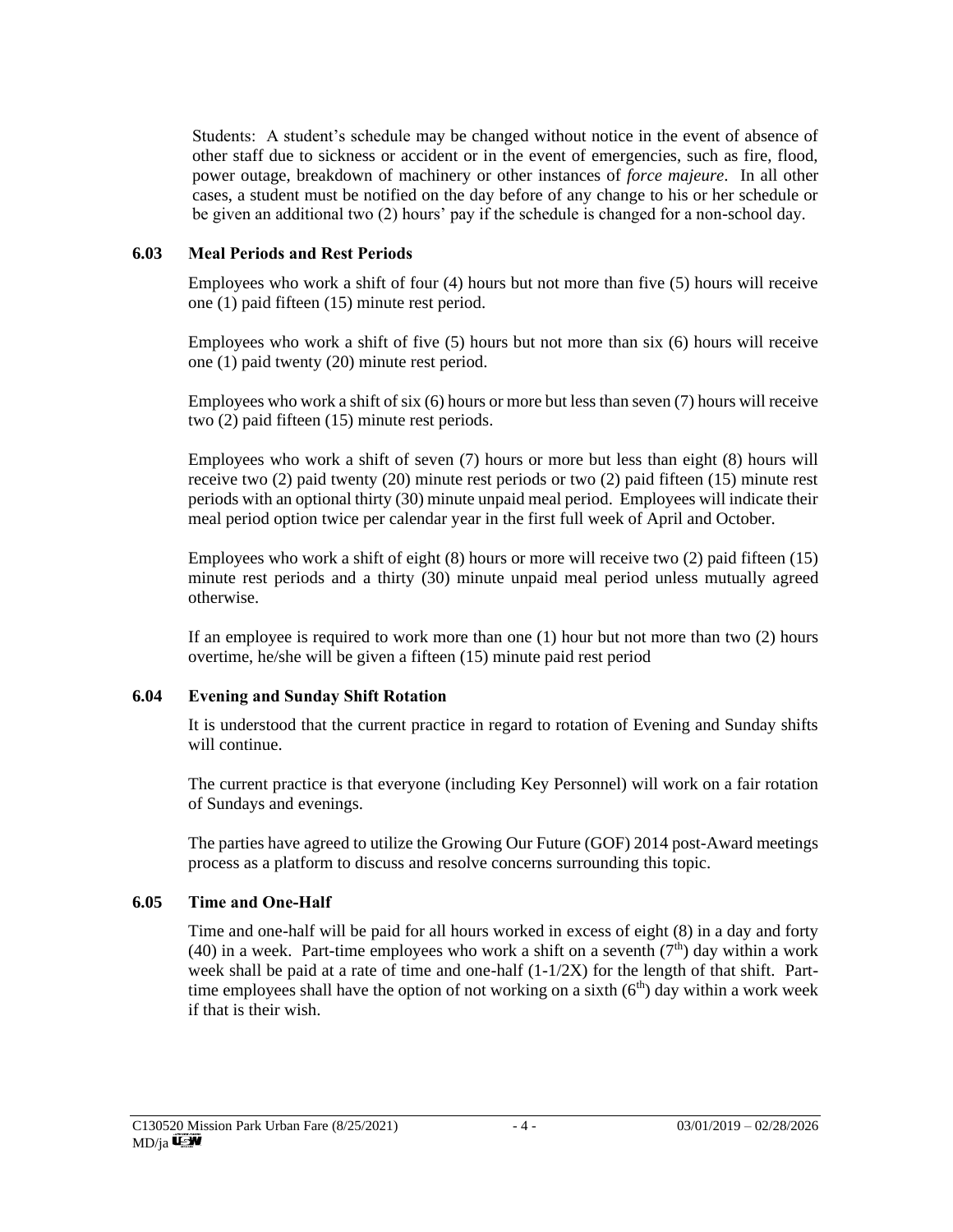#### **6.06 Double Time**

Double time will be paid for all hours worked in excess of eleven (11) hours in a day and forty-eight (48) in a week.

#### **6.07 No Pyramiding of Overtime**

Overtime paid on a daily basis will not be used to calculate weekly overtime.

#### **6.08 General Holidays**

a) The following days will be considered general holidays:

| New Year's Day | Labour Day        |
|----------------|-------------------|
| Family Day     | Thanksgiving Day  |
| Good Friday    | Remembrance Day   |
| Victoria Day   | Christmas Day     |
| Canada Day     | <b>Boxing Day</b> |
| <b>BC</b> Day  |                   |

plus any additional days proclaimed as General Holidays by the Federal and Provincial Government

- b) To be eligible for a paid day off, or premium pay for working on a holiday, an employee must have been on the payroll at least thirty (30) calendar days in advance of the holiday.
- c) An eligible employee who works regular hours and has worked at least (15) of the (30) calendar days prior to the holiday is entitled to average days pay.

An eligible employee who has worked fewer that fifteen (15) of the thirty (30) calendar days prior to the holiday is entitled to prorated holiday pay.

- d) If an eligible employee works on a general holiday, then payment will be at  $1 \frac{1}{2}$ times normal rates. In addition, a day off with pay at a mutually convenient date will be accorded that employee.
- e) Where a general holiday falls during an employee's vacation or on a normal day of rest, then another day off with pay at a mutually agreed date will be accorded that employee.

#### **6.09 Shift Interval**

There shall be an interval of not less than ten (10) hours between shifts for all employees. An employee who is not allowed a ten (10) hour interval between shifts shall be paid at the rate of time and one half  $(1-1/2)$  for time worked prior to the expiry of the ten (10) hour interval.

Employees may elect to have less than the ten (10) hour shift interval (but not less than eight [8] hours) on the shift immediately after a late shift in order to be available to work an early shift or vice versa.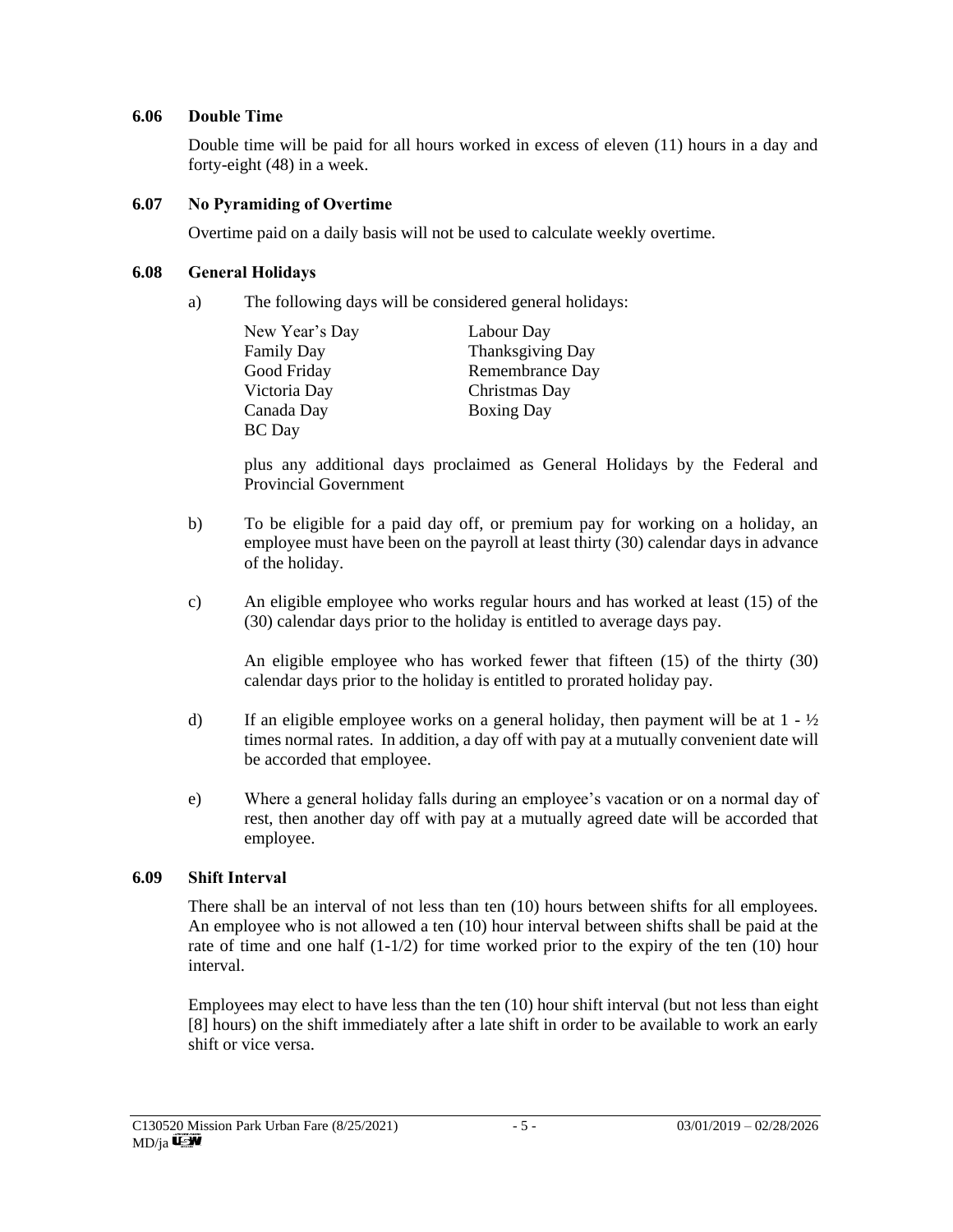#### **6.10 Night Stocking**

In the event that night stocking becomes necessary, the Parties shall meet to discuss its implementation. If night stocking is implemented, one (1) employee on the night stocking shift shall be designated as Lead Hand and shall be paid a premium of one dollar (\$1.00) per hour in addition to their regular rate of pay. This clause shall not apply to short-term initiatives lasting no more than two (2) weeks at a time.

If the parties cannot agree on terms of implementation, the matter shall be referred to **the Provincial Growing Our Future Committee**. The principles **for resolution** are fair rotation, flexible start times, and consistent start times.

#### **6.11 Personal Time Off (PTO)**

Full-time employees may request to leave prior to the completion of their scheduled shift.

If granted this Personal Time Off (PTO) shall be unpaid but the hours of PTO shall count for the purposes of accumulating Sick Leave, Vacations and Statutory Holidays.

#### **6.12 Consecutive Days of Work**

No employee shall be required to work more than six (6) consecutive days. It is understood that there will not be any "available hours" claim, involving a seventh  $(7<sup>th</sup>)$  or subsequent consecutive days of work.

#### **6.13 Requested Time Off (RTO)**

Full-time or part-time employees, requesting and who are granted RTO prior to the posting of the work schedule, shall not have their hours of work for the week reduced as a result of the granting of the request. It shall be optional for the Employer to reduce the hours or days for any request made and granted after the posting of the work schedule.

#### **Section 7 - Pay Day**

#### **7.01 Pay Day**

There shall be a regular weekly payday and each employee shall be provided with a Statement of Earnings and Deductions for the pay period covered.

#### **Section 8 -Wages**

#### **8.01 Staff Meetings**

Staff meetings, whether in the store or off the premises, shall be considered as time worked and paid for accordingly, except meal meetings at which the attendance is voluntary. Such meal meetings in excess of three (3) during each Contract year shall be considered as time worked and paid for accordingly.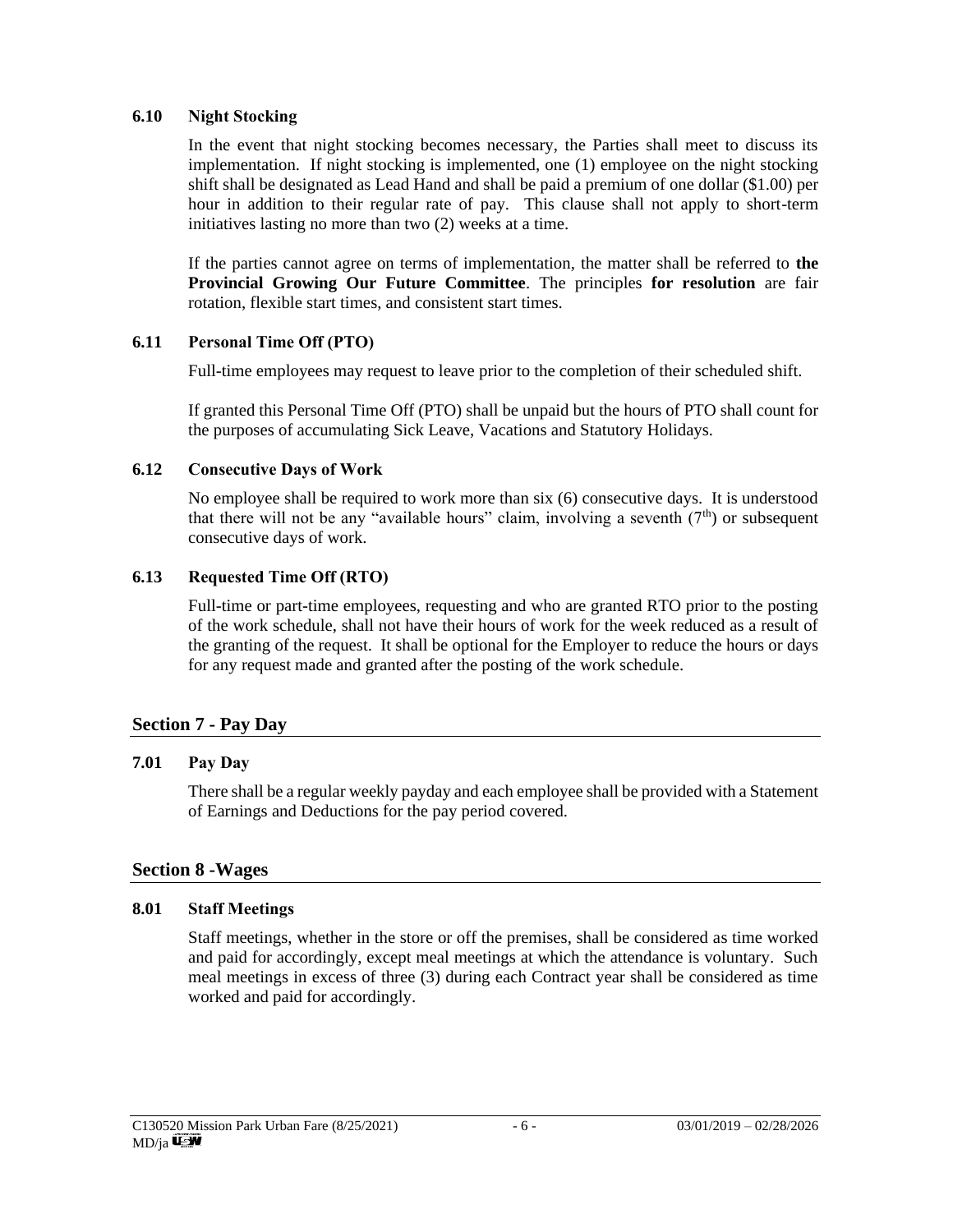#### **8.02 Equal Pay for Equal Work**

The Employer shall not discriminate between male and female employees by paying a female employee at a rate of pay less than the rate of pay paid to a male employee, or vice versa, for the same work performed in the same establishment.

A difference in the rate of pay between a female and a male employee based on any factor other than sex does not constitute a failure to comply with this provision.

#### **8.03 Cash Shortages**

No employee may be required to make up cash register shortages unless he or she is given the privilege of checking the money and daily receipts upon starting and completing the work shift, and unless the employee has exclusive access to the cash register during the work shift and unless cash is balanced daily, except as specified below.

No employee may be required to make up register shortages when Management exercises the right to open the register during the employee's work shift, unless the register is opened in the presence of the employee and the employee is given the opportunity to verify all withdrawals and/or deposits.

No employee shall be held responsible for cash shortages unless he or she has exclusive access to his or her cash.

#### **8.04 Jury and Witness Duty Pay**

An employee summoned to Jury Duty or Witness Duty, where subpoenaed in a court of law; or where subpoenaed to an Arbitration Hearing or Labour Board Hearing by the Employer; shall be paid wages amounting to the difference paid them for their services and the amount they would have earned had they worked on such days. Employees performing the said service shall furnish the Employer with such Statements of Earnings as the courts may supply.

Employees shall return to work within a reasonable period of time. They shall not be required to report if less than two (2) hours of their normal shift remains to be worked. Total hours on Jury Duty or Witness Duty and actual work on the job in the store in one (1) day shall not exceed eight (8) hours for purposes of establishing the basic workday. Any time worked in the store in excess of the combined total of eight (8) hours shall be considered overtime and paid as such under the Contract.

Once the work schedule has been posted, the schedule cannot be changed to circumvent this clause.

#### **8.05 Credit for Previous Experience**

New employees shall be classified according to their previous comparable experience within the trades, retail, retail food, or food service industry. A credit for previous experience of a maximum of twelve (12) months shall be given as long as that employee has listed such experience on his or her Application for Employment form.

The Employer and the Union may expand or alter the above criteria and in such cases the Employer will provide the Union with a written notice of the program so that the Union and Employer can review, discuss, and modify details and specifics of any program(s). There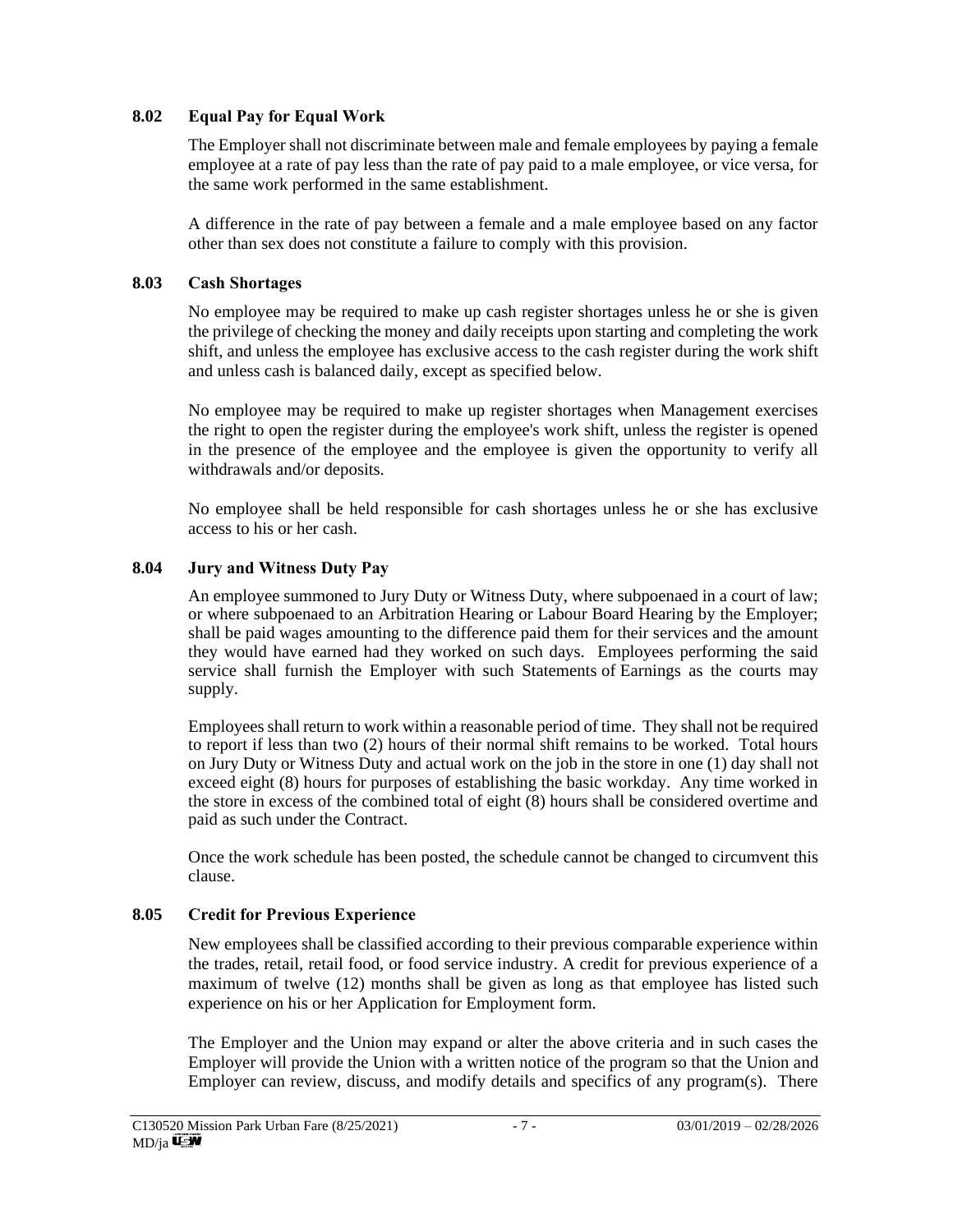shall be a fair and consistent application of any program(s). It is understood that the Employer has the right to implement any program if no agreement can be reached subject to the Union referring the matter to Arbitration to determine if the above requirements have been met.

#### **Section 9 - Vacations with Pay – Leaves of Absence**

#### **9.01 Vacations Entitlement and Pay**

Employees with the corresponding continuous years of employment with the Employer as a full-time or part-time employee will be entitled to the following vacation time off and vacation pay:

| <b>Employees Hired Before February 1, 1998</b> |         |     |  |  |  |
|------------------------------------------------|---------|-----|--|--|--|
| Vacation Time Off<br>Vacation Pay              |         |     |  |  |  |
| One $(1)$ or more years                        | 2 weeks | 4%  |  |  |  |
| Three $(3)$ or more years                      | 3 weeks | 6%  |  |  |  |
| Seven (7) or more years                        | 4 weeks | 8%  |  |  |  |
| Twelve $(12)$ or more years                    | 6 weeks | 12% |  |  |  |
| Seventeen $(17)$ or more<br>years              | 8 weeks | 16% |  |  |  |

#### **Effective January 1, 2022**

|                                        | <b>Time Off</b> | <b>Vacation Pay*</b> |
|----------------------------------------|-----------------|----------------------|
| Less than 3 years continuous service   | 2 weeks         | 4%                   |
| 3 or more years of continuous service  | 3 weeks         | 6%                   |
| 8 or more years of continuous service  | 4 weeks         | 8%                   |
| 13 or more years of continuous service | 5 weeks         | 10%                  |
| *Percentage $(\% )$ of Gross Pay       |                 |                      |

#### **9.02 Vacation Scheduling**

The selection of holidays will commence with the most senior employee through to the least senior employee. Employees will pick their first two weeks of vacation starting with the most senior employees and finishing with the most junior. This process will take one week beginning December 1 of each year. The process will be repeated the following week for selection of the next two weeks of vacation time and will continue until all employees have selected their vacations. If employees fail to request specific vacation time off by April  $1<sup>st</sup>$ , they can arrange their vacation at a later date at a time mutually acceptable to the supervisor.

Effective the 2016 vacation selection period, employees shall select their vacation using their Seniority Date within the store.

All eligible employees shall be entitled to two (2) weeks of vacation during the thirteen (13) weeks of summer. Eligible employees include those with twelve (12) months of continuous service.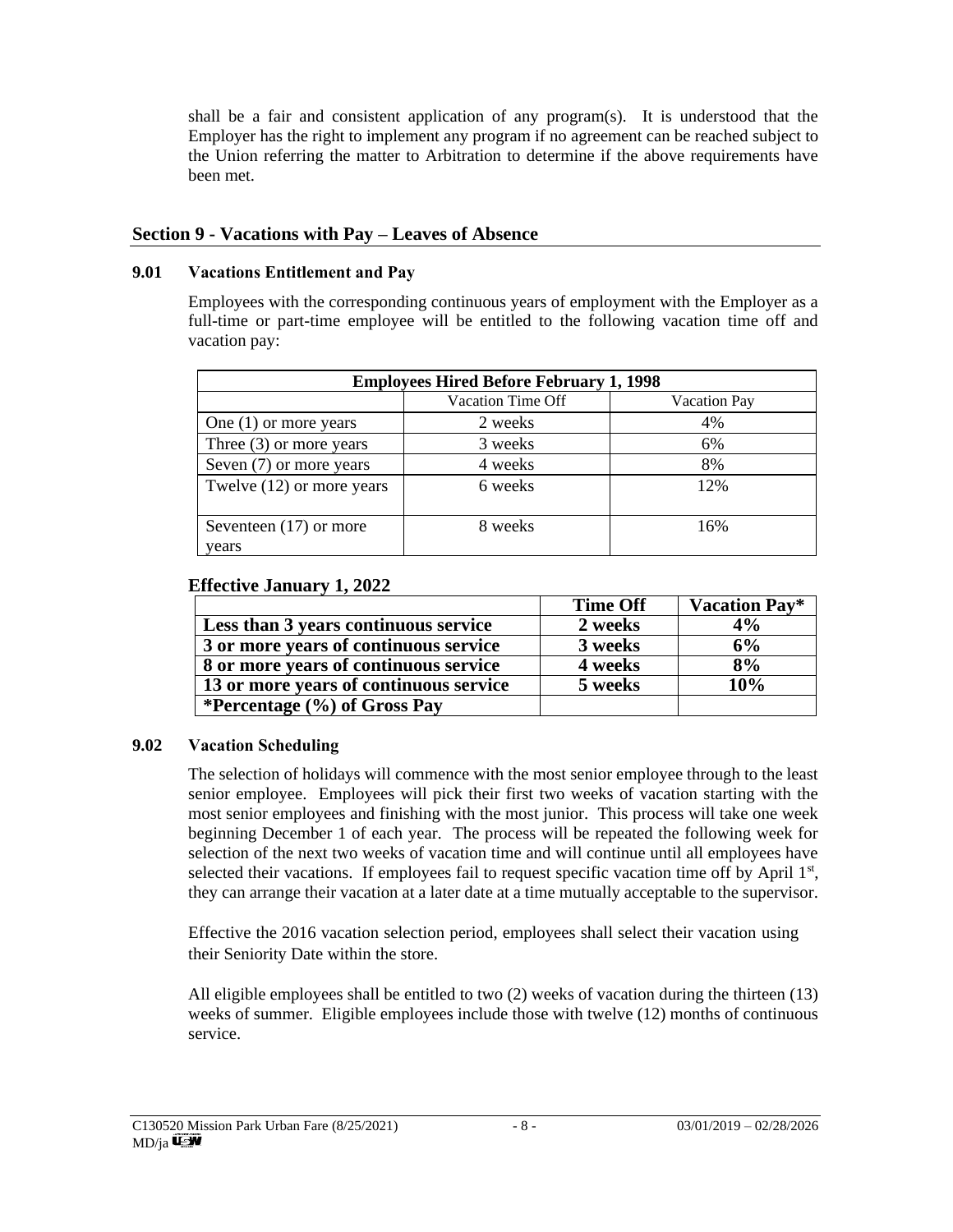Four (4) weeks per calendar year may be excluded from the vacation selection process to address the operational needs of the store. These four (4) weeks shall be determined before January 1 of each year.

These four (4) weeks shall be mutually agreed upon through the joint Union/ Management process in each store. If an agreement cannot be reached then the matter shall be referred to the Union Representative(s) and Employer Representative(s) who shall meet and, in good faith, shall earnestly endeavour to settle the matter.

The selected weeks shall be reviewed during the last joint Union/ Management meeting of the year and cannot be changed except by mutual agreement between the employee and the Employer.

Once vacations are approved by the Company, they shall not be changed, unless by mutual agreement between the employee and the Employer.

#### **9.03 Single Day Vacation**

Any employee who is entitled to vacation time off may request to take one (1) week of vacation and break it into five (5) Single Day Vacation days off. These vacation days off shall be granted by seniority on the following basis:

Single Day Vacation requests approved during the annual vacation selection process shall have preference over R.T.O. and A.T.O (where applicable).

Employees may request their days off be consecutive with the Single Day Vacation day off.

Only one (1) single vacation day may be taken per week.

Single Day Vacation days shall not count toward the allotted vacation time off slots for vacation weeks.

Single Day Vacation days are subject to the operational needs of the group and in the case of multiple requests, the requests will be denied in order of reverse seniority.

Single Day Vacation will not impact another employee's ability to take a full week of vacation. When booking a single vacation day, all five (5) days must be booked at that time.

#### **9.04 Leaves of Absence**

#### **General Leave**

Upon one (1) month's notice, employees may request a leave of absence without pay for up to one (1) year. The employee will indicate the length of the request. The Employer is limited to only operational considerations when deciding whether or not to grant such leave. Leaves of absence shall not be unreasonably withheld. Notwithstanding the above, at least one employee at a time shall be entitled to be off on a General Leave in each store. If such a leave is granted, the employee must disclose to the Employer any new employment relationship for the purpose of determining if a conflict of interest arises.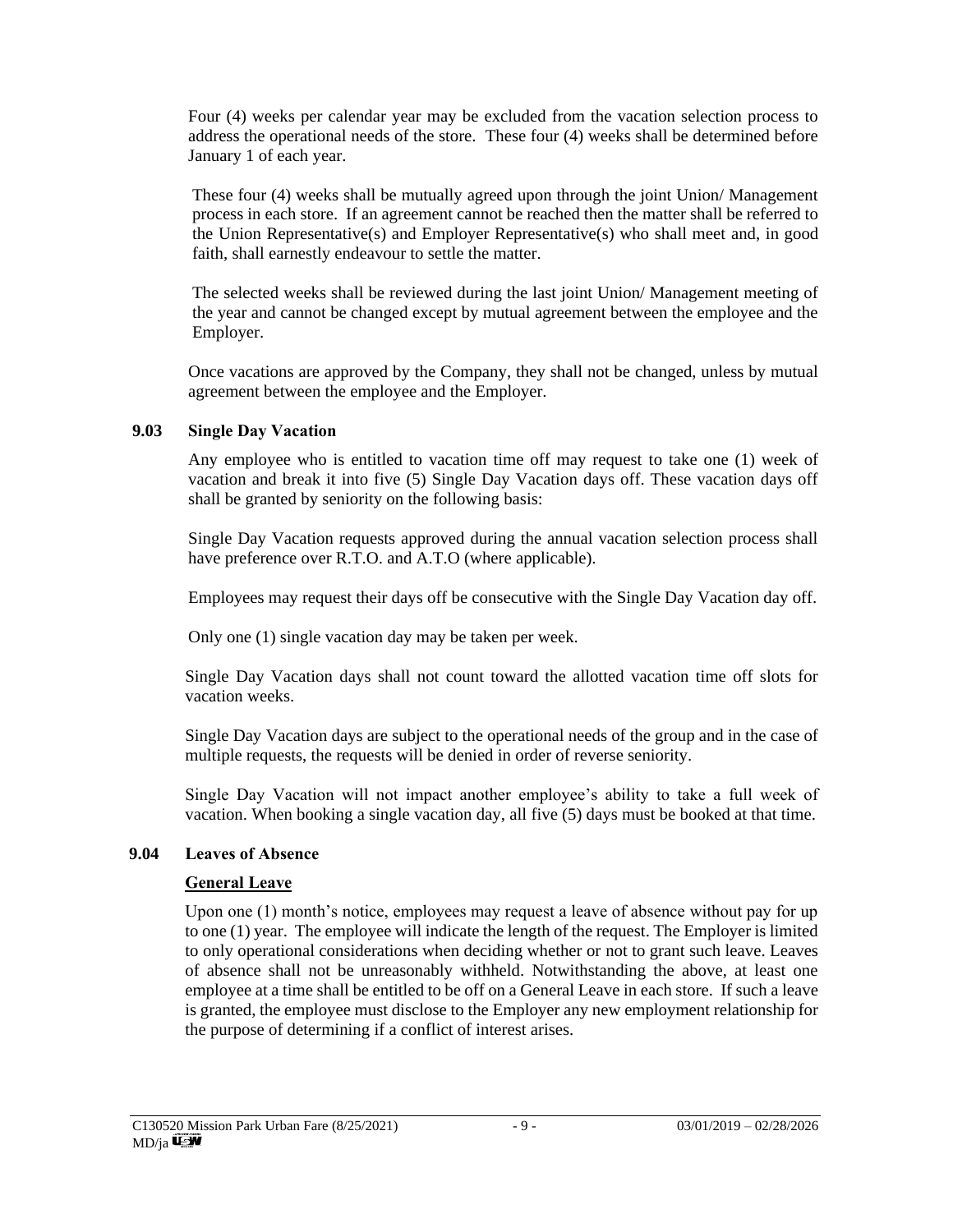#### **Compassionate Leave**

All employees are entitled to apply for a leave of absence of up to six (6) weeks in duration once per calendar year. Approval of the leave request and the length of the leave will be adjudicated on the basis of merit, compassion, length of service, and the operational needs of the store.

## **Educational Leave**

Employees with four (4) years or more of continuous service shall be entitled to an unpaid leave of absence, for educational purposes, of up to one (1) year on a one-time only basis. This leave will not be denied if the request is made with a minimum of one (1) month's notice. Only one (1) employee per store will be eligible at any one time. The employee must be attending an accredited educational institution and may be required to provide proof of such attendance.

## **Military Leave**

An employee who is a member of the Canadian Armed Forces, including the Primary Reserve, and who is part of an operational deployment will be granted a leave of absence without loss of seniority. Employees may be required to provide documentation to support the leave request.

## **Section 10 - Health and Welfare Plan**

## **10.01 Benefit Contributions**

- **1. Dental and Extended Health Benefits (E.H.B.)**
	- **The Employer shall provide Dental and EHB benefits with contributions set at thirty-eight cents (\$0.38) per hour effective the first Employer fiscal period after ratification, 2021.**
- **2. Medical Services Plan (MSP), Weekly Indemnity (W.I.), Long Term Disability (L.T.D.), Life Insurance, and/or Accidental Death & Dismemberment (AD&D).** 
	- **Effective Sunday after ratification 2021 the Employer shall contribute thirty cents (\$0.30) per hour worked for the purposes of providing one or a combination of the above benefits.**
- **3. Any benefit costs over and above the foregoing will be borne by the employees.**
- **4. The Employer and Union Trustees shall oversee the implementation of the above benefits. Provincial Medical shall be administered by the Employer. The Employer and the Union can mutually agree to enhance some benefits in point 2 above, provided that any costs above the stated Employer contributions are funded by employee contributions.**
- **5. The Employer and Union Trustees shall be responsible to establish eligibility and qualification requirements for the above plan(s).**
- **6. Employees at date of ratification 2021 who have qualified for benefits under the Cooper's Foods benefit plan Pre-ratification 2021 (the "Plan") shall remain on**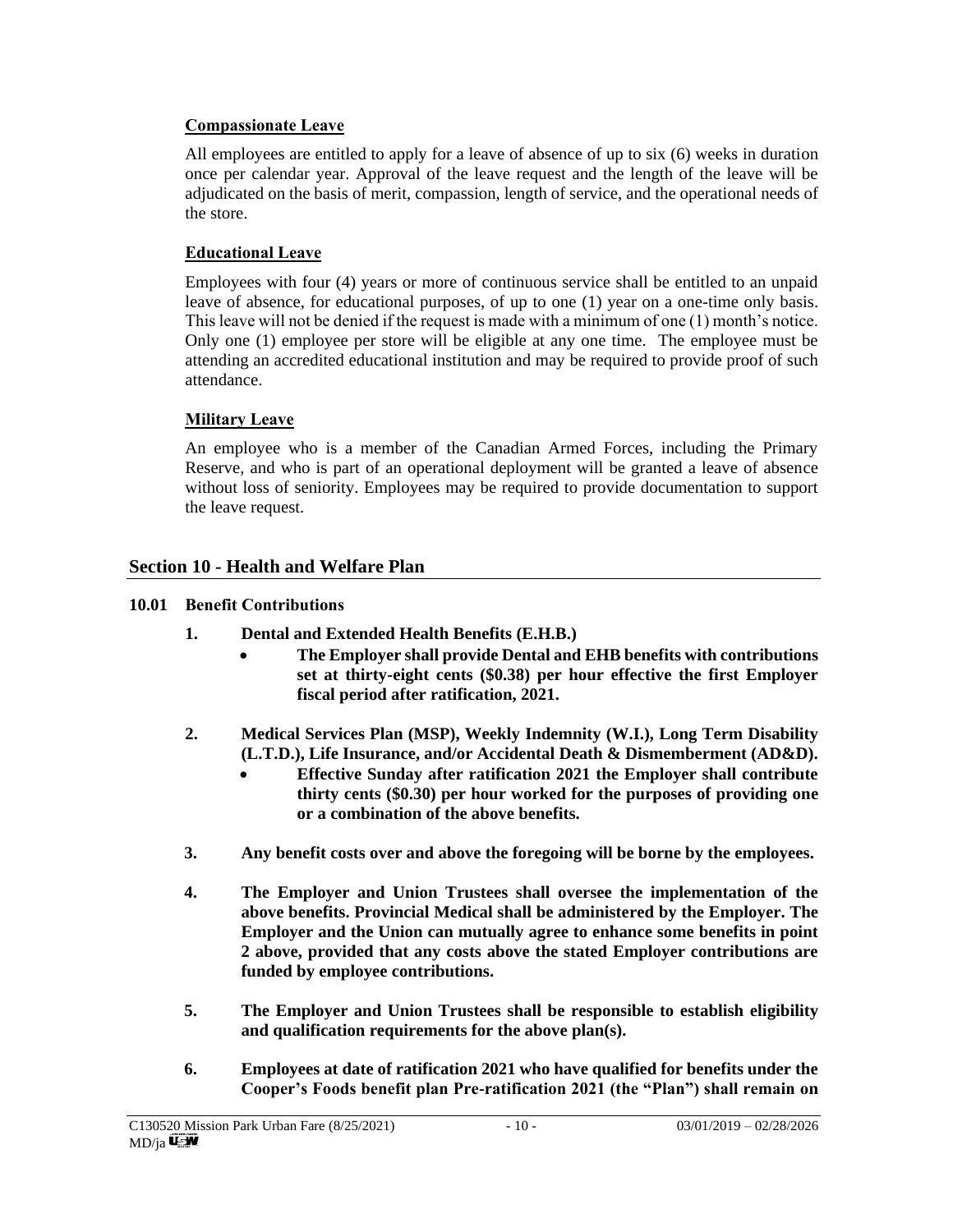**that Plan based on the funding formula set out in the March 1, 2014 – February 28, 2019 collective agreement. Should the viability of the Pre-ratification 2021 Plan come into question, Arbitrator Christopher Sullivan shall mediate the parties in finding a reasonable resolve.** 

#### **10.02 Physical Examinations**

Where the Employer requires an employee to take a physical examination, doctor's fees for such examination shall be paid by the Employer. Except prior to commencement of employment and the first four (4) weeks of employment, such examinations shall be taken during the employee's working hours without loss of pay to the employee.

#### **10.03 Medical Reports**

The Employer agrees to pay the fee for medical reports required by the Employer for Sick Leave or Weekly Indemnity provisions to a maximum of fifty dollars (\$50.00).

#### **10.04 Drug and Alcohol Assistance Program**

The Employer and the Union recognize that drug and alcohol abuse can have serious negative impact on both the Employer and the employee. The parties mutually agree to cooperate in resolving problems with drug and alcohol abuse with a view towards rehabilitating employees suffering from such abuse.

#### **10.05 Direct Pay Prescription Card**

The Employer agrees to provide a Direct Pay Prescription Drug Card for those employees who qualify for this benefit within six (6) months of Ratification of this Agreement. The card will be for use in pharmacies operated by the Employer. For employees who work in stores with no pharmacy the Employer will make arrangements for this service at a local pharmacy.

#### **10.06 Self Pay While on Leave**

Employees on General Leave or Education Leave shall be permitted to elect to self pay their pre-leave benefits for M.S.P., Extended Health Care, Life and AD & D Insurance, and Dental. Payment to the Employer shall be by Direct Debit on a monthly basis. Once the Employer's "Self Service" functionality is implemented, employees shall be able to select which of their pre-leave benefits they wish to self pay during their leave. Employees who were eligible for Weekly Indemnity and Long Term Disability Benefits prior to commencing a leave shall immediately disqualify for these benefits but shall become immediately eligible for these benefits upon returning to work.

## **Section 11 - Sick Leave Benefits, Funeral Leave, Maternity Leave**

## **11.01 Funeral and Bereavement Leave**

In the event of death in the immediate family of an employee, the employee will be granted leave of absence with pay of three (3) days. The term immediate family shall mean brother, sister, mother-in-law, father-in-law, sister-in-law, brother-in-law, grandmother, grandfather, grandchild, or any relative living in the household of the employee. In the event of death of an employee's spouse, parent, or child, the employee will be granted leave of absence with pay of five (5) days.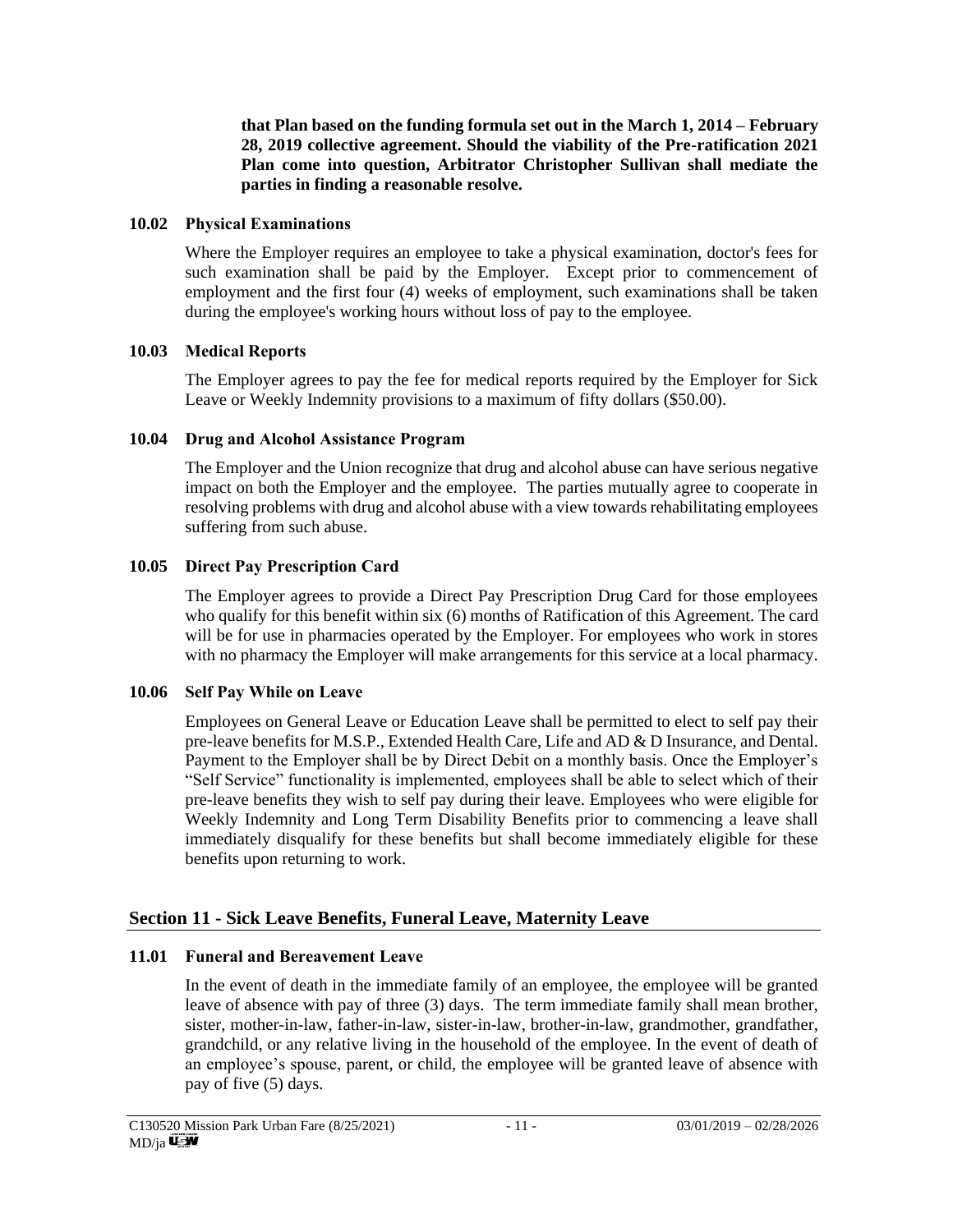Should an employee's entitlement to the one (1) week's leave of absence with pay occur while the employee is on vacation, the employee's week of vacation will be re-scheduled at some later date as mutually agreed between the employee and the Employer.

An employee's day off will not be altered to circumvent funeral leave benefits. This leave may be extended for up to five (5) working days by using vacation time and/or unpaid leave as long as there is another employee available and capable of performing the duties required.

Employees may request up to five (5) working days of vacation time or unpaid leave for time off in the event of death of other family members not listed above as long as there is another employee available and capable of performing the duties required.

#### **11.02 Pregnancy Leave**

- 1. An employee who is pregnant shall be given an unpaid leave of absence without loss of seniority or other privileges for a maximum of seventeen (17) weeks, up to eleven (11) weeks prior to the expected delivery date and at least six (6) weeks after the actual delivery date. The employee may choose to delay the commencement of pregnancy leave, provided she is medically fit to perform the full range of duties of her position. This will not affect the employee's entitlement to pregnancy leave.
- 2. An employee who requests leave under this section after the birth of a child or the termination of a pregnancy is entitled to up to six (6) consecutive weeks of unpaid leave beginning on the date of the birth or of the termination of the pregnancy.
- 3. An employee is entitled to up to six (6) additional consecutive weeks of unpaid leave if, for reasons related to the birth or the termination of the pregnancy, she is unable to return to work when her leave ends under subsection (1) or (2).
- 4. All such requests must be submitted in writing at least two (2) weeks prior to the day the employee proposes to begin their leave.
- 5. In addition to the pregnancy leave set out above, the attending physician certifying that the health of the mother or child may be in danger by the mother continuing to work may extend such leave prior to delivery.
- 6. An employee requesting a shorter period than six (6) weeks after the actual birth to return to work must provide written notice to the Employer of not less than one (1) week before the date the employee proposes to return to work, and if required by the Employer, be accompanied by a physician's medical certificate stating the employee is able to return to work.
- 7. Benefit entitlement for the above leaves shall be as required by the *Employment Standards Act*.

#### **11.03 Parental Leave**

1. An employee who requests parental leave under this Section is entitled to the following: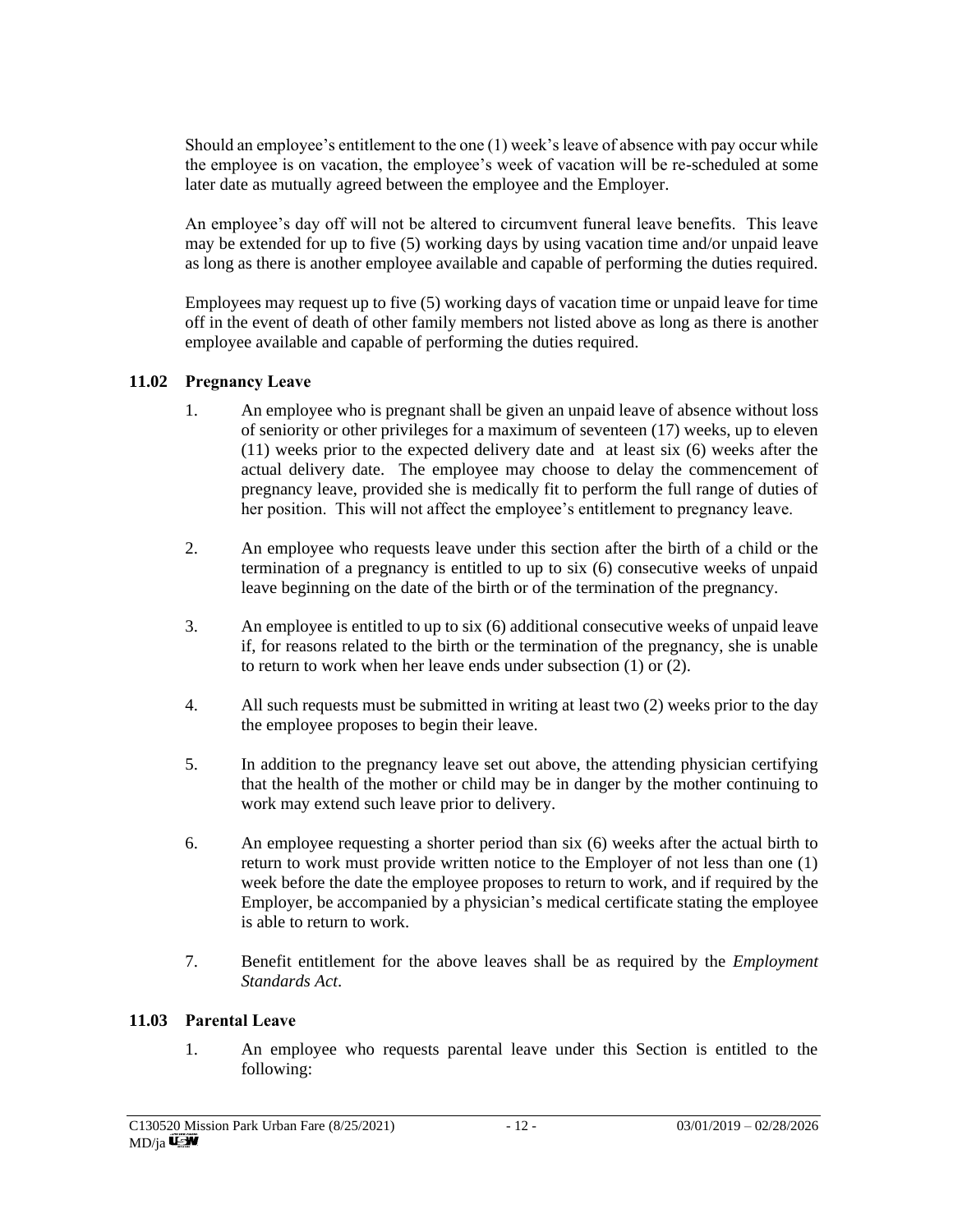- (a) for a birth mother who takes leave within one year of the birth of a child and in conjunction with pregnancy leave taken under Section 11.02 - up to thirty five (35) consecutive weeks of unpaid leave beginning immediately after the end of the leave taken under Section 11.02.
- (b) For a birth mother who does not take a leave under Section 11.02 in relation to the birth of a child - up to thirty seven (37) weeks of unpaid leave beginning after the child's birth and within fifty two (52) weeks after that event.
- (c) for a birth father up to thirty seven  $(37)$  weeks of unpaid leave beginning after the child's birth and within fifty two (52) weeks of that event.
- (d) for an adopting parent up to thirty seven (37) weeks of unpaid leave beginning within fifty-two (52) weeks after the child is placed with the parent.
- 2. If certified by a licensed medical practitioner that the child requires an additional period of parental care, the employee is entitled to up to five (5) additional consecutive weeks of unpaid leave, beginning immediately after the end of the leave taken under subsection 1 above.
- 3. The employee is required to give the Employer four (4) weeks advance notice in writing of their intent to take a leave under subsection  $1(a)(b)$  or  $(c)$ . The Employer may request this notice be accompanied by a medical practitioner's certificate or other evidence of the employee's entitlement to leave.
- 4. Benefit entitlement for the above leaves shall be as required in the *Employment Standards Act.*

#### **11.04 Paternity/ Co-Parental Leave**

An employee about to become a father or co-parent shall be entitled to an unpaid leave of absence of up to five (5) days at the time of the birth of their child or the adoption of a preschool child or children. The employee may use one (1) week's vacation at their option.

## **11.05 Sick Leave**

Upon satisfactory completion of probation, all pre-September 14, 2014 regular full-time employees will be entitled to accumulate eight (8) hours of sick leave for each month of full employment to a maximum of ninety-six (96) hours. Upon satisfactory completion of probation, all pre-September 14, 2014 part-time employees whose average work week, over a twelve (12) week period, is a minimum of twenty-two (22) hours worked will be entitled to accumulate four (4) hours of sick leave for each month of employment to a maximum of forty-eight (48) hours. Upon satisfactory completion of probation, employees hired after September 14, 2014 whose average work week, over a twelve (12) week period, is a minimum of twenty-two (22) hours worked will be entitled to accumulate two (2) hours of sick leave for each month of employment to a maximum of twenty-four (24) hours. Sick leave will not accumulate during an absence for disability that exceeds two weeks in duration, including weekly indemnity, long-term disability, Workers' Compensation Board etc.

Should a pre-September 14, 2014 full-time employee be off work and sick one day in a month, they will receive a day's pay and accumulate eight (8) hours sick pay for that month or four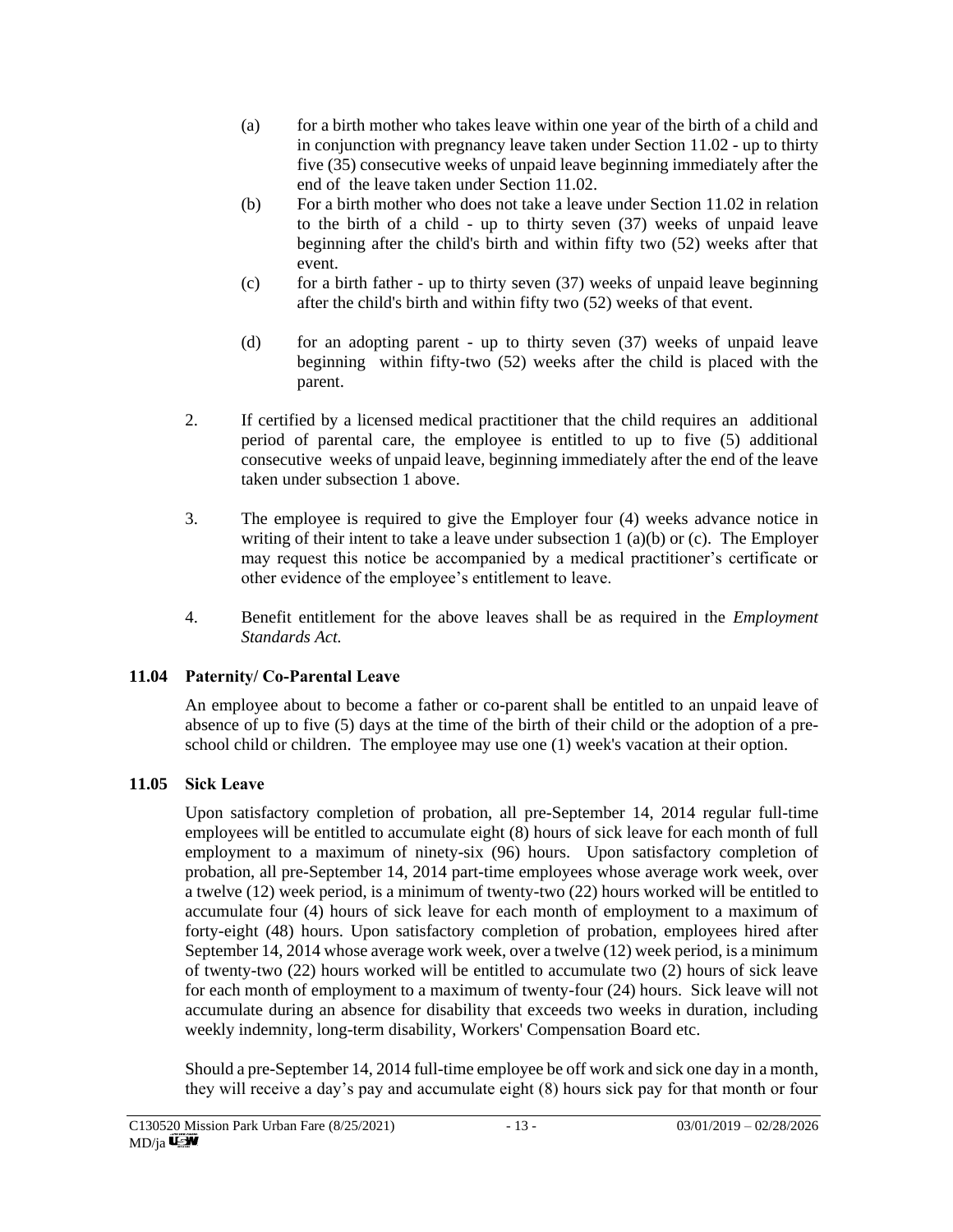(4) hours per month if a pre-September 14, 2014 part-time employee, or two (2) hours per month for employees hired after September 14, 2014, as long as they maintain a minimum of twenty-two (22) hours per week.

#### **11.06 Domestic Violence Leave**

**The Employer recognizes that employees sometimes face situations of violence or abuse in their personal lives that may affect their attendance or performance at work. For that reason and upon verification of the situation, the Employer agrees that an employee who is a direct victim of an abusive or violence situation will not be subject to discipline if the absence or performance issue is the result of an abusive or violent situation.**

**Verified absences, which are not covered by other terms of the collective agreement, will be granted as absent with permission without pay not to exceed two (2) months. Employees shall have the ability to fund these absences through any paid time off they have accumulated under the collective agreement at the time of the absence.**

**Paid time off for this leave shall be provided to a maximum of one (1) day.**

**Should there be changes in government regulations that allows paid leave for domestic violence, the one (1) day paid in this section shall be considered as part of the paid leave as per the government regulations.** 

#### **Section 12 - Pension**

#### **12.01 Normal Retirement Date**

Normal Retirement Date is the first of the month following an employee's  $65<sup>th</sup>$  birthday.

#### **12.02 Pension Plan Eligibility**

Upon completion of one year of service, employees who have worked an average of 22 hours or more per week for the twelve (12) weeks immediately preceding their anniversary day, must join the plan and remain in it while they continue to be employed by the Employer.

Employees, who have completed one year of service but have not maintained this average, must join the plan and remain in it once they have attained this average for a future twelve (12) week period.

#### **12.03 Contributions**

Employees who qualify for benefits are required to join the Plan upon completing one year of service. The Employer will contribute an amount equal to 2% of the employee's earnings. Employees are required to contribute 5% of their earnings, less contributions to CPP. Employees may increase the size of their pension investment by making voluntary contributions up to the limits specified by the Income Tax Act.

The Employer will determine who manages the fund.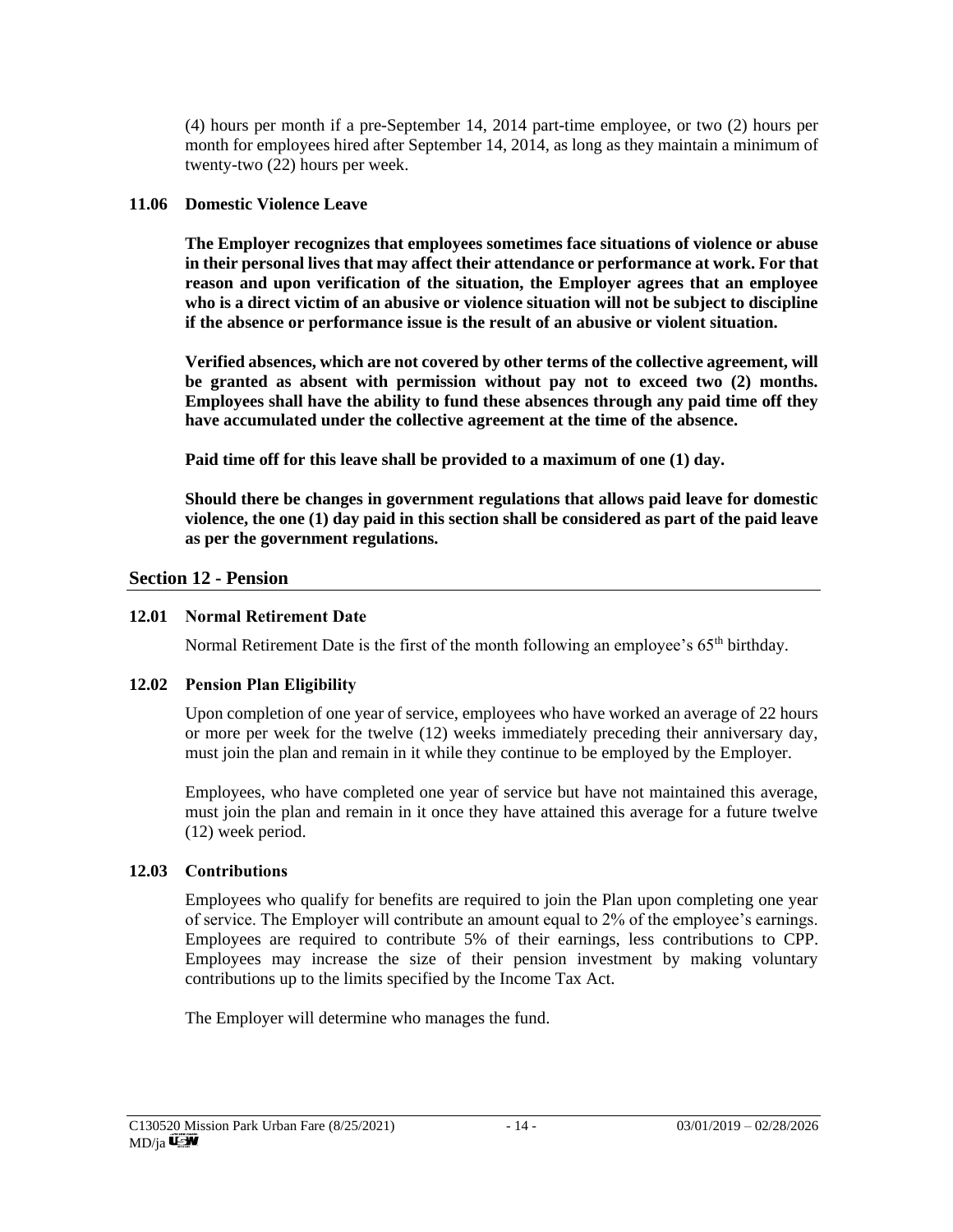#### **12.04 UFCW Pension Plan – Pension Contributions**

Effective the first contribution period after Ratification of this Agreement, the Employer shall commence contributions to the Joint UFCW Pension Trust on behalf of all employees under separate cost group within the Overwaitea Division of the UFCW Pension Plan Trust.

The initial level of Employer contributions shall be at 2.50% of an employee's earnings and shall increase to the following amounts in January of each of the following years:

| $2010 - 3.00\%$ | $2011 - 3.50\%$ |
|-----------------|-----------------|
| $2012 - 4.00\%$ | $2013 - 5.00\%$ |
| $2014 - 5.50\%$ | $2015 - 6.00\%$ |
| $2016 - 6.50\%$ | $2017 - 7.00\%$ |
| $2018 - 7.50\%$ | $2019 - 8.00\%$ |

Effective January 2014, employee contributions shall commence as follows:

Age 18 to under age  $30 - 1\%$  of earnings Age 30 to under age  $40 - 2\%$  of earnings Age 40 and above  $-4\%$  of earnings

Each employee shall have the option of transferring their existing pension funds to the Joint UFCW Pension Plan and use these funds to obtain past pensionable service and/or they may use other funds to purchase past pensionable service subject to actuarial calculation. Once this option is exercised Letter of Understanding  $#7$  – Health & Welfare, Dental and Pension Trust can be deleted.

#### **Section 13 - Seniority**

#### **13.01 Seniority Hours**

On a weekly basis the Employer will schedule the required number of hours per classification and employees will be assigned shifts on a seniority basis with the most senior employees receiving the most hours. The Employer shall identify and schedule the longest shifts. These shifts shall be assigned to employees by seniority on a **weekly** basis. **The Employer will endeavour to schedule full eight (8) hour shifts to full time employees who have restricted their hours.**

#### **Sick Call-In Scheduling**

**Where it is necessary to call in additional employees to replace employees absent due to sickness or accident, the Employer shall contact available employees (subject to their restrictions) to work additional hours, in order of seniority.** 

#### **13.02 Seniority Defined**

Seniority shall mean length of continuous service with the Employer for employees other than students. For students, seniority shall mean total hours paid by the Employer.

If a student becomes a regular employee, his/her seniority hours will be converted to a service date on the basis that each 173 hours of seniority will be considered 1 month of seniority.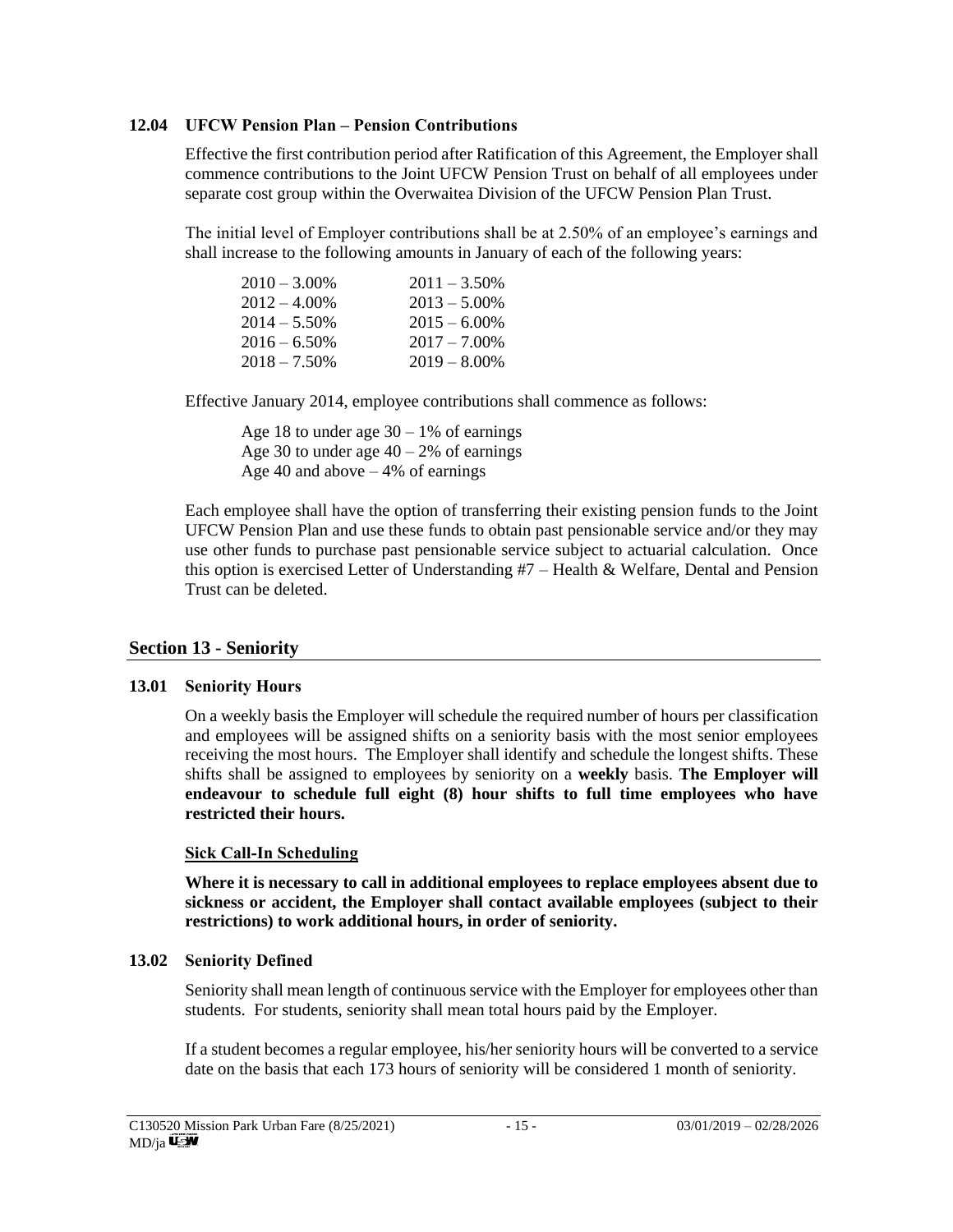A full-time employee shall mean an employee who has worked forty (40) hours per week during a twelve (12) consecutive week period. This shall be considered a full-time vacancy and be posted within five (5) days of identifying the vacancy.

#### **13.03 Seniority Tie-Breaker**

In the case where two (2) or more employees commence work on the same date, their seniority shall be determined at the end of thirty (30) days by the Employer. If this does not occur, then their ranking will be determined by their placement on the schedule.

#### **13.04 Seniority Ranking**

Effective Sunday after Ratification (2009), employees with the same seniority date within a store shall be ranked by Hours Worked at the time the ranking occurs. The hours worked shall include Pregnancy Leave, Parental Leave, paid Medical Leave, Vacation time off, and Statutory Holidays. Employees with the same seniority date within a classification shall maintain the rank they currently hold. This seniority ranking language is intended to address ranking issues across classifications and stores.

#### **Ranking Issues**

The parties agree to meet within thirty days from Ratification (2009) to address and resolve any prior ranking issues (in particular Cooper's Foods #160). If the matter cannot be resolved, the outstanding issues will be referred to Vince Ready for a final and binding decision.

#### **13.05 Notice of Bumping**

Layoffs will be by seniority and classification within a store. An employee issued lay-off notice may apply their company seniority to bump a more junior employee in the same store provided they are capable of doing the work.

#### **13.06 Multi Store Bumping**

In a city area where there is more than one store employees laid off in one store may use their company seniority to bump a more junior employee in another store provided they can perform the job. Bumping into another store will only occur if the lay-off is expected to exceed two (2) weeks in duration.

#### **13.07 Seniority Retention**

Laid off employees will retain their seniority for six (6) months if they have less than one year seniority and for twelve (12) months if they have more than one year seniority.

#### **13.08 Recall from Layoffs**

Employees on lay-off will be recalled on the basis of company seniority provided they are capable of performing the available work.

Laid-off employees must keep the Employer apprised of telephone numbers and address and must report for work within two (2) days of being recalled unless the Employer agrees to extend the reporting time.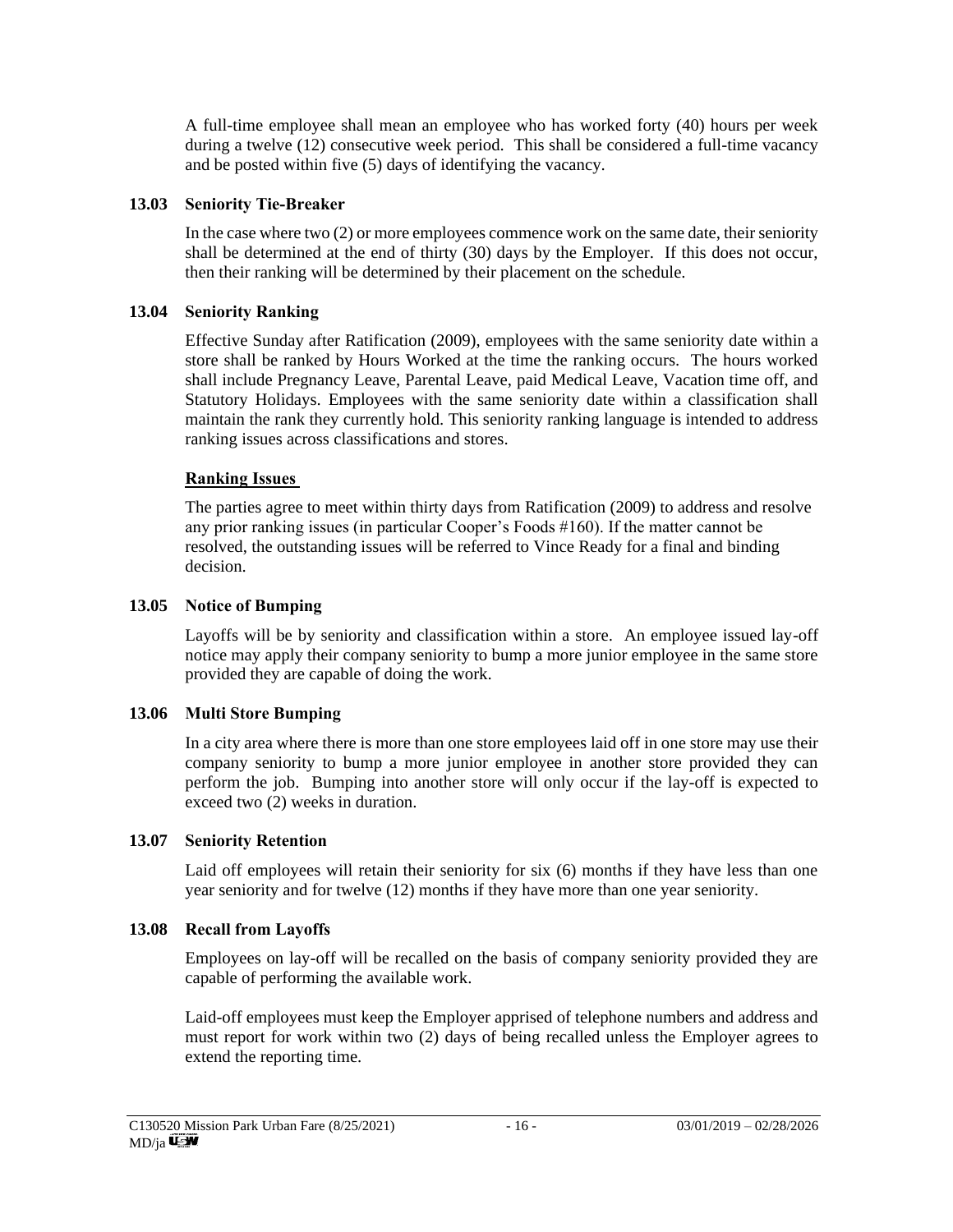#### **13.09 Role of Seniority**

The Employer subscribes to the principal of promotions from within wherever possible. The parties agree that length of service shall be the governing factor provided capability, merit and ability are relatively equal amongst those being considered for the vacancy.

#### **13.10 Posting of Vacancies**

All job vacancies for positions in the bargaining unit will be posted for seven (7) days.

Job postings are awarded by seniority.

Jobs will be posted within the store first. If there is no successful applicant, the job will be posted in the following geographic areas:

- 1. Okanagan (Vernon to Westbank)
- 2. Cariboo (Kamloops, Merritt, Revelstoke)
- 3. Lower Mainland (including Hope)

#### **New Stores**

The Employer and Union will determine which geographic area a new store is placed. Fifty percent (50%) of the non-Key Personnel full-time positions in a new store shall be posted and made available to employees in the geographic area. A minimum of two (2) full-time positions will be posted.

A maximum of two (2) successful applicants per year will be permitted to move via the job posting process from the Revelstoke store to another location within the Cariboo job posting area.

The Employer will provide the Union with a report each quarter, showing part-time employees who have worked twelve (12) consecutive weeks at forty (40) hours per week.

#### **13.11 Trial Period**

The successful applicant will be on a thirty (30) shift trial period and if unsuccessful will move back into their previously held position as will all others affected by the posting.

#### **13.12 Restriction of Availability**

A part-time employee who works less than the basic workweek and restricts his or her availability shall sign a form so advising the Employer. One copy of the form is to be mailed to the Union by the Employer. Such employee shall forfeit their right to claim any hours in excess of the number of hours to which they have restricted themselves. When reductions in hours occur, the junior employee, whether or not he or she is of restricted status, shall be reduced first. In an employee wishes to end his or her restricted status, the employee shall so advise the Employer in writing. The employee's full seniority rights shall begin from the date of the next posted schedule after he or she advises the Employer of his or her full availability. An employee shall not be entitled to fill out a form, as outlined above, more than once per twelve (12) month period as of the anniversary date of the lifting of their restriction unless otherwise mutually agreed.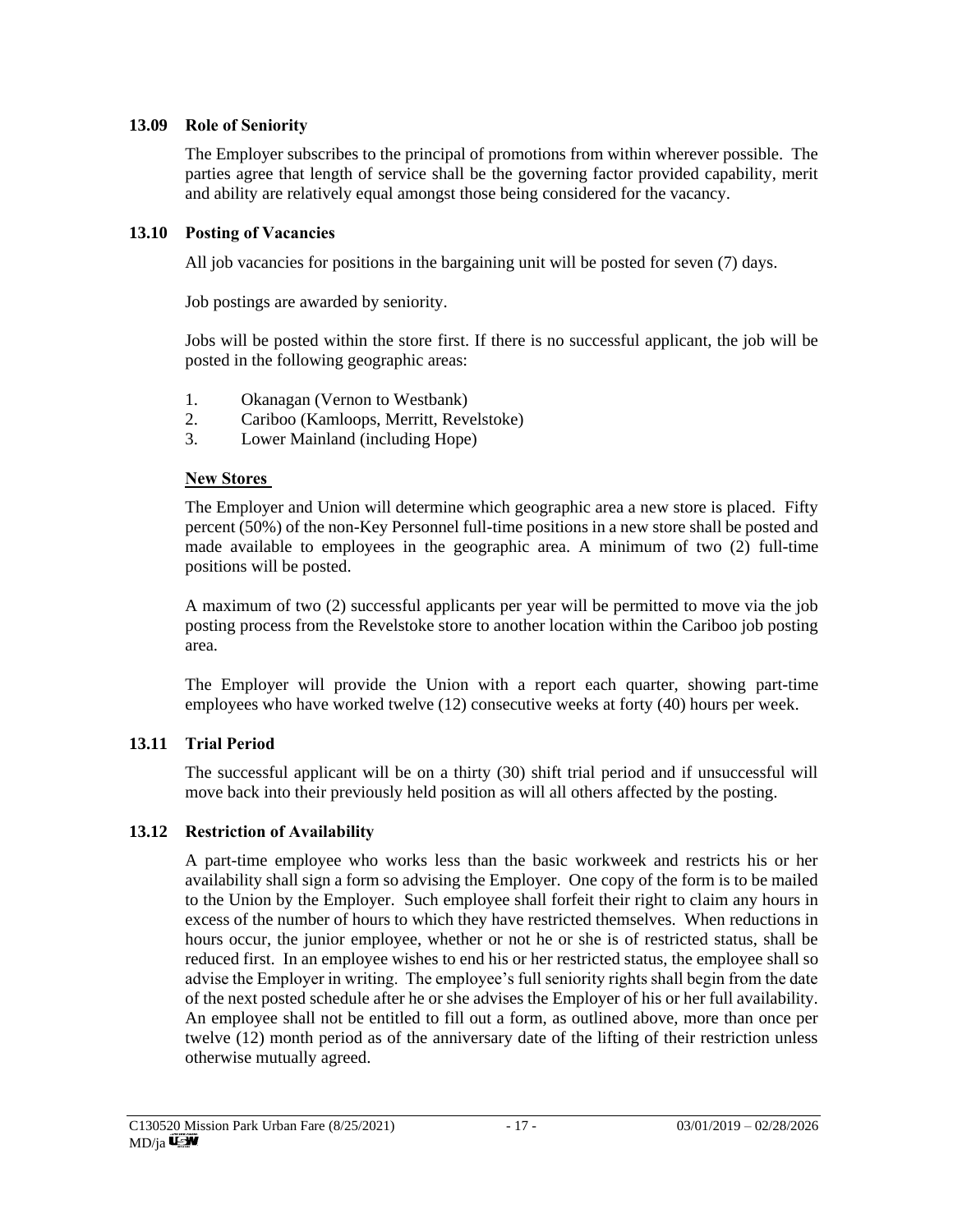Employees shall not be permitted to restrict their availability below **eight (8)** hours per week except for health reasons supported by objective medical information supplied by a doctor, or unless mutually agreed between the Employer and the employee.

#### **13.13 Job Security**

To enhance the job security of employees covered by this Agreement, employees affected by a permanent closure of their store (i.e. no replacement store is opened), shall be permitted to exercise their Company Seniority into other stores in the province. Employees will be granted their request by seniority and stores accepting these employees will only be required to absorb up to five percent (5%) of their current employee count into their store. The Employer and the Union shall meet to determine where employees will be transferred when the store is closed.

#### **13.14 New Store, Remodel and Reline Work**

If the Employer uses employees from other stores to lead work crews involved in a New Store opening, Remodel or Major Reline, there will be no negative impact on employee's existing hours of work. Employees borrowed to lead these work crews will continue to accumulate seniority in their home store. Additional hours that become available due to a Major Remodel or Reline will be offered to employees in the store and are not subject to the weekly store scheduling parameters within the store.

#### **13.15 Notice of Reduction to Part-Time Status**

Full-time employees will be given one week's notice in writing in the event that they are reduced to part-time status (ie. Moving to less than 40 hours worked per week).

#### **13.16 Severance Pay**

In the event there is a permanent closure of a store, causing a full-time employee to lose his or her employment, the Employer shall pay such employee severance pay at his or her regular hourly rate of pay according to the following schedule:

| <b>Full-Time Consecutive Service</b> | Severance Pay                                                                               |
|--------------------------------------|---------------------------------------------------------------------------------------------|
| Up to two $(2)$ years                | One $(1)$ week                                                                              |
| Over two $(2)$ years                 | One (1) week's pay for every year of full-time service to<br>a maximum of twenty (20) weeks |

Should a full-time employee be reduced to part-time by the Employer and later lose employment due to the circumstances set out above, then such employee shall be entitled to severance pay as set out above.

This Clause does not apply to a temporary layoff, full-time employees who accept other fulltime or part-time employment with the Employer, or to full-time employees who lose employment and are reinstated within thirty (30) days to a full-time status.

Employees who are laid off as the result of a store closure can elect to receive their severance pay at any time up to the expiry of their recall period.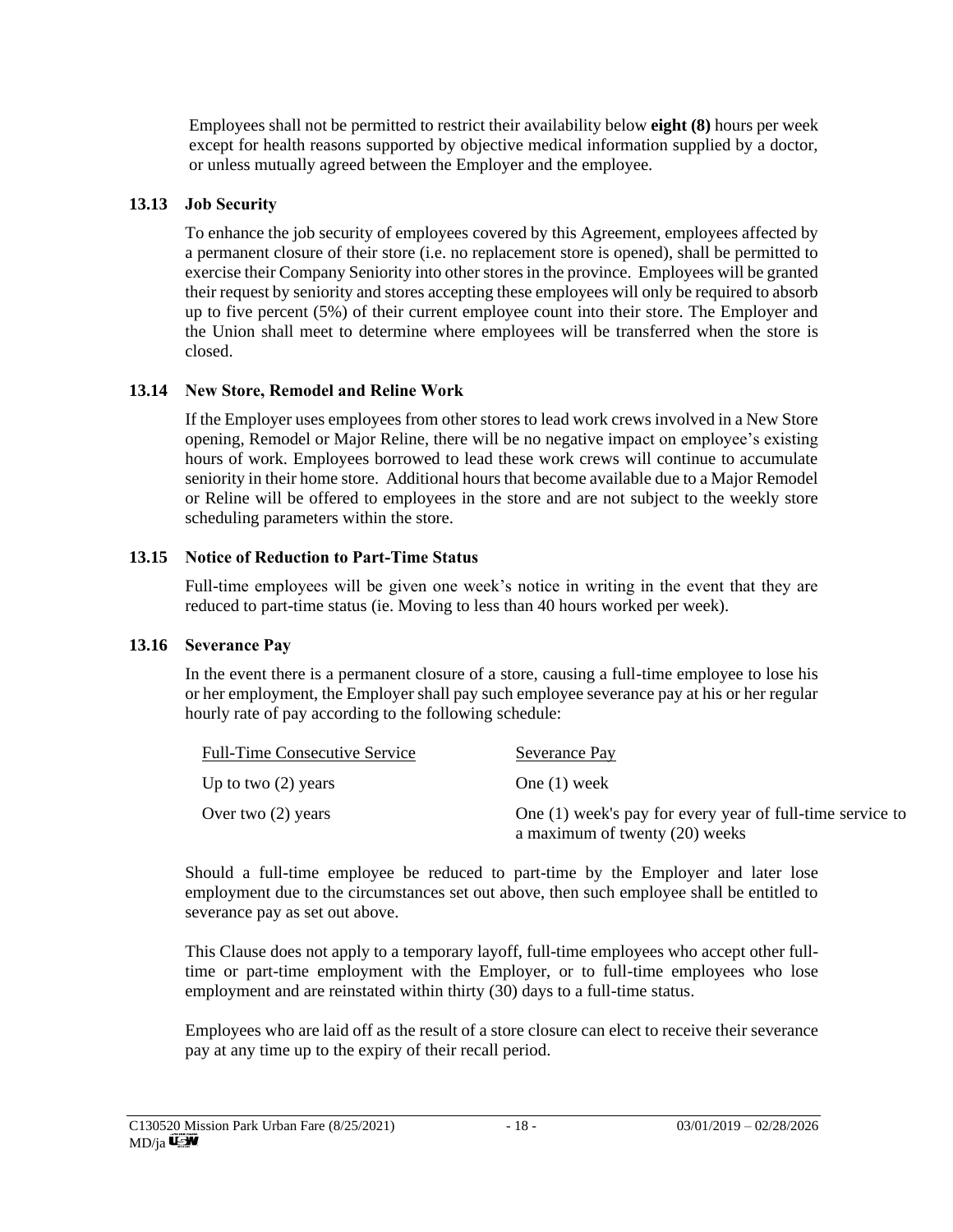#### **14.01 Management Rights**

The Union agrees that the management of the Employer, including the right to plan, direct and control the Store operations, the direction of the scheduling and direction of the work force and the termination of employees for proper cause, are the sole rights and functions of the Employer. During the first five hundred (500) hours of actual work, each new employee shall be on probation. The decision whether or not to retain the employee's services shall be the sole right of the Employer and any termination occurring during that period shall not be subject to Sections **15 and 16** of this Agreement. Those matters requiring judgment as to competency of employees are also agreed to be the sole right and function of management, subject however, to discharge of non-probationary employees on grounds of alleged incompetence being processed under Sections1**5 and 16** of this Collective Agreement. The Parties agree that the foregoing enumeration of management's rights shall not be deemed to exclude other recognized functions of management not specifically covered in this Agreement. The Employer, therefore, retains all rights not otherwise specifically covered in this Agreement.

The exercise of the foregoing shall not alter any of the specific provisions of this Agreement.

#### **Section 15 - Grievance Procedure**

#### **15.01 Purpose**

This procedure is designed to have grievances dealt with as expeditiously as possible. The parties agree to make an earnest effort to resolve grievances at the earliest stages of the procedure.

#### **15.02 Grievance Defined**

A grievance is a violation or an alleged violation of this collective agreement.

#### **15.03 Grievance Procedure**

- Step 1 Must occur within 14 calendar days of the incident giving rise to the grievance. This is the informal stage between the grievor and the Department Manager. The grievor may involve the Shop Steward in this step if that is their wish. The grievor may involve the Union Staff Representative if a Shop Steward is absent or in unique situations where the grievor is uncomfortable raising the issue with a Shop Steward.
- Step 2 Failing a settlement at step 1 the grievance may be advanced to step 2 within 14 days of receiving the answer at step 1. This step is in writing and includes the grievor and the Shop Steward meeting with the Department Manager. A written answer must be rendered within 7 calendar days of the meeting. The grievor may involve the Union Staff Representative in this step is that is their wish.
- Step 3 Failing a settlement at step 2 and prior to going to arbitration the Store Manager will meet with the Union Staff Representative to make one last effort to resolve the issue.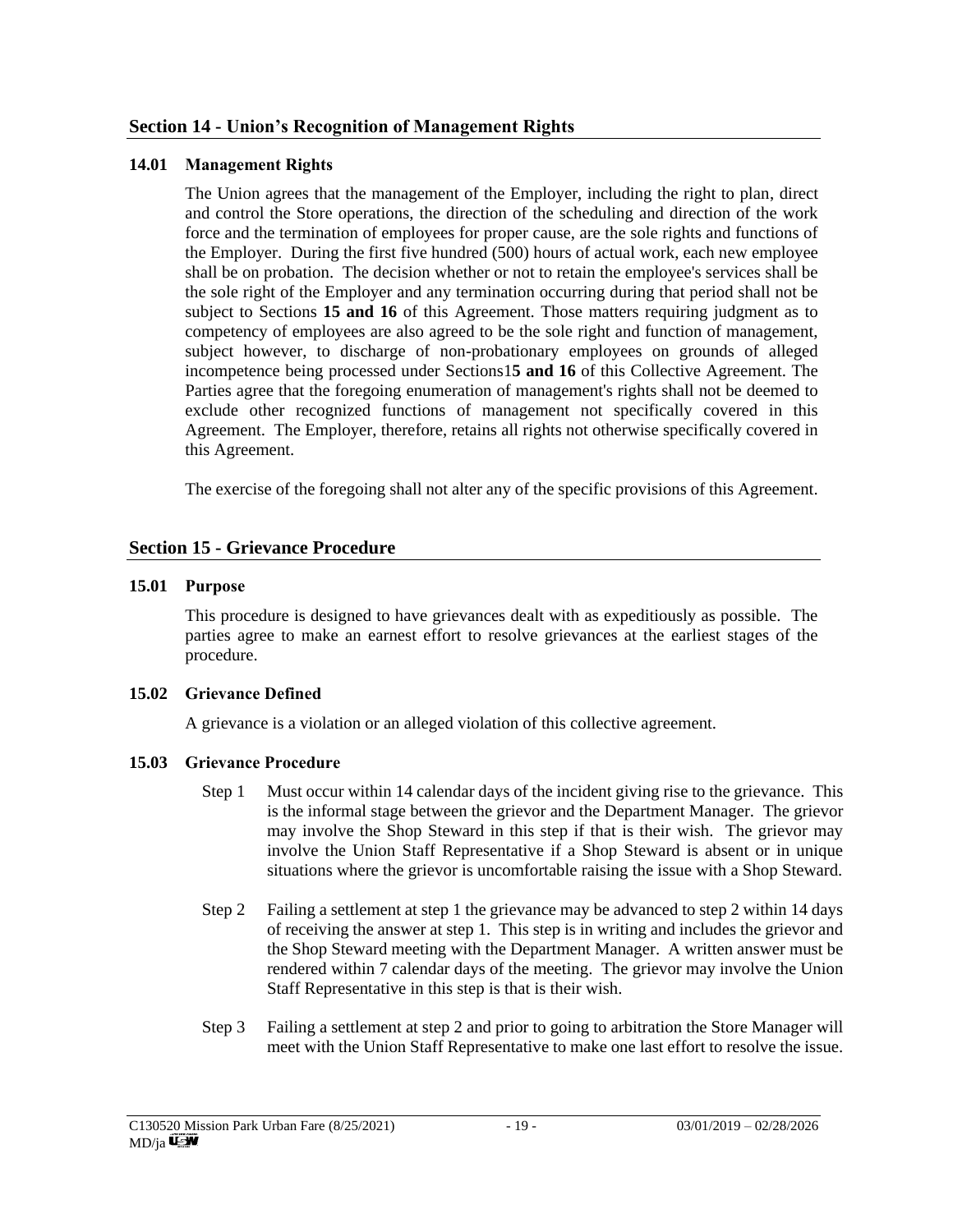#### **15.04 Time Limits**

Time limits outlined in the grievance procedure may be extended by mutual agreement of the parties.

#### **Section 16 - Board of Arbitration**

#### **16.01 Power of the Arbitrator**

An Arbitrator will render a binding resolution to a grievance referred to him/her but he/she shall not alter the terms and condition of the collective agreement.

#### **16.02 Single Arbitrator**

The parties agree to use a single Arbitrator who shall be either Mr. Vince Ready, Mr. Stephen Kelleher, Ms. Judy Korbin or Colin Taylor or such other Arbitrators as mutually agreed to.

#### **16.03 Troubleshooter**

- **1. Either party may refer grievances to this process upon providing the other party with three (3) weeks' notice of a grievance being referred.**
- **2. Only grievances where the parties have shared all relevant information regarding the grievance, and all reliance documents and facts have been exchanged, shall be referred. The parties agree that disclosure of information and documents will take place in a timely manner.**
- **3. New evidence, including facts or documents, may be introduced after the referral is made only where disclosure of this new evidence was not possible prior to the referral. In such cases, the party that is introducing the new evidence shall provide immediate disclosure to the other party. Upon request of the party in receipt of this new evidence, the process may be adjourned to allow a fair opportunity for analysis and reply.**
- **4. Interpretation grievances or grievances regarding the discharge of employees shall not be referred to this process unless mutually agreed by both parties.**
- **5. Decisions of the Troubleshoot shall be in writing and shall be without prejudice, non-precedent setting and shall not be publicized.**
- **6. Legal counsel and case law shall not be used by either party.**
- **7. The parties shall develop other procedures or guidelines as necessary.**

#### **16.04 Arbitration and Troubleshooter Hearings**

**The parties agree to use technology such as but not limited to video conferencing whenever possible for arbitration and troubleshooter hearings.**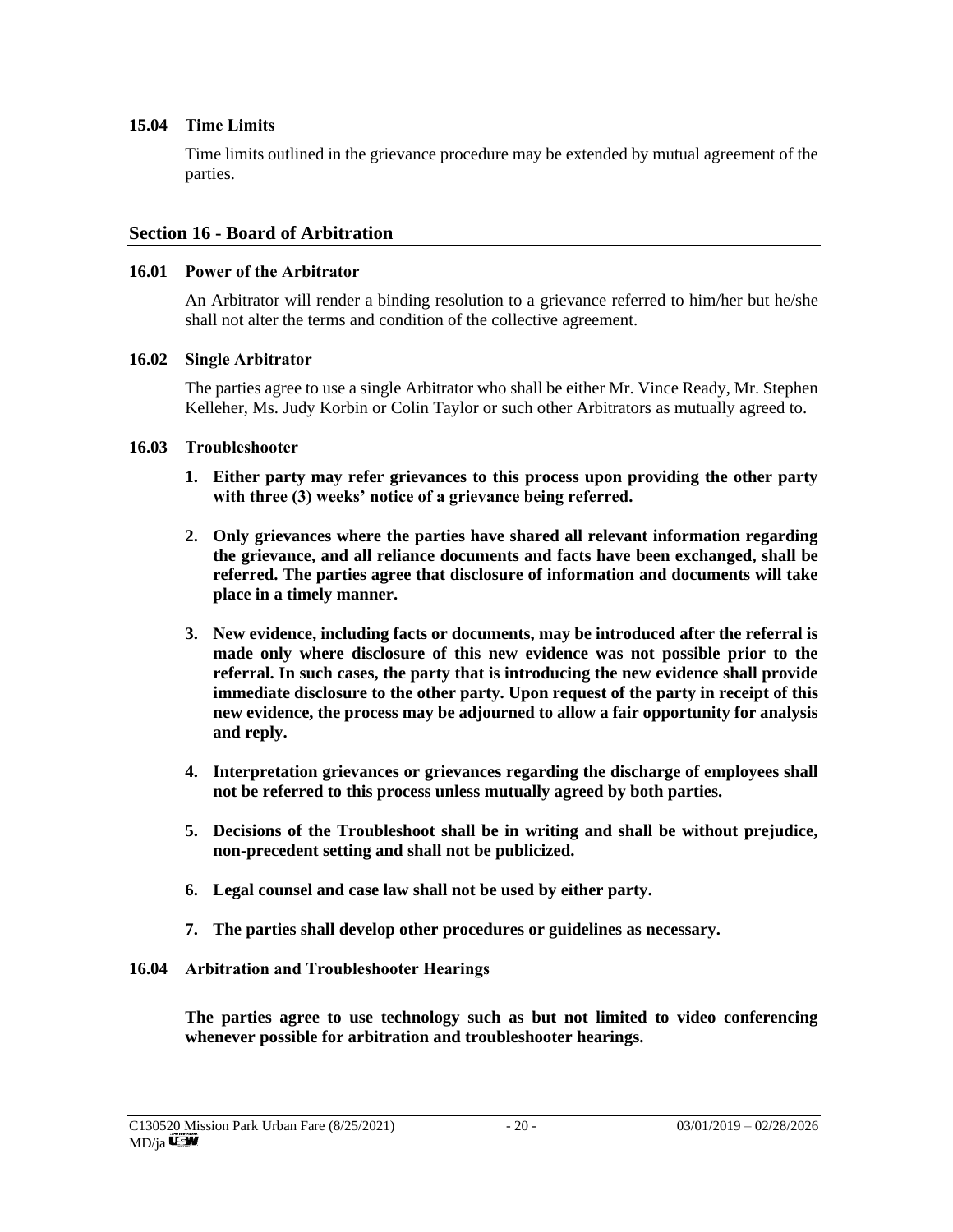#### **Section 17 - Miscellaneous**

#### **17.01 Union Decal**

The Employer agrees to display the official Union decal of the United Food and Commercial Workers International Union in a location where it can be seen by customers.

#### **17.02 Employees Personnel File**

Employees can have access to their Personnel file upon request. The review of the file will be done in the presence of a Manager.

#### **17.03 Harassment**

The Employer and the Union recognize the rights of employees to work in an environment free from harassment including sexual harassment and discrimination. Where an employee alleges that harassment or discrimination has occurred on the job the employee shall have the right to grieve under the collective agreement. Where an allegation of harassment or discrimination has been received by the Employer or the Union, it will be investigated on a priority basis in accordance with the joint policy.

#### **17.04 No Discrimination**

Both the Employer and the Union endorse the principles outlined under the BC Human Rights Code wherein it is illegal for either the Employer and/or the Union to discriminate in respect to matters such as employment or membership in the Union because of race, colour, ancestry, place of origin, religion, marital status, family status, physical or mental disability, sex, sexual orientation, and age or because that person has been convicted of a criminal or summary conviction offense that is unrelated to the employment or to the intended employment of that person. The Parties agree that this list of protected grounds shall be amended concurrently when there are amendments to the BC *Human Rights Code*.

#### **17.05 Picket Lines**

The Employer agrees that, in the event of a legal picket line of another trade union being in existence at any of the Employer's stores within the Bargaining Unit, the Employer will in no way require or force members to report to work behind such a picket line. Nor will the Employer discipline or in any way discriminate against an employee who refuses to report to work while a legal picket line exists at his or her place of work.

#### **17.06 Wearing Apparel**

When an employee is required by the Employer to wear a uniform or special article of wearing apparel, such uniform or special article of wearing apparel shall be furnished by the Employer, free of cost to the employee.

Notwithstanding the above paragraph and within three (3) months after Ratification (2009), the Employer shall provide each employee with two (2) shirts each calendar year. Employees shall be responsible for laundering and pressing these shirts and shall only wear these shirts while at work. Employees who terminate their employment with the Employer shall return all of their shirts to their store. If an employee's shirt is damaged while working the Employer will provide a replacement.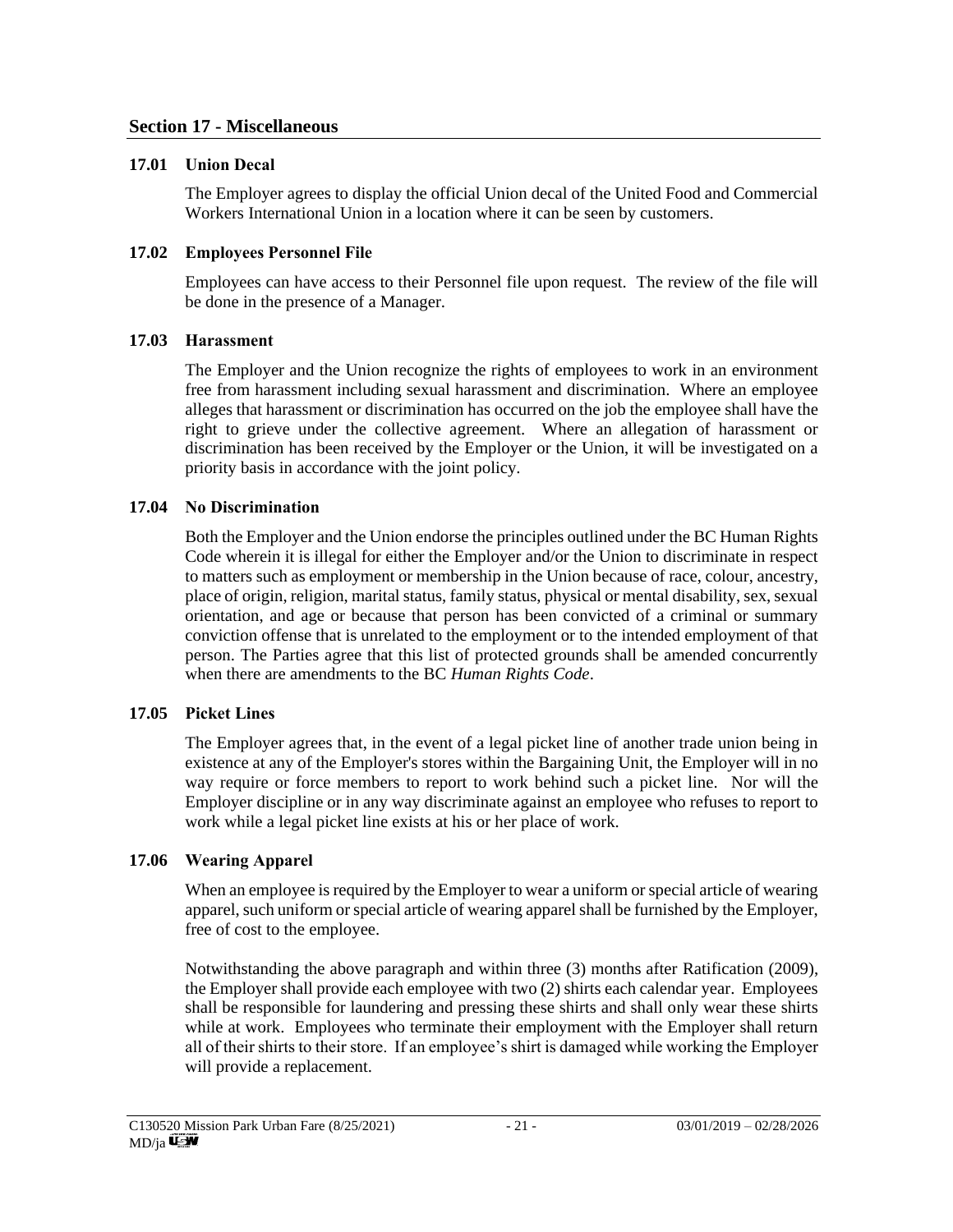On a one-time only basis, within three (3) months after Ratification (2009), all employees who had worked an average of twenty-eight (28) hours or more in the thirteen (13) weeks prior to Ratification will receive a third  $(3<sup>rd</sup>)$  shirt from the Employer.

#### **17.07 Tools and Equipment**

All tools and equipment which are required to be used by the employees shall be supplied and kept in repair by the Employer at no cost to the employee. These items must be kept on the premises.

#### **17.08 Bulletin Board**

The Employer shall provide a bulletin board in each store, for the purpose of posting Union notices.

#### **17.09 Health, Safety and Education Fund**

The Employer agrees to contribute three cents (\$.03) per hour for every hour worked by Employees to the United Food and Commercial Workers, Local 1518, Health, Safety & Education Fund effective on the start of the pay period following implementation of this Agreement. Hours worked for this purpose will include hours actually worked as well as paid vacation and statutory holiday hours to a maximum of 40 hours per week.

#### **17.10 Changes in Work Operation**

The Employer and the Union agree that where it can be shown that changes made by the Employer in the work presently performed by the employees in the Bargaining Unit results from a change in the method, style, or concept of the Employer's operation and, should these changes have an adverse effect on the employees' wage rates or scheduled hours of work, the Employer and the Union shall meet and determine a reasonable solution. The parties acknowledge that non-prejudicial amendments to the Collective Agreement may be required. If agreement on a reasonable solution cannot be reached, the matter shall be referred to the Expedited Arbitration process. In arbitrating the effect of the change on the employee(s), with regard to rate of pay or hours of work, the Arbitrator may accept the Employer's position, the Union's position, or fashion an alternate "reasonable solution" which is based upon the positions of the two parties.

#### **17.11 Duty to Accommodate**

The Employer will share with the Union the full details of a proposed accommodation, prior to implementation, so that the Union has the opportunity to critique and participate in finalizing the details of the accommodation.

#### **Section 18 - Health and Safety Store Committees**

**18.01** The Employer agrees to maintain a Health and Safety Committee in each store. The Committee shall function in accordance with the Workers' Compensation Board Health and Safety Regulations.

The Committee shall consist of a minimum four (4) members including a Worker Co-chair and a Worker Representative (both of whom are either elected by the bargaining unit or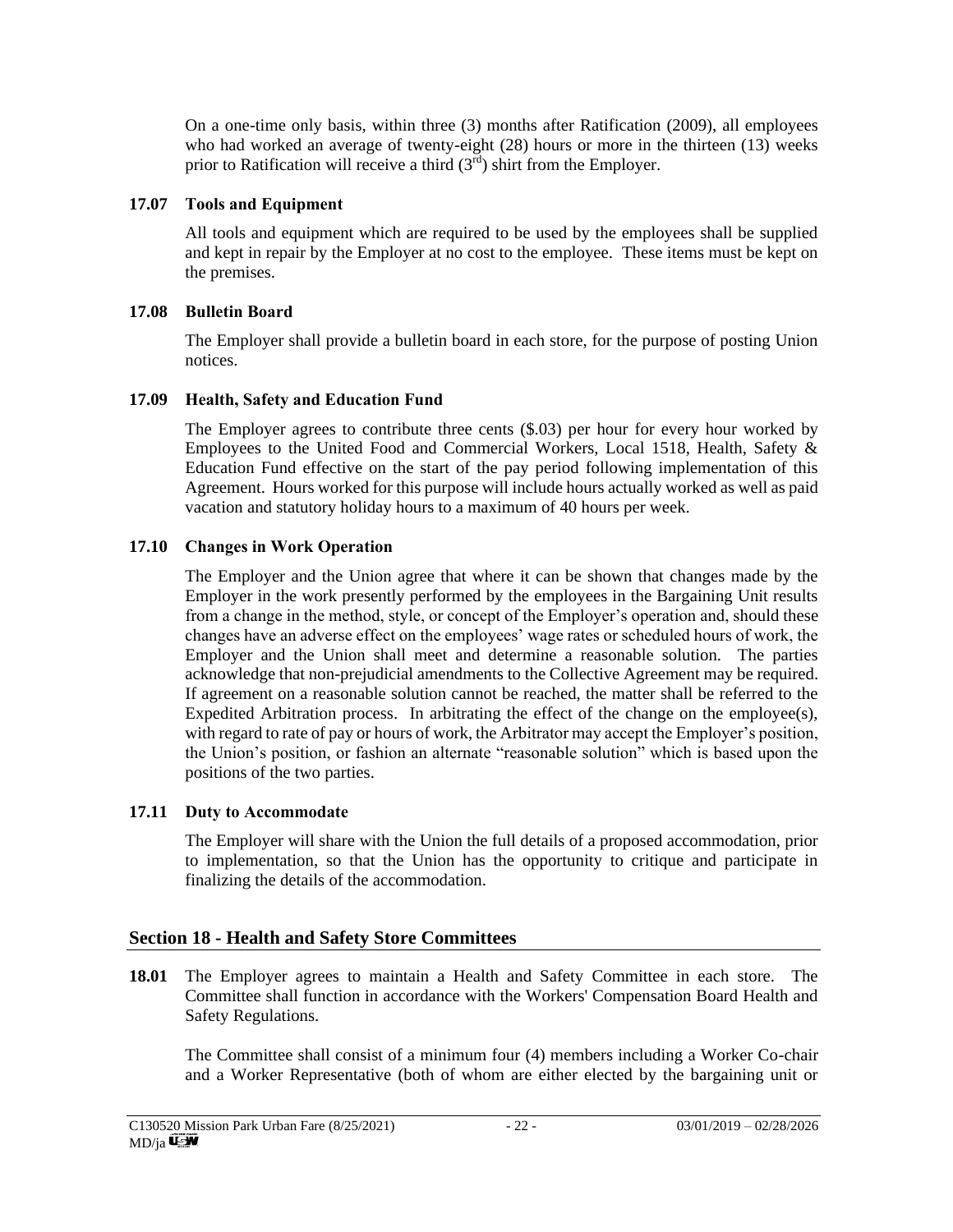appointed by the Union), an Employer Co-chair, and another representative who is mutually selected by the two Co-chairs. Additional members above the minimum shall be mutually selected by the Co-chairs.

Any unresolved issues from these meetings shall be referred to the Provincial Health & Safety Committee for resolve.

**18.02** The Employer has the primary responsibility for ensuring that safe conditions prevail within the workplace, to take appropriate and effective measures, both preventive and corrective, to protect the health and safety of employees.

This will include, but is not limited to, providing the Union with the details of the Employer's Violence in the Workplace "Prevention and Response Program". The Union will be provided with applicable incident reports and recommendations flowing from any incident.

#### **Section 19 - Time Off for Union Business**

#### **19.01 Union Conferences, Conventions, Seminars and Negotiations**

The Employer agrees that employees selected to attend Union Business including Conferences, Conventions, Seminars, and Negotiations etc. will be provided with time off.

At the request of the Union, the Employer will continue to compensate the employee at their regular rate of pay during this absence. In this event, the Union will reimburse the Employer, on receipt of a detailed invoice, for the cost of the pay and benefits applicable to this period. It is understood that no more than one (1) employee per store will be absent for this purpose at the same time.

Two (2) employees will be permitted to attend the annual provincial Union Conference unless mutually agreed otherwise.

#### **19.02 Store Visits of Union Representatives**

Duly authorized full-time Representatives of the Union shall be entitled to visit the stores for the purpose of observing working conditions, interviewing members, signing up unsigned employees, and to ensure that the terms of the Collective Agreement are being implemented.

#### **19.03 Employer Obligation**

The Employer reserves the right to discipline employees for just and reasonable cause.

#### **19.04 Shop Steward Recognition**

The Employer and the Union agree that Shop Stewards play a useful role in Employer– employee relations.

It is recognized that Shop Stewards shall be elected or appointed by the Union from time to time and the Employer will be kept informed by the Union of such appointments or elections.

Two (2) Shop Stewards (three (3) in stores with over fifty (50) employees and four (4) in stores with over one hundred (100) employees) per store will be elected or appointed by the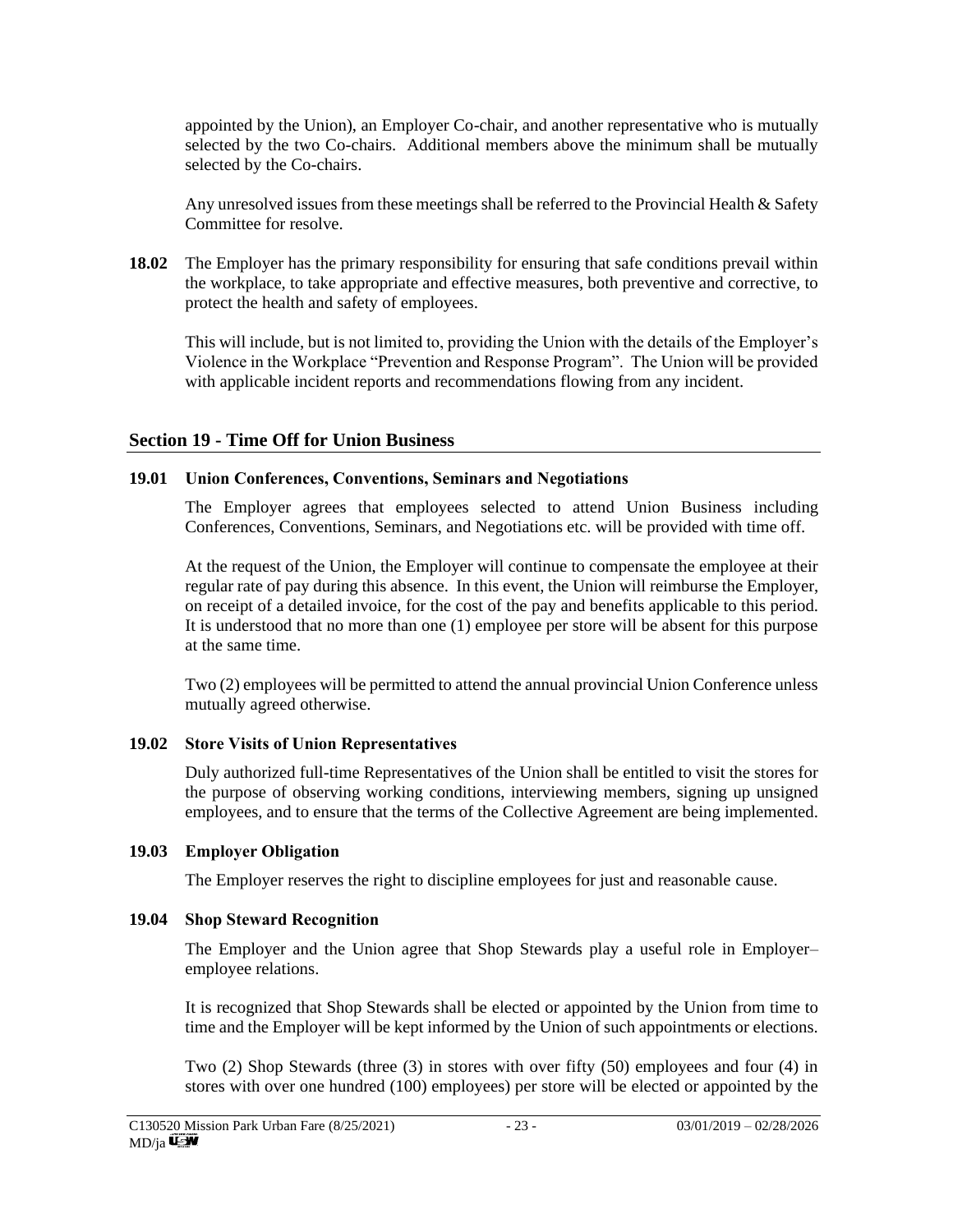Union. Only up to two (2) Shop Stewards are entitled to attend JLM meetings. They are recognized for the purpose of overseeing the terms of the Collective Agreement being implemented and for the purpose of presenting complaints and Grievances to designated Management of the store.

The Shop Steward and, in the absence of the Shop Steward, another member of the Bargaining Unit of the employee's choice shall be present when a member of the Bargaining Unit is given a reprimand which is to be entered on the employee's personnel file or is suspended or discharged. A copy of all such formal notices of discipline shall be given to the Union through the Shop Steward.

#### **Discipline Interview**

Where an employee attends an interview with Management for the purpose of receiving a formal discipline report for a security interview, the employee shall have the right to a witness of his or her choice. If during any other private corrective interview with Management it is determined that there will be a discipline report on the employee's record, the interview may be temporarily suspended so that the employee may call in a witness of his or her choice. Any witness used by the employee in the above situations will be another employee working in the store at the time the interview is being held. It is understood the witness is an observer and not a participant.

When a Shop Steward is investigating a Grievance or a complaint on Employer time, the Steward must first obtain permission from his/her immediate Supervisor or the Store Manager. Such permission will not be unreasonable denied.

Shop Stewards may introduce new members to the Union on Company time to present membership cards for signature.

#### **19.05 Growing Our Future**

#### **Purpose**

The purpose of the Growing Our Future Meeting is to encourage open and candid discussion on topics and issues that arise at store level, so that Shop Stewards, Team Members and Management can work collaboratively to find solutions and ideas on improving the workplace for everyone.

#### **Guiding Principles**

Both the Union and the Employer have agreed that by committing to the Shared Values and Goals we can foster a more collaborative working relationship at all levels, including between Shop Stewards and Management at store level.

#### **Scope**

These meetings are to encourage a positive working relationship between Shop Stewards, Management and all employees at store level that focuses on taking a proactive approach to solving current and potential issues.

While it is expected there may be times when the parties disagree, the discussion must be respectful and focus on the issue, not on judging the personalities.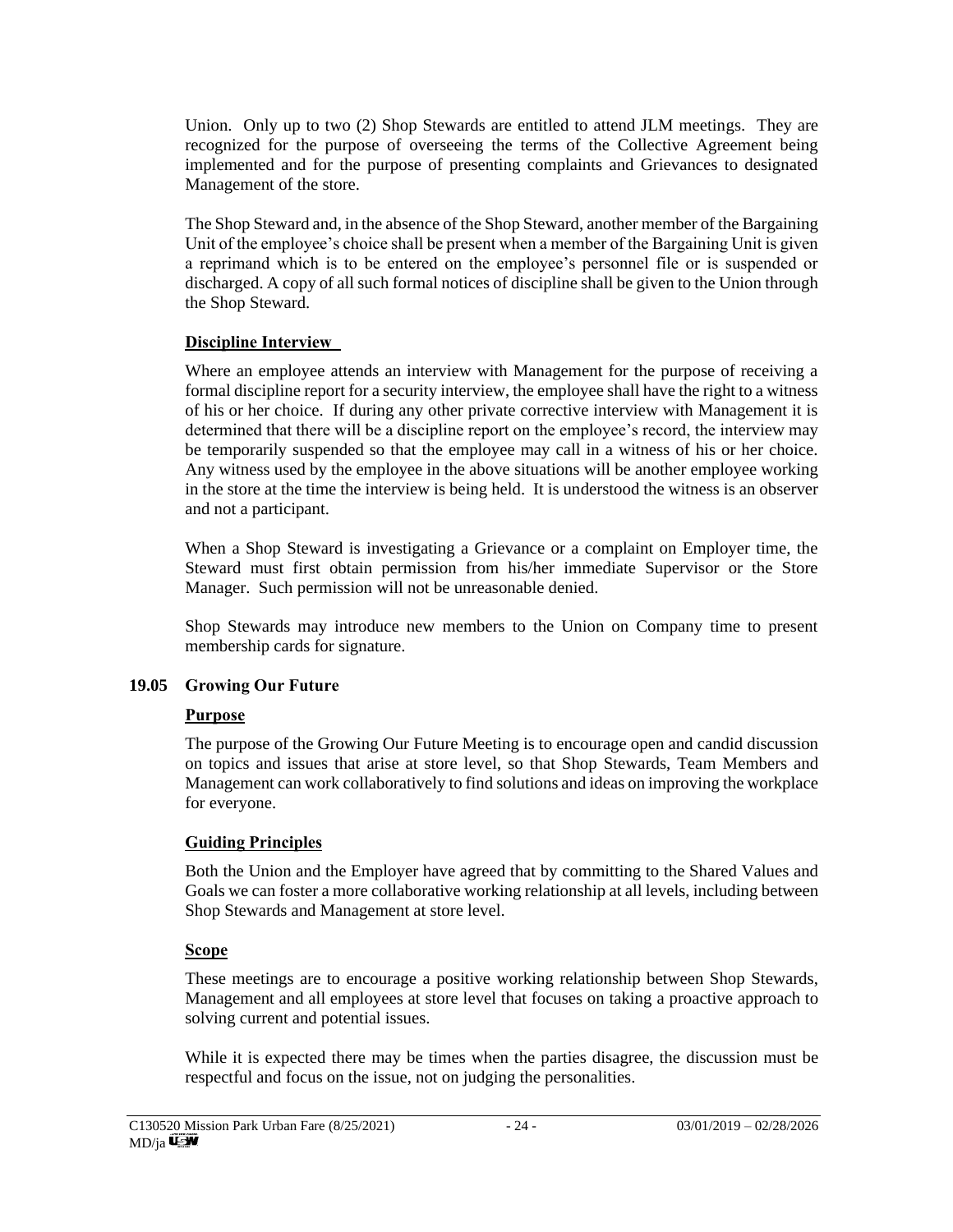#### **Suggested Topics FOR Discussion:**

- Sharing Ideas on Improving Customer Service/Growing Sales in the Store;
- Solution-based discussion on any issues of concern that are raised;
- Community Outreach by UFCW 1518 and/or OFG Management;
- Update on Store and Company's Overall Performance;
- Discussion on Contract Items (if there are questions on a specific area in the CBA);
- Topic of the Month (discuss Collective Agreement language on the specified Topic of the Month to be selected by a joint committee);
- Appreciation and Recognition (identifying things that are going well and/or people that should be recognized and appreciated).

#### **Topics NOT for Discussion:**

- Changing the terms of the contract;
- Grievances, Employee Specific Issues, Duty To Accommodates, Harassment;
- Complaints and/or Specific Discipline Cases.

#### **Meeting Structure**

The meeting structure is outlined below to ensure consistency in the process for each store:

Meetings shall be held in every store on the second Tuesday or Wednesday of every month.

Shop Stewards and Store Management will be scheduled to attend the meetings.

Schedule members from various departments to attend meetings on a rotating basis to increase exposure of the process to all people in the store.

Guests/Observers who volunteer to attend will be scheduled whenever possible to encourage employee participation.

Union Representatives/LR Specialists are invited to attend the meetings.

Responsibility for chairing meetings is to alternate each meeting between the Union and Management (all participants will be encouraged to take a turn as the chair).

Follow up and follow through on commitments in a timely and respectful manner.

Meeting minutes are to be taken, agreed to and signed off by a Shop Steward and Management and then submitted to UFCW 1518 and OFG Head Office by the end of the following business day.

\*\*Please note, all members are encouraged to raise ideas, issues and concerns as they occur rather than wait for the meeting, so that matters can be addressed by both parties in a timely manner. \*\*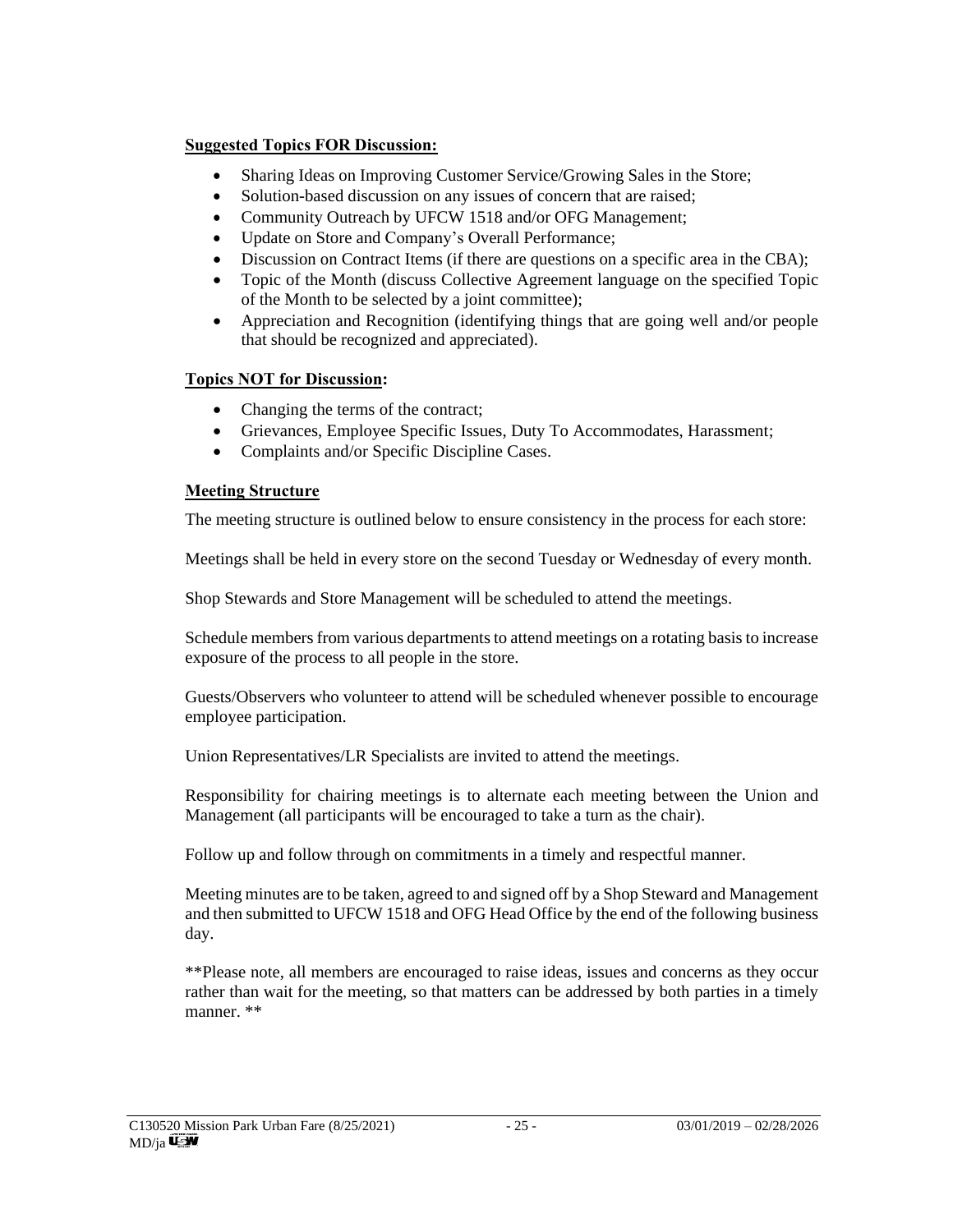#### **Communication**

Meeting minutes are to be posted on the Union Board and Store Communications Board for all employees to read. The participants of the committee are to develop a timeline of completion for any action items that arise out of the meeting.

Discussion on topics from the meeting should be followed up on in between meeting dates to ensure there is communication and follow up between the parties.

Throughout the process participants are to hold each other accountable to the Shared Values and Goals by communicating concerns in this process

## **Roll-Out**

A representative from both OFG and UFCW 1518 will be responsible for providing support and guidance in the roll-out of this process. This will include an initial orientation to the meeting structure, and this team will continue to be a resource to any store that requires assistance (i.e. 6 months -12 months). These representatives will review the monthly meeting minutes and follow up with specific stores if there are any questions or concerns that need to be addressed.

After the initial roll-out of the Growing Our Future Meetings, further meetings will be held with Shop Stewards and Management to discuss the importance of all participants to sign off on the Values and Goals at store level.

## **Section 20 - Expiration and Renewal**

#### **20.01 Term and Notice to Bargain**

- (a) This Agreement shall be for the period from and including **March 1, 2019** to February 28, 2026 and from year to year thereafter, subject to the right of either Party to the Agreement, within four (4) months immediately preceding **February 28, 2026** or any subsequent anniversary date thereafter to require the other party to this Agreement, in writing, to commence bargaining to conclude a revision or renewal of this Agreement.
- (b) Should either Party give notice pursuant to (a) above, this Agreement shall thereafter continue in full force and effect and neither Party shall make any change in the terms of the said Agreement, or increase or decrease the rate of pay of any employee for whom collective bargaining is being conducted, or alter any other terms or condition of employment until the Union and the Employer have agreed to amend the terms of this Agreement.
- (c) Should the Parties fail to agree to terms to revise or renew successive collective agreements between March 1, 20**19** and February 28, 20**26**, the disputed items shall be referred to Binding Interest Arbitration as referenced in Letter of Understanding – Labour Continuity.
- (d) It is agreed that until February 28, 20**26**, only the expiry date (set out in Section **20.01**  (a)) of Section **20.01** shall be amended by the Parties.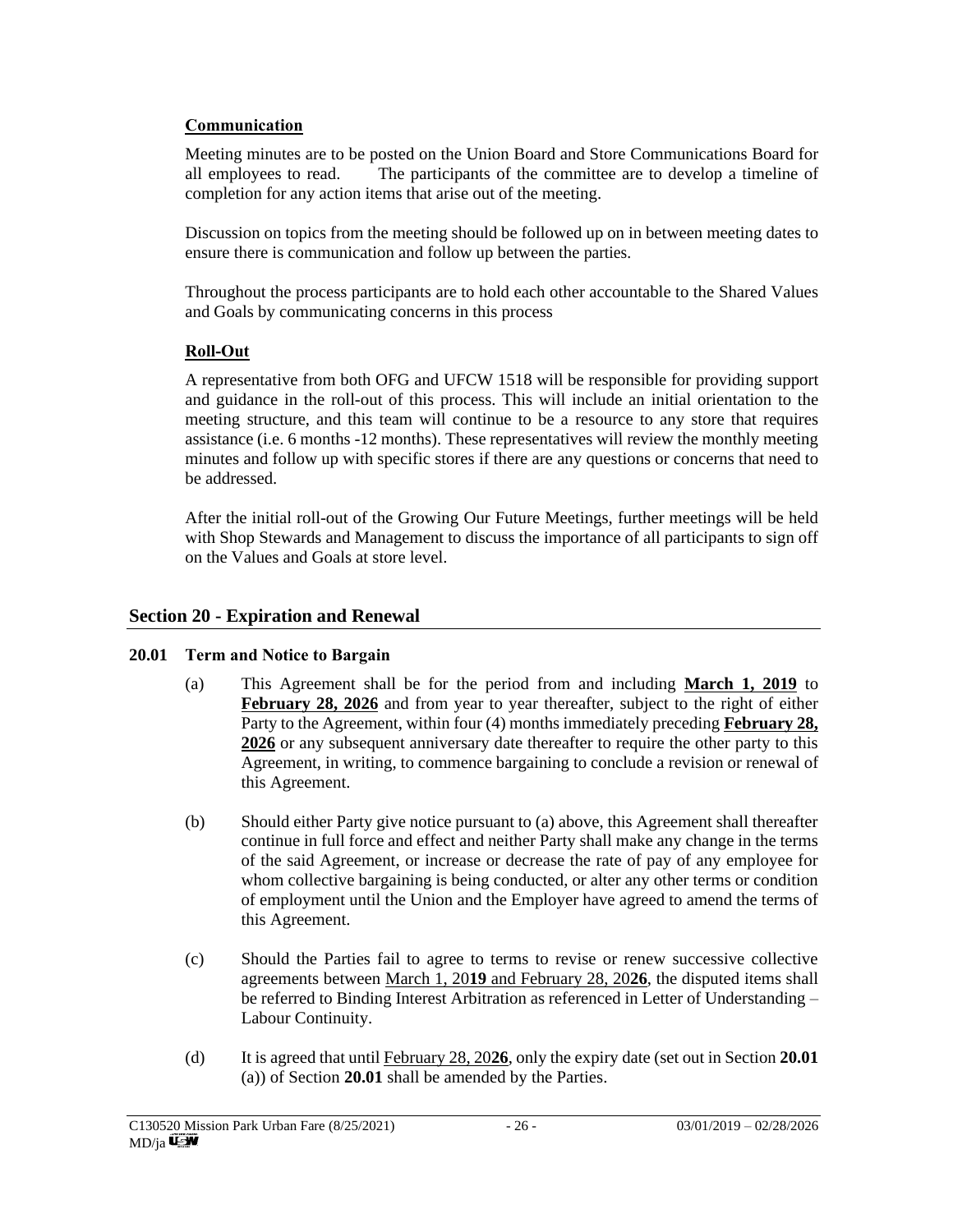#### **20.02 Multi Year Agreement**

It is mutually agreed that the operation of Subsection 2 of Section 50 of the *Labour Relations Code* of BC is specifically excluded from this Agreement.

#### **20.03 Replacement Stores – Ten Years Labour Peace**

The Union and Employer agree that the following shall apply to all Replacement stores (including acquisitions).

- 1. The Parties agree that for ten years from the date of the opening of each or Replacement store the following shall apply:
	- a) The Employer agrees not to authorize or implement a lockout of the employees at any stores that meet the requirements of this provision;
	- b) The Union agrees not to authorize or implement a strike of the employees at any stores that meet the requirements of this provision; and
	- c) The Union agrees not to picket at any stores that meet the requirements of this provision.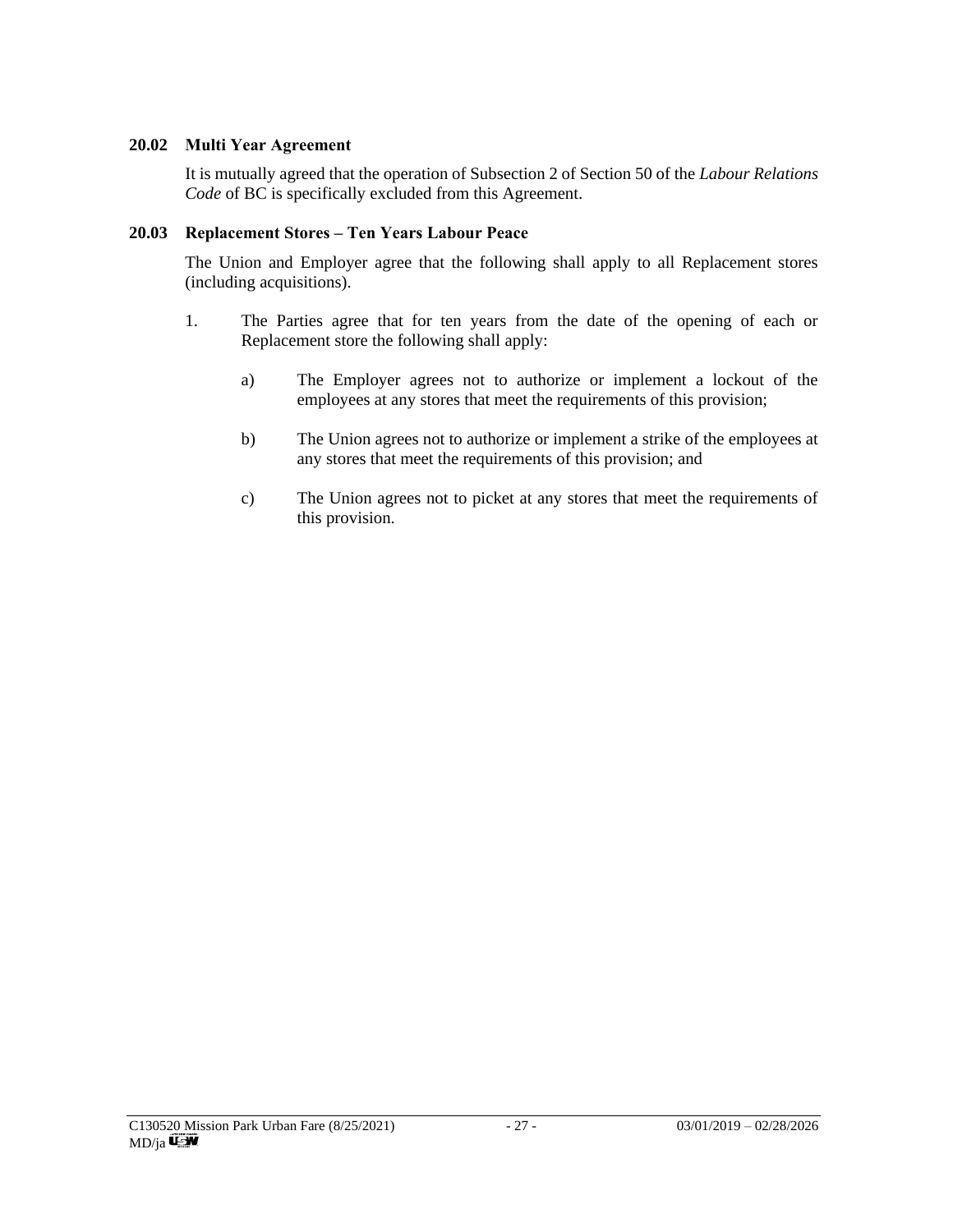The Parties agree that this provision will be in full force for ten years at any Replacement (including acquisitions) store.

If in the future, the Employer acquires stores, the parties shall meet to develop a transition plan.

Signed this \_\_\_\_\_\_ day of , .

FOR THE UNION FOR THE EMPLOYER UNITED FOOD AND COMMERCIAL WORKERS, LOCAL 1518

**Kim Novak**, President **Ian Kato** 

**SAVE-ON-FOODS LP MISSION PARK URBAN FARE**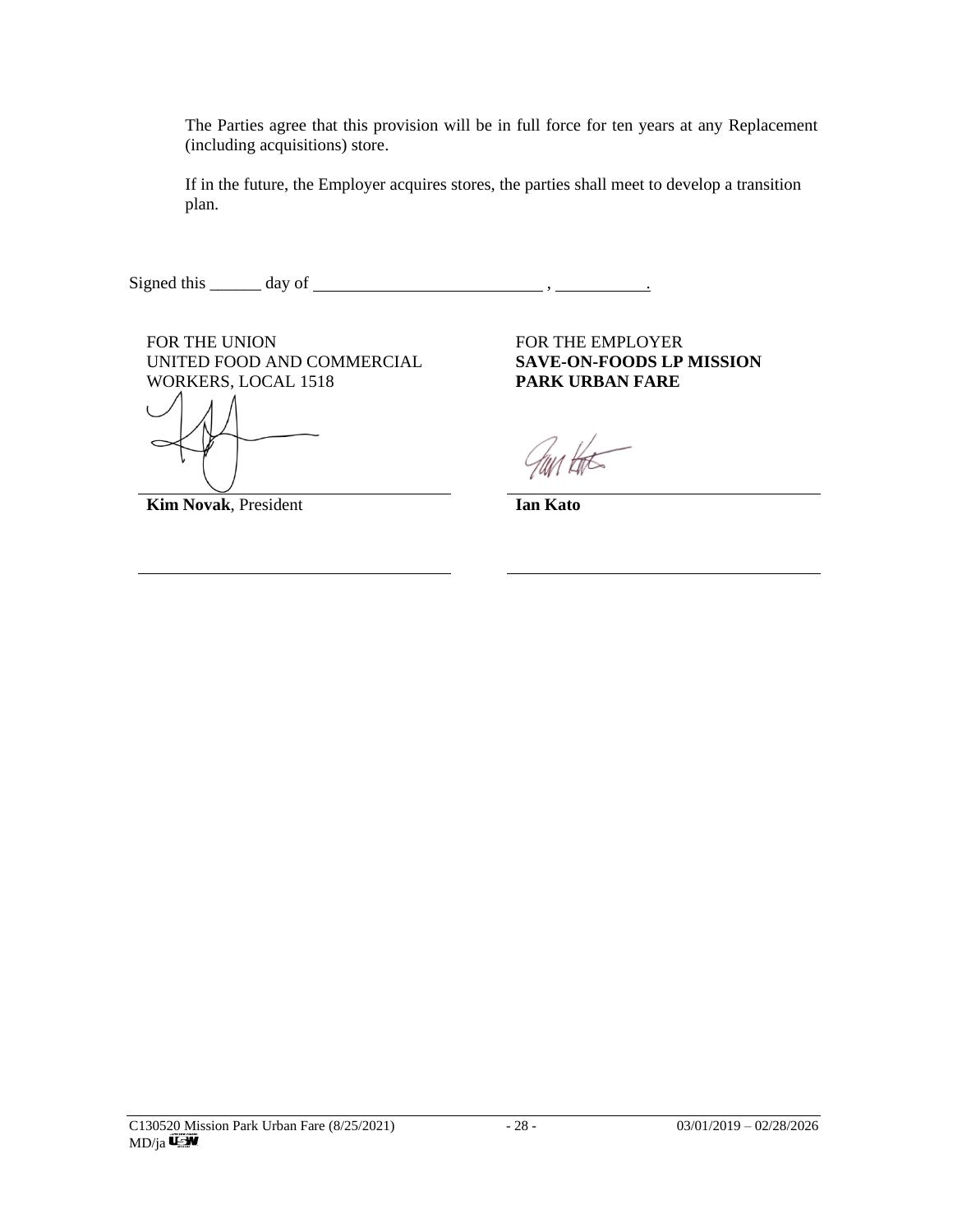#### **SCHEDULE "A"**

#### **SCHEDULE OF WAGES**

#### **WAGES**

The Employer agrees to pay all persons covered by the terms of this Agreement not less than the following schedule of wages during such time as this Agreement is in force, effective on dates as shown, and provided that an employee is receiving a wage rate.

There shall be a regular weekly payday and each employee shall be provided with a Statement of Earnings and Deductions for the pay period covered.

**Employees hired prior to September 14, 2014 who were covered by the Cooper's Collective Agreement and are currently above the top rate in this collective agreement shall be red-circled in their wage rate and will receive any off-scale increases and lump sums as defined below.**

#### **Wage Scale**

**Employees hired after September 14, 2014 shall be placed on the Wage Scale below.**

| Step $#$                | <b>Experience Hours</b> | 2020           | 2021       | 2021     | 2022     |
|-------------------------|-------------------------|----------------|------------|----------|----------|
|                         |                         | <b>Current</b> | <b>SAR</b> | $1-J$ un | $1-J$ un |
| $\mathbf{1}$            | $0 - 520$               | \$14.70        | \$15.45    | \$15.70  | \$15.70  |
| $\boldsymbol{2}$        | $521 - 1,040$           | \$14.75        | \$15.50    | \$15.75  | \$15.75  |
| $\overline{\mathbf{3}}$ | $1,041 - 1,560$         | \$14.80        | \$15.55    | \$15.85  | \$15.85  |
| $\overline{\mathbf{4}}$ | $1,561 - 2,080$         | \$14.85        | \$15.60    | \$15.95  | \$15.95  |
| $\overline{5}$          | $2,081 - 2,600$         | \$14.90        | \$15.65    | \$16.05  | \$16.05  |
| 6                       | $2,601 - 3,120$         | \$14.95        | \$15.70    | \$16.15  | \$16.15  |
| $\overline{7}$          | $3,121 - 3,640$         | \$15.00        | \$15.75    | \$16.25  | \$16.25  |
| 8                       | $3,641 - 4,160$         | \$15.05        | \$15.80    | \$16.35  | \$16.35  |
| $\boldsymbol{9}$        | $4,161 - 4,680$         | \$15.10        | \$15.85    | \$16.45  | \$16.45  |
| 10                      | $4,681 - 5,200$         | \$15.15        | \$15.90    | \$16.55  | \$16.55  |
| 11                      | $5,201 - 5,720$         | \$15.20        | \$15.95    | \$16.65  | \$16.65  |
| 12                      | $5,721 - 6,240$         | \$15.25        | \$16.00    | \$16.75  | \$16.75  |
| 13                      | $6,241 - 6,760$         | \$15.30        | \$16.05    | \$16.85  | \$16.85  |
| 14                      | $6,761 - 7,280$         | \$15.35        | \$16.10    | \$16.95  | \$16.95  |
| 15                      | $7,281 - 7,800$         | \$15.40        | \$16.15    | \$17.05  | \$17.05  |
| 16                      | $7,801 - 8,320$         | \$15.45        | \$16.20    | \$17.15  | \$17.15  |
| 17                      | $8,321 - 8,840$         | \$15.50        | \$16.25    | \$17.25  | \$17.25  |
| 18                      | $8,841 - 9,360$         | \$15.55        | \$16.30    | \$17.35  | \$17.35  |
| 19                      | $9,361 - 9,880$         | \$15.60        | \$16.35    | \$17.45  | \$17.45  |
| 20                      | $9,881 - 10,400$        | \$15.65        | \$16.40    | \$17.55  | \$17.55  |
| 21                      | $10,401 - 10,920$       | \$15.70        | \$16.45    | \$17.65  | \$17.65  |
| 22                      | $10,921 - 11,440$       | \$15.75        | \$16.50    | \$17.75  | \$17.75  |
| 23                      | $11,441 - 11,960$       | \$15.80        | \$16.55    | \$17.85  | \$17.85  |
| 24                      | $11,961 - 12,480$       | \$15.85        | \$16.60    | \$17.95  | \$17.95  |
| 25                      | $12,481 - 13,000$       | \$15.90        | \$16.65    | \$18.05  | \$18.05  |
| 26                      | $13,001 - 13,520$       | \$15.95        | \$16.75    | \$18.15  | \$18.15  |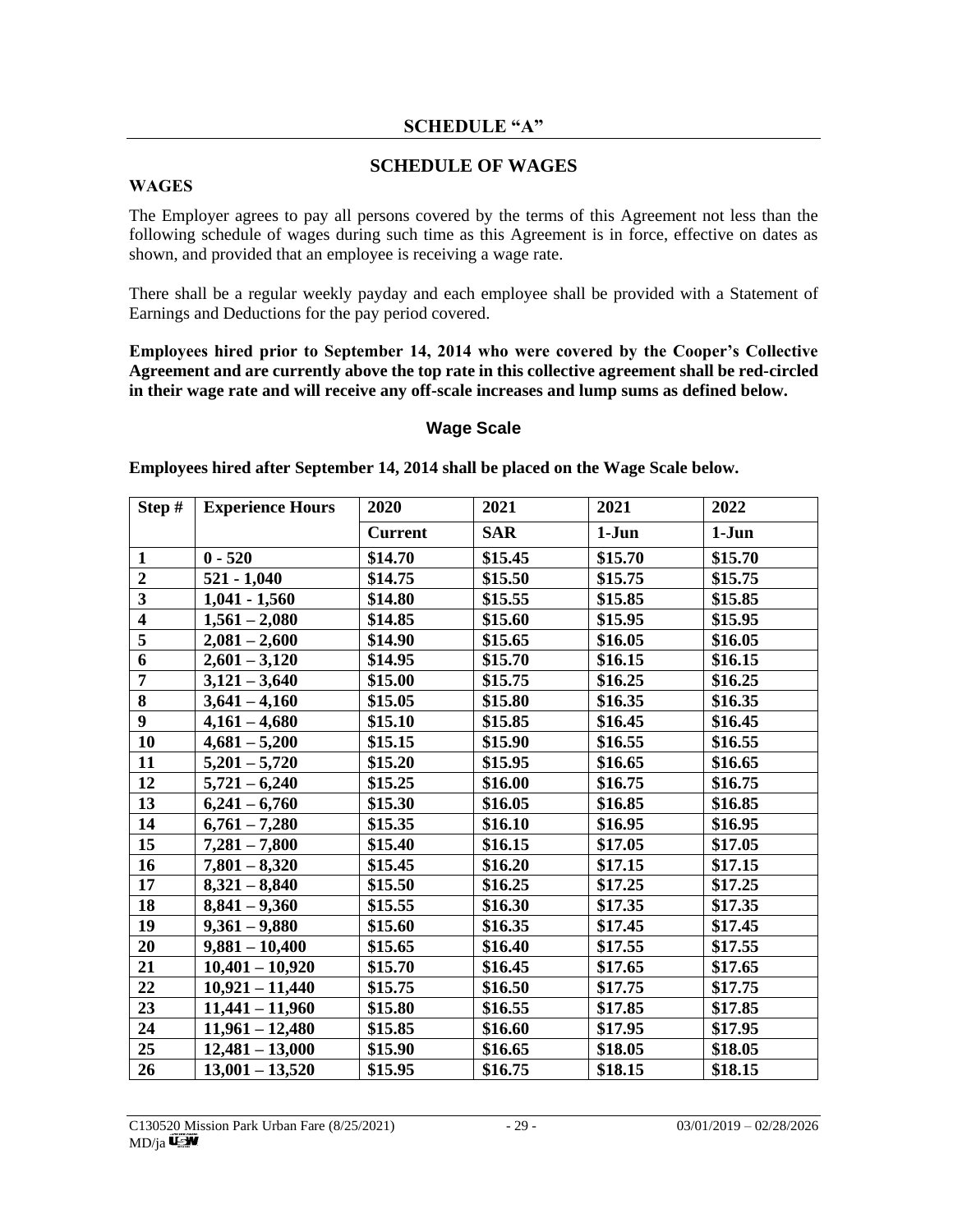| 27 | $13,521 - 14,040$ | \$16.00 | \$16.95 | \$18.25 | \$18.25 |
|----|-------------------|---------|---------|---------|---------|
| 28 | $14,041 - 14,560$ | \$16.05 | \$17.25 | \$18.35 | \$18.35 |
| 29 | $14,561 - 15,080$ | \$16.15 | \$17.55 | \$18.45 | \$18.45 |
| 30 | $15,081 - 15,600$ | \$16.35 | \$17.85 | \$18.55 | \$18.55 |
| 31 | $15,601 - 16,120$ | \$16.65 | \$18.15 | \$18.65 | \$18.65 |
| 32 | $16,121 - 16,640$ | \$16.95 | \$18.45 | \$18.75 | \$18.75 |
| 33 | $16,641 - 17,160$ | \$17.25 | \$19.00 | \$19.00 | \$19.00 |
| 34 | $17,161 - 17,680$ | \$17.55 |         |         |         |
| 35 | $17,681 - 18,200$ | \$17.85 |         |         |         |
| 36 | $18,201+$         | \$19.00 |         |         |         |

**Cook 2 employees at \$14.85 or greater shall be placed at Step 7 (\$15.75) and will progress up the scale every 520 hours worked.** 

**Effective Sunday after Ratification 2021, employees hired on or before March 1, 2019 earning less than \$19.00 per hour at time of payment and who are still active at time of payment shall receive the following lump sum amount:**

**Effective Sunday after Ratification 2021, employees at \$19.00 per hour or greater at time of payment and who are still active at time of payment shall receive the following lump sum amount:**

**On the first Sunday in April 2023, all active employees at \$19.00 or greater at time of payment (on the above dates) shall receive the following lump sum amount:**

**Off-scale Increases**

**The following off-scale increases shall be paid to employees at \$19.00 or greater: First Sunday in April 2022 \$0.25 First Sunday in April 2024 \$0.25**

**In addition to the above, Bargaining Unit Supervisors and Department Managers shall receive an additional \$0.20 per hour off-scale increase effective Sunday after ratification.**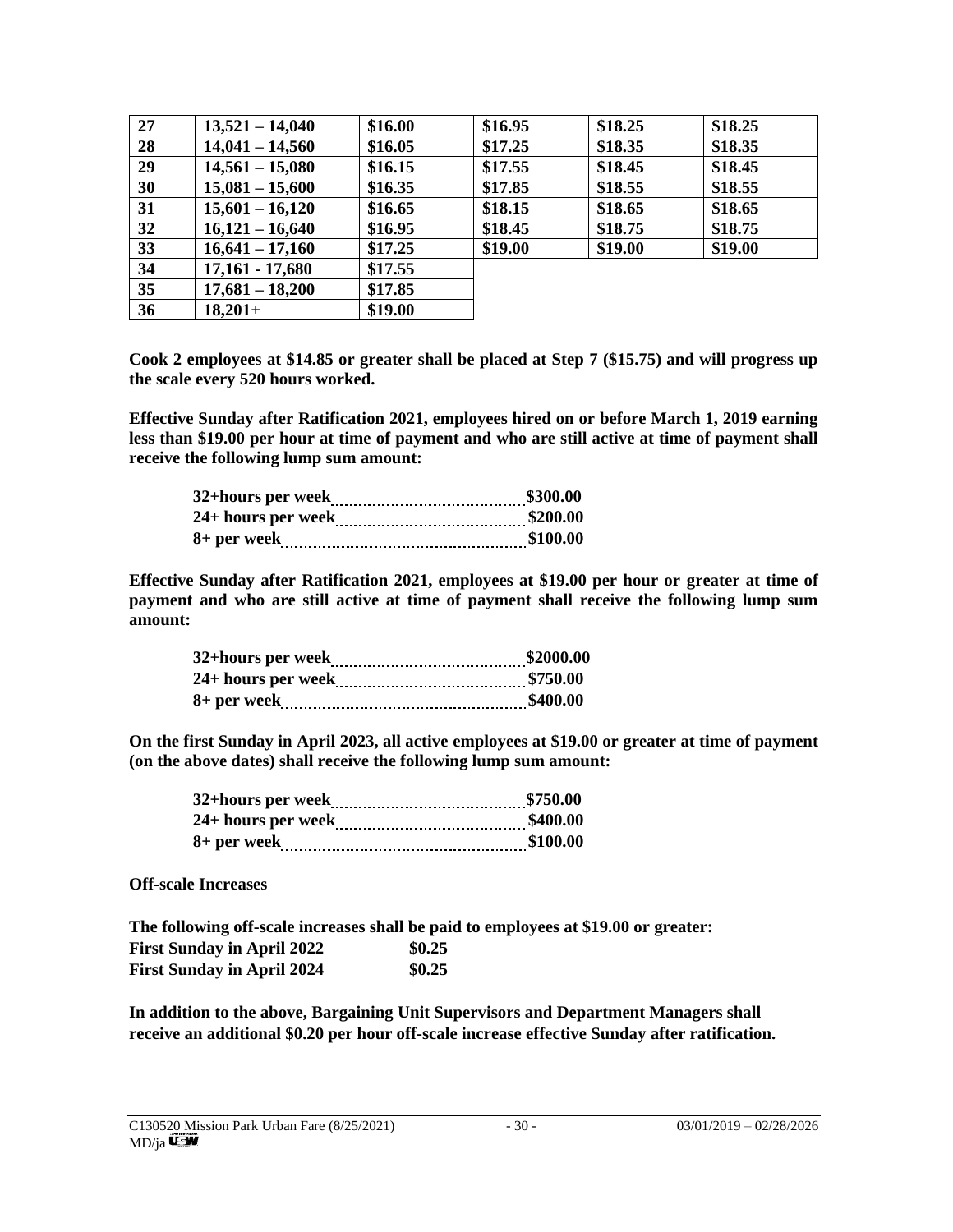#### **Premiums**

- **a) In charge Premium:** A person, designated by the Employer to lock up, or designated to be in charge during the absence of a manager for at least one week, will receive a premium of \$1.00 per hour for each hour worked in this capacity.
- **b**) **First Aid Premium:** When an employee is designated by the Employer to provide first aid coverage, the Employer will pay the cost of any recognized first aid course and furthermore, for those employees who have a recognized Industrial First Aid Designation, a premium of \$0.35 in addition to their normal wages will be paid. Two employees per store will be recognized for Industrial tickets, and five employees per year for emergency first aid.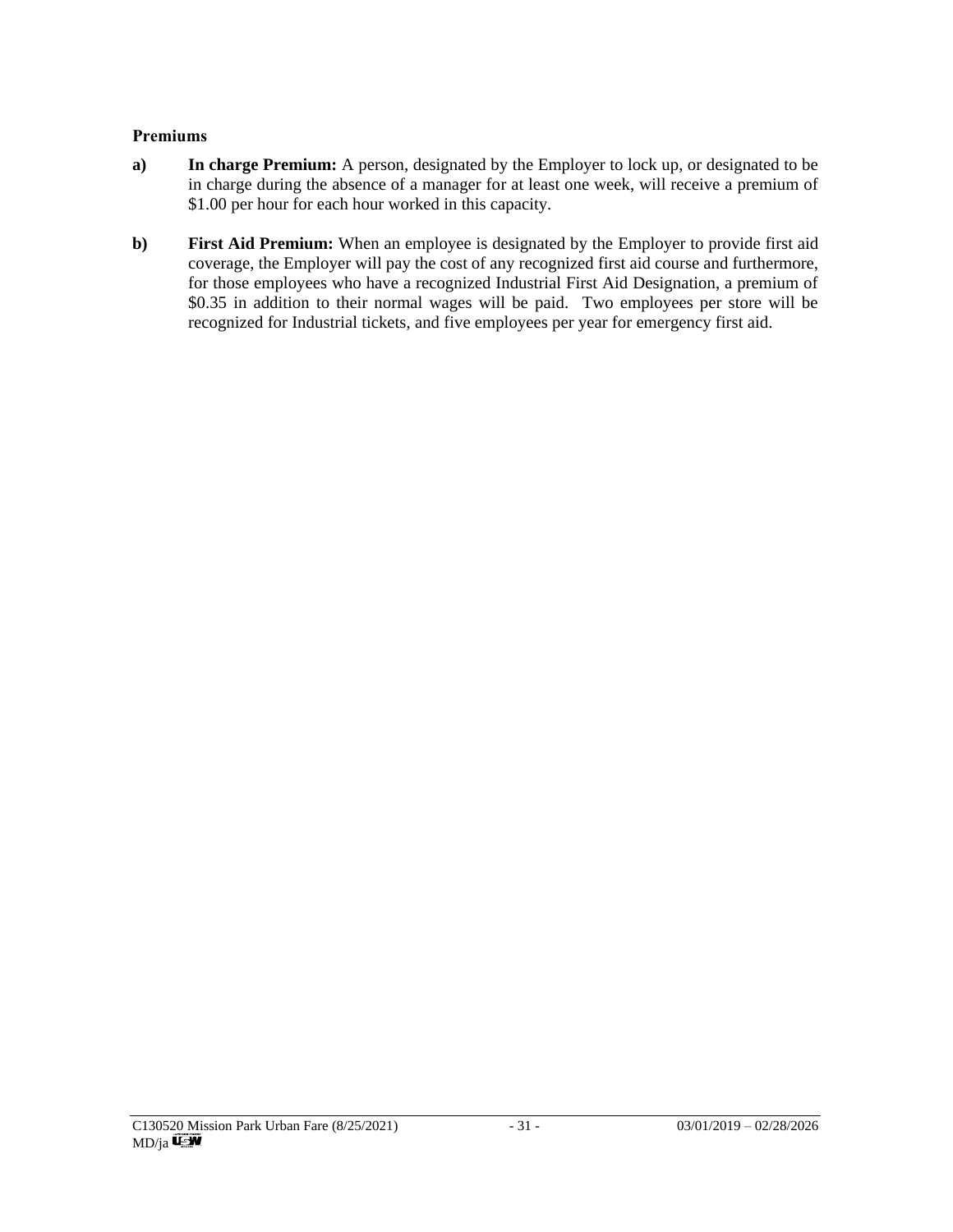## **LETTER OF UNDERSTANDING #1 – LABOUR CONTINUITY**

The Union and the Employer agree as follows:

- 1. If after collective bargaining the Union and the Employer are unable to conclude a settlement of all bargaining demands, the Parties shall each formulate their own final offer for a renewed Collective Agreement, both of which shall be referred to a final offer selection arbitration for resolution in a final and binding settlement to a sole arbitrator. The final offers shall include the items previously agreed and each party shall set out their final position on the outstanding issues.
- 2. The final offer selection arbitrator shall hear submissions from each of Parties and then select one of the final offers and award it as the new Collective Agreement.
- 3. The final offer selection arbitrator shall have the power to amend this Collective Agreement, but is subject to Section 20.01 (d), and the arbitrator's decision shall be final and binding.
- 4. The Parties shall make every effort to agree to an arbitrator. If agreement cannot be reached on an arbitrator, then either Party may request the BC Labour Relations Board to appoint an arbitrator.
- 5. Subject to what the Parties agree to at the first full reopener in 20**24**, there may be additional full reopeners prior to February 28, 20**26**.

#### **SIGNED THIS 18th DAY OF APRIL 2009.**

**RENEWED AS AMENDED THIS \_\_13th \_\_DAY OF \_\_\_APRIL\_\_\_\_\_\_\_\_, 2021.** 

#### **LETTER OF UNDERSTANDING #2 – JOINT UNION MANAGEMENT QUARTERLY REVIEWS**

**(a)** The Employer and the Union agree to meet on a quarterly basis to review the performance of stores that are experiencing financial difficulties and whose continued viability is questionable.

On an ongoing basis, the Employer and the Union will discuss methods to improve the performance of stores and will hold joint meetings with store employees to discuss improvements in the particular store.

In particular, the Union and Employer shall review the competitive impact of other retailers on the company's business. In the event issues arise during the term of the Collective Agreement where the Employer becomes concerned about the viability of a store, it is agreed that the Employer and the Union shall meet to specifically discuss measures that could be taken to address the concern. Upon request of the Union, the Employer will provide, in confidence, full financial disclosure for the store being reviewed to the two senior officials of the Union.

The Employer and the Union shall first examine measures within the Collective Agreement that could be taken. If necessary, the Employer and the Union shall have the authority to make amendments to the Collective Agreement. If no agreement can be reached on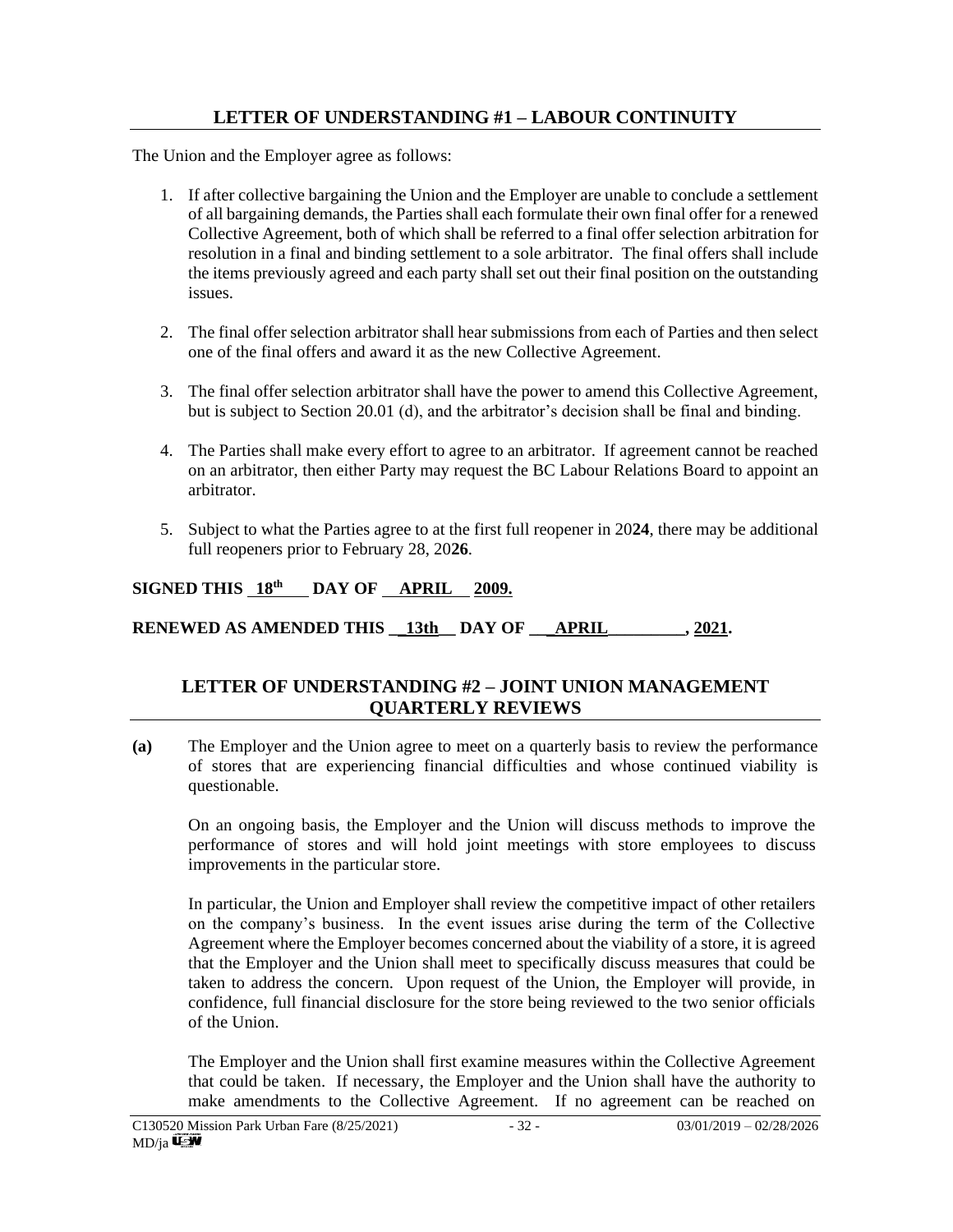Collective Agreement amendments, the matter may be referred to final offer selection arbitration for final and binding resolution. The arbitrator shall consider similar provisions within this Agreement and the particular store(s) economic position in the local marketplace.

It is agreed that the time frame for the discussions described above, including the date of the presentations to the arbitrator shall be no longer than ninety (90) days from the commencement of the discussions. This time period may be extended by mutual agreement.

(b) At each Quarterly Review meeting the Employer and the Union will also discuss the potential of returning stores to the full Collective Agreement terms after the store or stores in question have operated on modified terms for a reasonable period of time.

The parties will discuss any changes in the general competitiveness of the industry in which the company carries on business and the local marketplace of the stores in question since the implementation of terms that vary from the full terms of the Collective Agreement.

If the changes have been sufficiently favourable to result in the full or significant competitive recovery of the store or stores in question, then the Employer and the Union shall discuss the possibility of returning the store or stores to the full terms of the Collective Agreement or some interim partial improvement, taking into consideration the resulting impact of any action taken on the future performance of the store or stores.

If the parties cannot agree on whether or not a change should occur and/or how and when the change should occur, then the matter shall be referred to final offer selection arbitration for final and binding resolution.

It is agreed that the time frame for the discussions described above, including the date of the presentations to the arbitrator shall be no longer than ninety (90) days from the commencement of the discussions. This time period may be extended by mutual agreement.

(c) If the parties refer matters to final offer selection arbitration under either (a) or (b) above, it is agreed that the arbitrator will be Vincent L. Ready, or another arbitrator by mutual agreement.

#### **SIGNED THIS 18th DAY OF APRIL 2009.**

**RENEWED THIS \_\_13th\_\_ DAY OF \_\_\_APRIL\_\_\_\_\_\_\_\_\_, 2021.**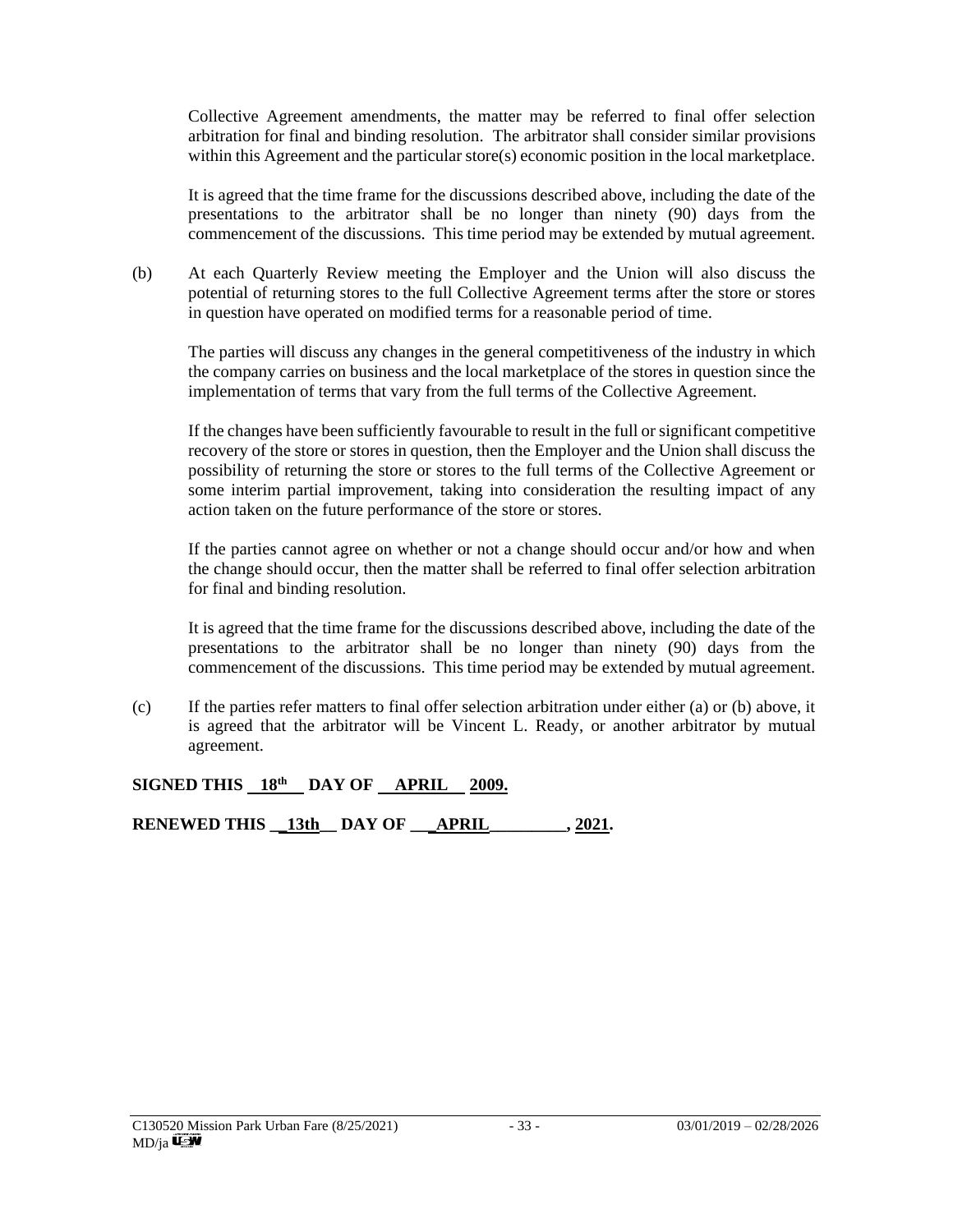## **LETTER OF UNDERSTANDING #3 – EMPLOYMENT SECURITY**

The parties agree that individuals employed under another banner of the Overwaitea Food Group have no rights to positions within the Cooper's and Big Buy Foods stores. If such an employee wishes to be considered for a position with Cooper's or Big Buy Foods, they would, if hired become new employees.

If however, an Overwaitea Food Group store operating under another banner is converted to a Cooper's or Big Buy Foods store, employees retained would have their current company seniority converted to Cooper's or Big Buy Foods seniority and would be slotted into the appropriate pay grid consistent with the structure outlined in Letter of Understanding #3.

## SIGNED THIS  $20^{\text{TH}}$  DAY OF JANUARY 1999.

#### **LETTER OF UNDERSTANDING #4 – NEW STORES**

The Employer and the Union agree that the following terms and conditions of employment shall apply to all new stores (including acquisitions) that open after March 1, 1999.

- 1. 25% of the available hours will be scheduled to employees in Pay Grid "A"
- 2. 75% of the available hours will be scheduled to employees in Pay Grid "C"
- 3. It is understood that once employees included in Pay Grid "C" accumulate 4,681 hours, the senior employee will be moved into Pay Grid "B". This practice will continue until 25% of the available hours are being scheduled in Pay Grid "B".

All new stores (including acquisitions) opened after Sunday after Ratification 2009 shall operate under the following terms and conditions of employment with respect to Pay Grids and Expiration and Renewal:

- 1. 25% of the available hours will be scheduled to employees in Pay Grid "A".
- 2. 75% of the available hours will be scheduled to employees in Pay Grid "C".
- 3. It is understood that the above percentages for Pay Grid "A" and "C" shall remain in place for a maximum period of seven (7) years from the date of opening the New Store.
- 4. After the seven (7) year period, employees in Pay Grid "C shall be moved to Pay Grid "B", by seniority, until 25% of the available hours are being scheduled in Pay Grid "B".

#### **Effective Sunday After Award (SAA) 2014 there shall be no further movement of employees to Grid B or Grid A rates of pay and no grid rebalancing.**

#### **SIGNED AS AMENDED THIS 18th DAY OF APRIL, 2009.**

SIGNED AS AMENDED THIS 26th DAY OF August 2014.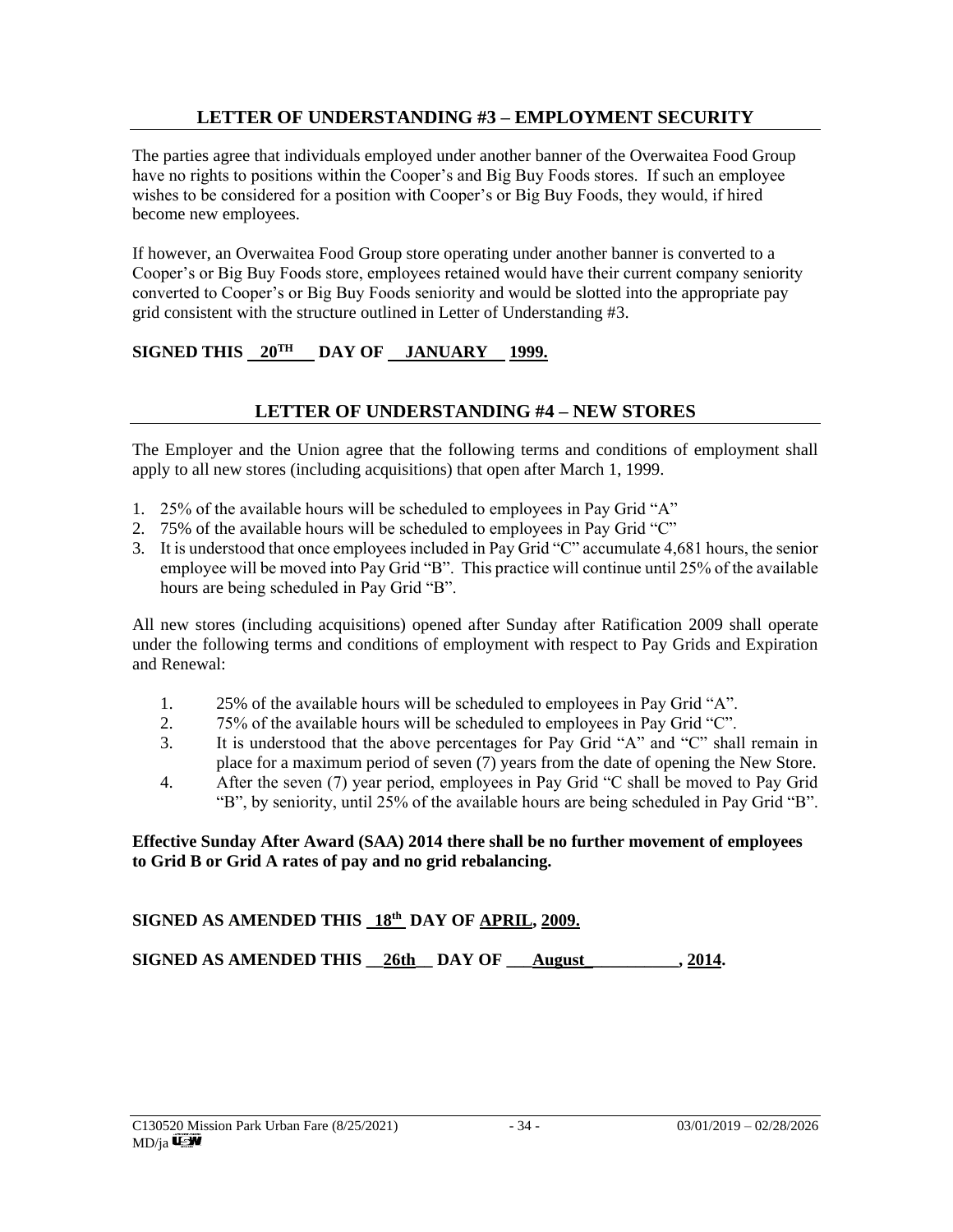### **LETTER OF UNDERSTANDING #5 – HEALTH & WELFARE, DENTAL AND PENSION TRUST**

Each year, on the anniversary of this agreement, the parties agree to meet to discuss the possibility of providing Health & Welfare, Dental and Pension benefits to employees covered by this agreement through the appropriate United Food & Commercial Workers Local 1518 Trust.

If the decision to make this change does not occur earlier, it is agreed that it will be made by January 1, 2004 with the Employer making contributions to the Trust to provide these benefits. It is understood that this contributions will not exceed the premium costs in effect at December 31, 2003.

#### SIGNED THIS  $20^{\text{TH}}$  DAY OF JANUARY 1999.

**RENEWED THIS \_\_26th\_\_ DAY OF \_\_\_August\_\_, 2014.**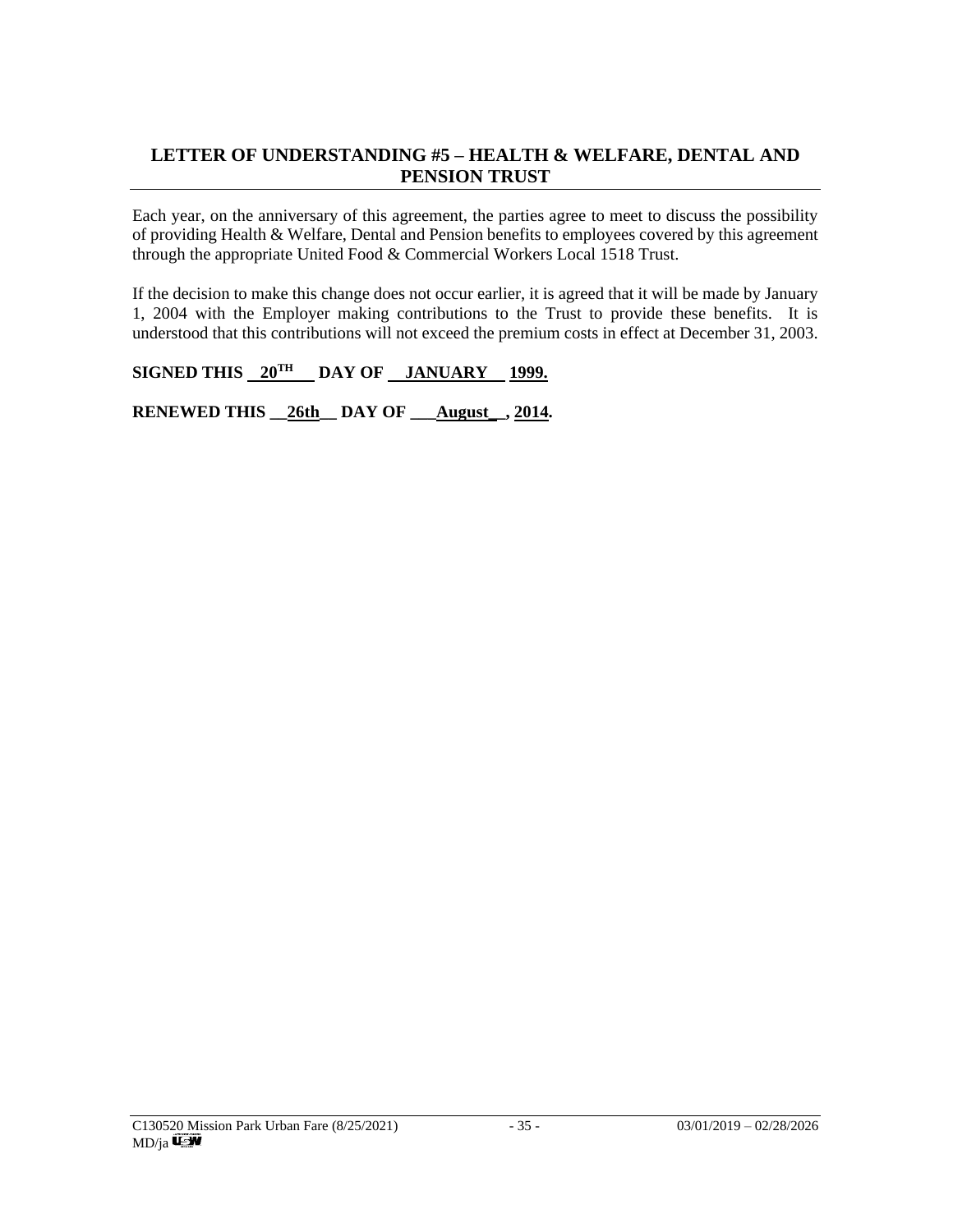#### **LETTER OF UNDERSTANDING #6 - NEW DEPARTMENTS**

The parties recognize that the hiring of persons or movement of existing employees to staff new or changed functions may create situations where seniority rights, rate of pay and other matters need to be reviewed and resolved.

The parties have reviewed this matter in general terms during negotiations and specifically reserve the right to amend the Agreement during its life to resolve, on a mutually satisfactory basis, this matter.

SIGNED THIS  $20^{TH}$  DAY OF JANUARY 1999. **RENEWED THIS \_\_26th\_\_ DAY OF \_\_\_August\_\_, 2014. RENEWED THIS \_\_13th\_\_ DAY OF \_\_\_APRIL\_\_\_\_\_\_\_\_\_, 2021.**

#### **LETTER OF UNDERSTANDING #7**

It is not the intent of the Employer to adversely impact the employees by opening new stores that they own and operate under the Save-On-Foods or Overwaitea Foods banner.

In the event that there is impact, the Employer and the Union will meet to determine what steps can be taken to assist the affected employees including such things as the transfer of employees between banners and the implementation of the process referred to in Letter of Understanding #**2**.

The general principle is that, in the event that an employee moves to a store which the Employer owns and operates under the save-On-Foods or Overwaitea Foods banner, they will be covered by the collective agreement in place for that banner, subject to any terms agreed to by the Employer and the Union.

In the event that a Cooper's or Big Buy foods in converted to an Overwaitea Foods or Save-On-Foods banner, it will be covered by the collective agreement in place for that banner.

#### **SIGNED THIS 20TH DAY OF JANUARY 1999.**

**RENEWED THIS \_\_26th\_\_ DAY OF \_\_\_August\_\_, 2014.**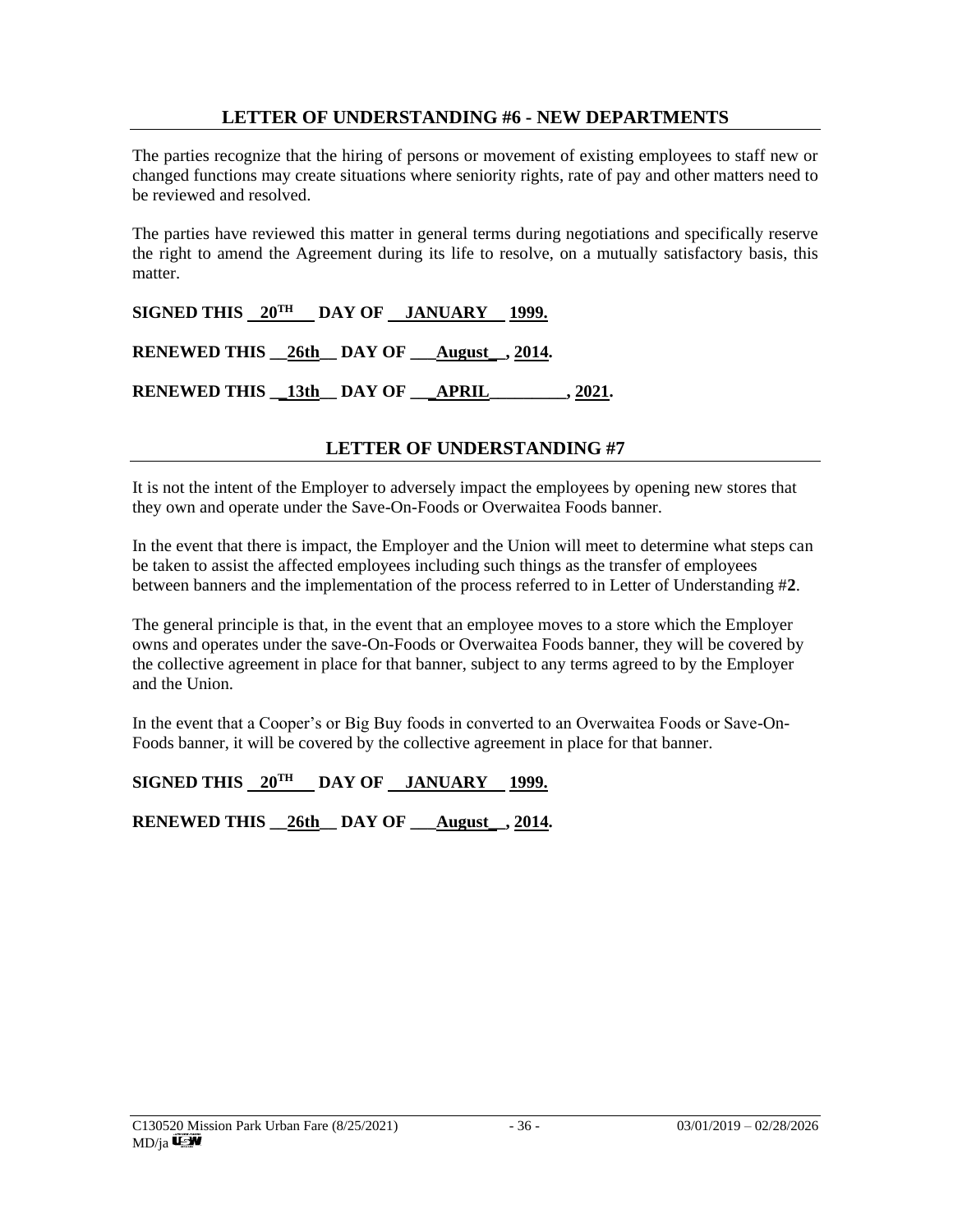#### **LETTER OF UNDERSTANDING #8**

In recognition that this Agreement is a start up Agreement, both parties agree that upon request from either the Employer or the Union, the parties shall meet and resolve any and all outstanding problems in relations to the start up Agreement which may include the amendment of existing contractual language.

SIGNED THIS  $20^{TH}$  DAY OF JANUARY 1999.

RENEWED THIS 26th DAY OF August , 2014.

**RENEWED THIS \_\_13th\_\_ DAY OF \_\_\_APRIL\_\_\_\_\_\_\_\_\_, 2021.**

#### **LETTER OF UNDERSTANDING #9 – MANAGEMENT STRUCTURE**

Exclusions per store:

One Store Manager One Assistant Store Manager One Operations Manager $<sup>1</sup>$ </sup> **One Head Chef Up to five (5) Sous Chefs** Pharmacists as required by the Employer

**Existing Sous Chefs will have two (2) options:**

- **1. Transfer their status to excluded personnel**
- **2. Relinquish their role as Sous Chef and move to the next highest rate on the 2021 Wage Scale. Experience hours will be reset so the next raise will occur after 520 hours worked**

Bargaining Unit Supervisors and Department Managers as determined by the Employer in consultation with the Union with the following terms:

- 1. Existing incumbents to remain red-circled in their existing positions and maintain their existing terms of employment (area of responsibility, wages and benefits).
- 2. Shall be placed on a weekly salary averaging 40 hours per week and shall be considered management under the Employment Standards Act and thereby exempt from overtime requirements.
- 3. Hours worked by Supervisors or Department Managers shall not be subject to claim.
- 4. Supervisors and Department Managers shall be permitted to perform any duties within the store.
- 5. Employees promoted to these positions shall be paid a weekly salary of \$880.00

**<sup>1</sup> Section 2.03 – Operations Managers may only be designated in new stores for a period of two years from date of store opening or acquisition or stores that average sales of \$200,000 or more in sales per week.**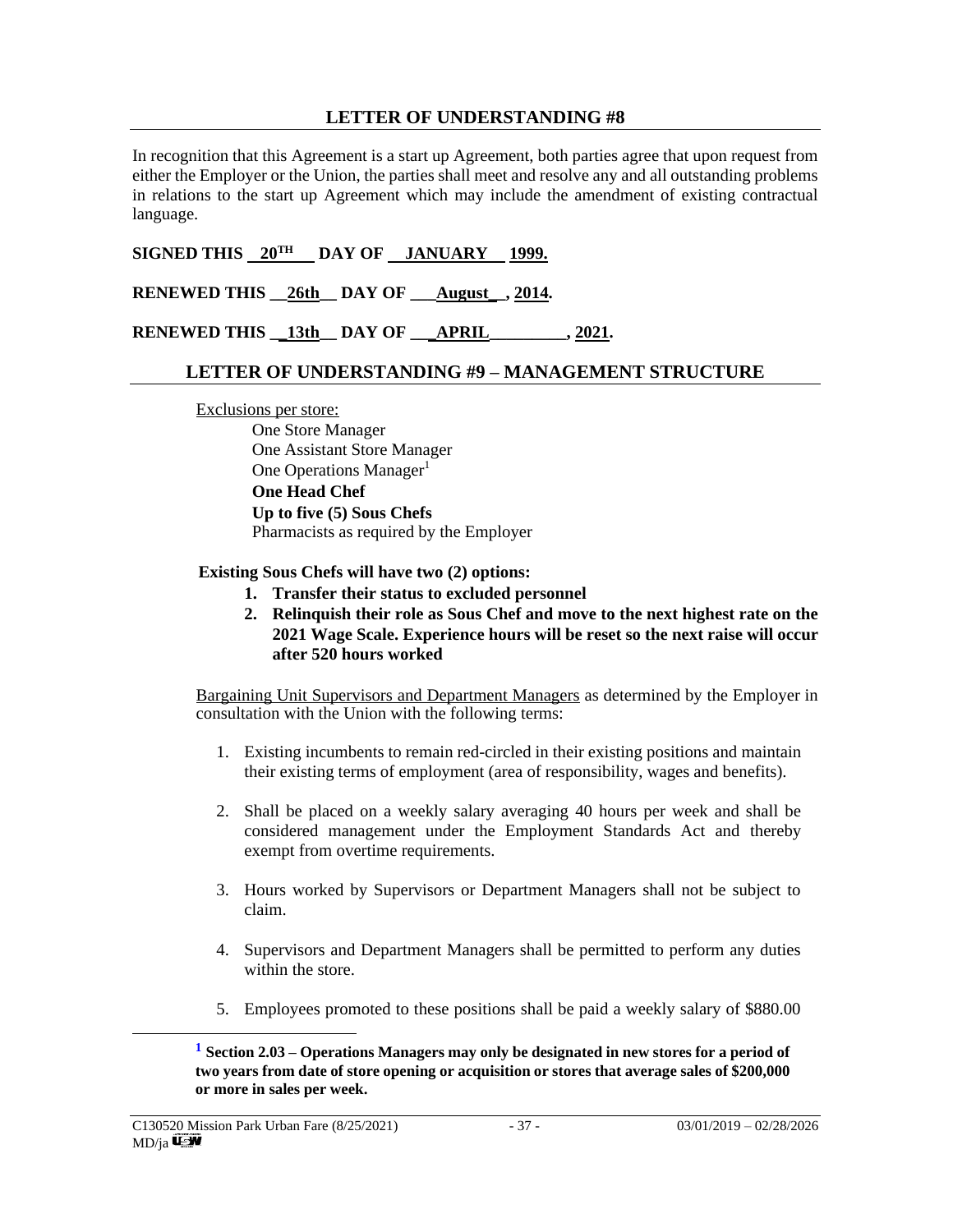for Department Managers and \$960.00 for Supervisors. These salaries shall be reviewed by the Union and Employer on an annual basis.

Existing excluded managers may elect to remain excluded.

The Employer and Union shall meet on a regular basis to discuss any issues arising out of management structure and work towards a solution that aligns with the interests shared during our discussions in bargaining and that supports the business plan.

**The parties recognize the need for stability and developmental positions in certain areas of the store. With that in mind, the Employer may add up to a maximum of two (2) Management Trainees unless agreed otherwise.**

**A Management Trainee position will be posted in-store and hours are not subject to claim.**

**Management Trainees shall receive a premium of one dollar (\$1.00) per hour for all hours worked.** 

**SIGNED THIS \_\_26th\_\_ DAY OF \_\_\_August\_\_, 2014.**

**RENEWED AS AMENDED THIS \_\_13th\_\_ DAY OF \_\_\_APRIL\_\_\_\_\_\_\_\_\_, 2021.**

#### **LETTER OF UNDERSTANDING #10 – STUDENT SENIORITY**

- 1. A Student is defined as any employee regularly attending High School, University, College, Vocational Institution or other educational institutions requiring attendance at scheduled classes. Students may be required to verify their attendance and class times.
- 2. Students shall be considered to have restricted their availability and shall be scheduled by seniority within their classification.
- 3. Employees shall inform the Employer using the "Student Status" form when:
	- (a) employees become or revert to student status; or
	- (b) it is established that they have ceased being a student and will not be resuming their studies in the next semester or school term, no exceptions.
- 4. All students, without exception, shall not change their status of availability more than three times per calendar year (by semester). Students are required to notify management of changes to their availability, student status or restrictions no less than one (1) week in advance of the schedules being posted.
- 5. It is understood that students shall not be available for certain shifts, which may limit their ability to maximize their hours. Minimum shifts for all students are four (4) consecutive hours. Students must be available for shifts when not attending classes.
- 6. Students may elect to work/be scheduled regular night stocking shifts in accordance with Section 6.10.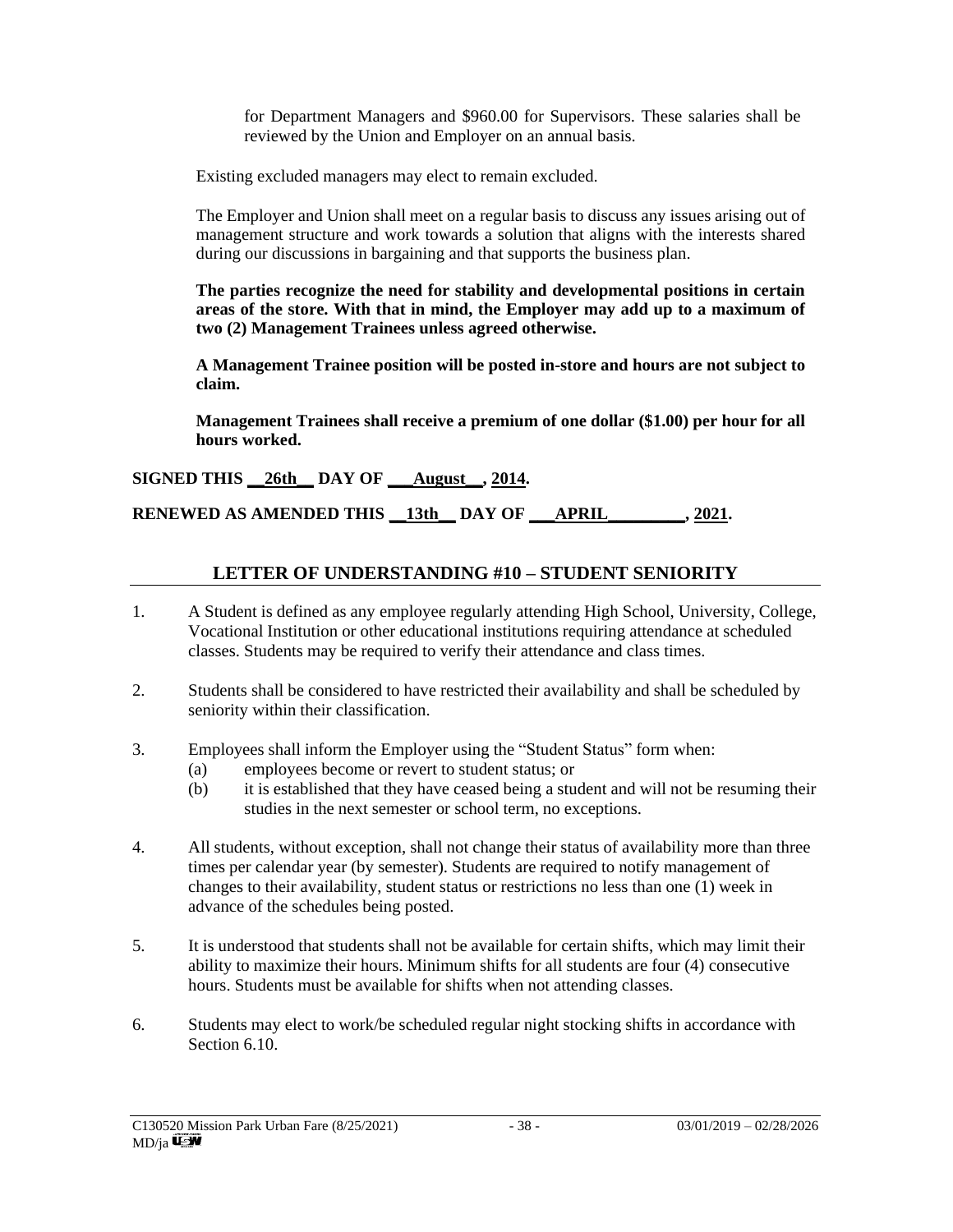7. Students who wish to maximize their hours during their Christmas break, spring break (reading break) and summer break may temporarily lift their restriction to forty (40) hours and open availability during these time periods.

## **SIGNED AS AMENDED THIS \_\_26th\_\_ DAY OF \_\_\_August\_, 2014.**

## **LETTER OF UNDERSTANDING #11 - PHARMACY ASSISTANT**

Pharmacy Assistant will be added as a new classification to the collective agreement. Pharmacy Assistants will follow the seniority and scheduling principles outlined in the Collective Agreement.

Pharmacy Assistants must satisfy one of the following criteria:

- a. Possess a certificate from a recognized educational institution as determined by the Employer;
- b. Have at least 2 years fulltime equivalent dispensary experience as determined by the Employer; or
- c. Successfully pass a challenge exam administered by the Employer.

Employees hired into this classification without the above criteria shall only perform work as directed by the Pharmacist and will get scheduled hours accordingly.

The Employer agrees that hours worked by Pharmacy Interns, Pharmacy students and Floater Pharmacists shall not impact the hours of work for Pharmacy Assistants. It is understood that this agreement does not cover reductions in hours of work for Pharmacy Assistants that may result due to business fluctuations or situations where Pharmacy Assistants' hours temporarily increase due to a temporary vacancy of Pharmacists.

## **SIGNED THIS 18th DAY OF APRIL, 2009.**

## **RENEWED THIS \_\_26th\_\_ DAY OF \_\_\_August\_, 2014.**

## **LETTER OF UNDERSTANDING #12 - MOVEMENT BETWEEN BANNERS**

This Agreement shall apply in each banner of the Overwaitea Food Group where this Letter of Understanding has been ratified.

The Employer and the Union shall meet after Ratification of this Agreement to set out rules and procedures to facilitate the movement of employees from one banner to another.

This provision shall only be available to employees who are members of a bargaining unit.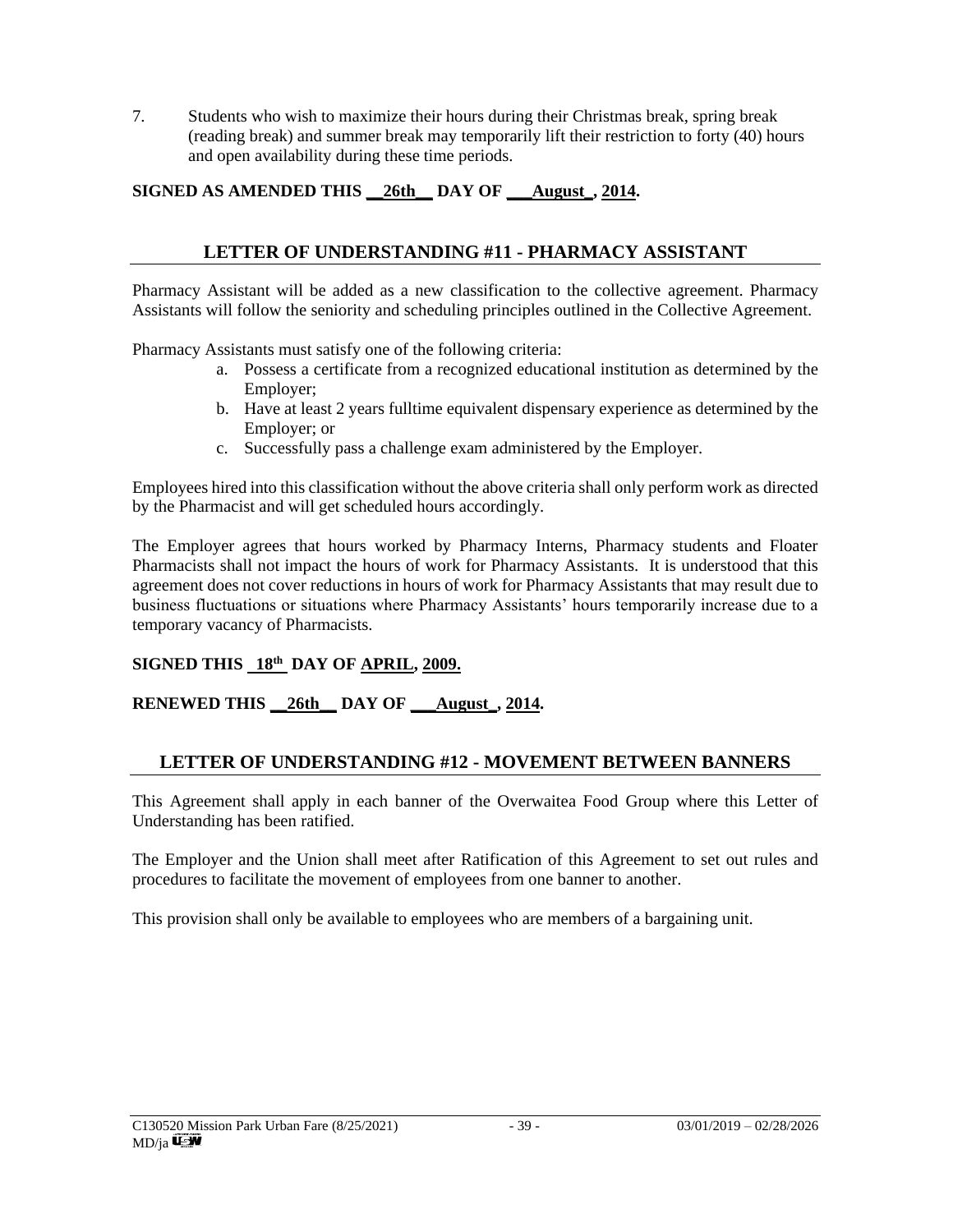An employee moving under this provision shall use their seniority date, both in the process of moving and for the scheduling of hours of work, in the store he or she moves to. Once the employee moves to the other banner store, the employee shall be covered by all of the terms of that banner's collective agreement and will become a member of the bargaining unit covered by that collective agreement.

#### **SIGNED THIS 18th DAY OF APRIL, 2009.**

#### **RENEWED THIS \_\_26th\_\_ DAY OF \_\_\_August\_\_, 2014.**

## **LETTER OF UNDERSTANDING #13 – VOLUNTARY SEVERANCE**

From time to time the Employer may decide to offer a voluntary severance payment to employees in certain stores and in certain classifications.

The decision to offer or not offer such a payment, the maximum number of employees it will be offered to, the minimum number of employees required to accept it, and the amount of such payment, are at the sole discretion of the Employer and any offer made will be on a without prejudice basis. The Employer reserves the right to withdraw the offer if the designated minimum number of employees do not accept it.

If the Employer does determine that an offer is to be made, the full details of the offer will be provided to the eligible employees with a copy provided to the Union. It is understood that employees will be given a reasonable period of time to consider the offer and to seek advice on it as they deem appropriate.

Acceptance of the offer is strictly voluntary and employees accepting it will be required to terminate their employment.

It is understood that hours of work that become available as a result of this offer will flow to other employees in accordance with the terms and conditions of the Collective Agreement.

**SIGNED THIS \_\_26th\_\_ DAY OF \_\_\_August\_\_, 2014.**

**RENEWED THIS \_\_13th\_\_ DAY OF \_\_\_APRIL\_\_\_\_\_\_\_\_\_, 2021.**

#### **LETTER OF UNDERSTANDING #14 –THIRD PARTY LIABILITY**

**The parties agree to request the Trustees to adopt a reimbursement policy, with respect to Third Party Liabilities**

**SIGNED THIS \_\_26th\_\_ DAY OF \_\_\_August\_\_, 2014.**

#### **LETTER OF UNDERSTANDING #15 – CROSS CLASSIFICATION SCHEDULING PILOT**

**a. The parties have a shared interest in providing an opportunity for employees to access more hours of work.**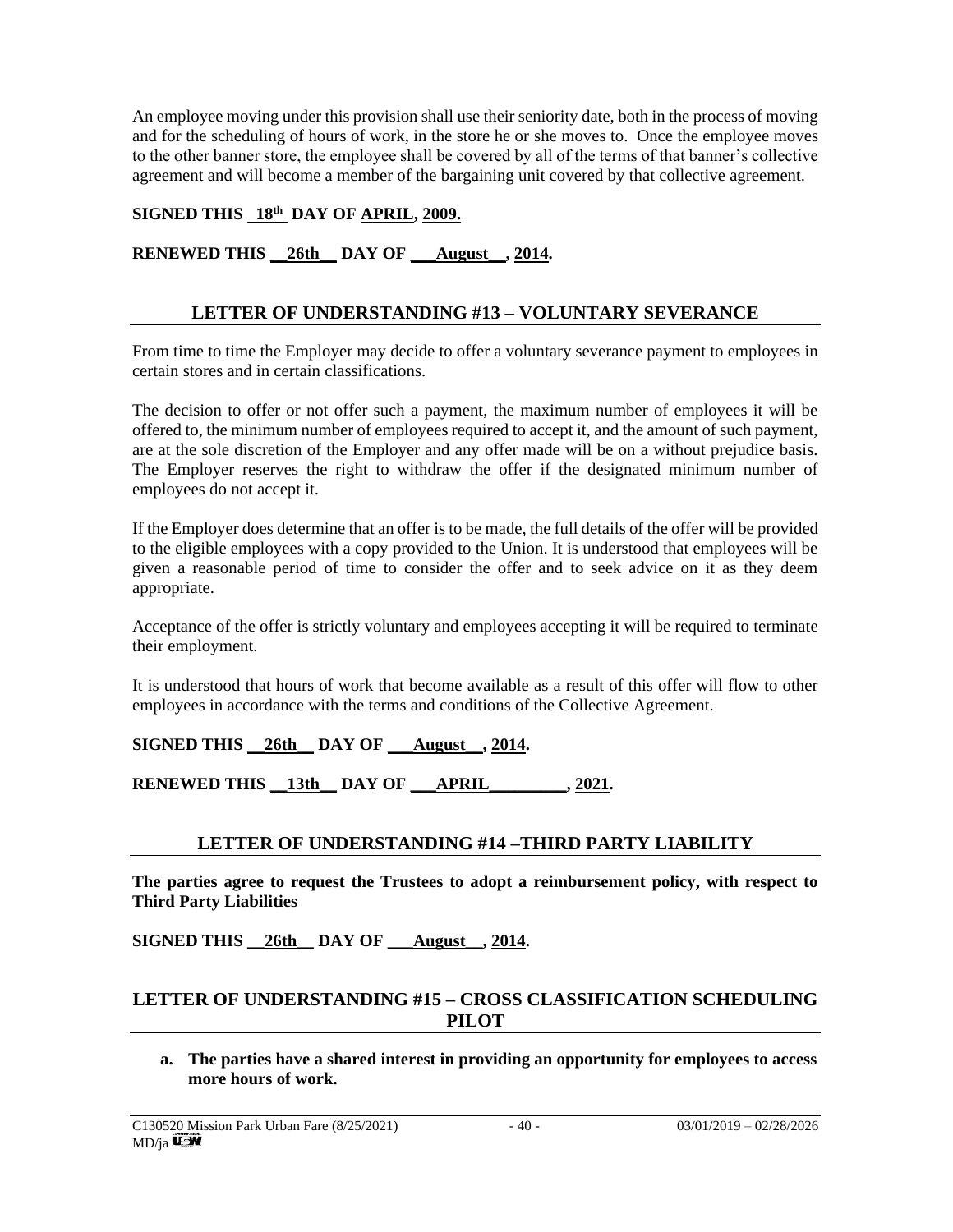- **b. Shifts shall be assigned to employees by seniority on a weekly basis. No employee will lose hours as a result of cross-department scheduling.**
- **c. The parties acknowledge there are other factors such as but not limited to loss of sales, negative effects of competitive forces against the store, technology, or changes in work operation that may impact employee hours.**
- **d. The following classifications shall be merged into the main scheduling group: Cook 1, Cook 2, and Food Service Worker.**
- **e. Effective one (1) year after ratification 2021, the "pilot" for cross classification shall cease unless the Employer and the Union agree to continue the program.**
- **f. If the parties agree to continue the program, points a through d above shall be moved into the Collective Agreement.**

**SIGNED THIS \_\_13th\_\_ DAY OF \_\_\_APRIL\_\_\_\_\_\_\_\_\_, 2021.**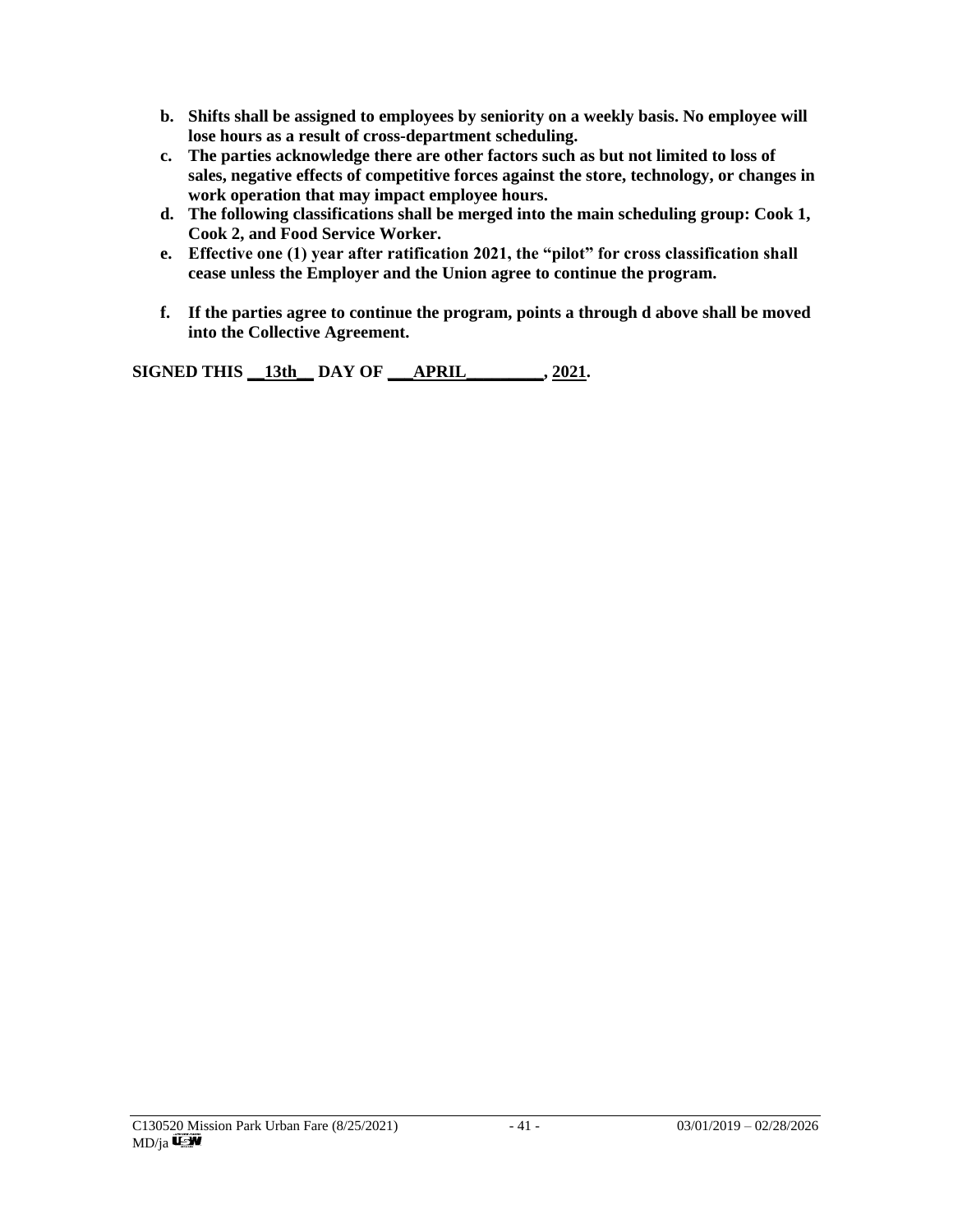August 26, 2014

Frank Pozzobon UFCW Local 1518 350 Columbia Street New Westminster, B.C. V3L 1A6

Dear Mr. Pozzobon,

#### **Re: Section 10.03 - Benefit Contributions**

This letter reflects the discussions of the parties at the bargaining table regarding Benefit Contributions.

The parties acknowledge that the current contribution levels are adequately funding the benefits in this section. In the event the funding levels fall into a deficit position over a six (6) month period the parties shall meet to find an acceptable resolve including any additional funding that may be required. With this commitment the parties will ensure the plan is not in a deficit position at the expiry of the current collective agreement which expires in 2019.

Sincerely, Major Brar Managing Director, Labour Relations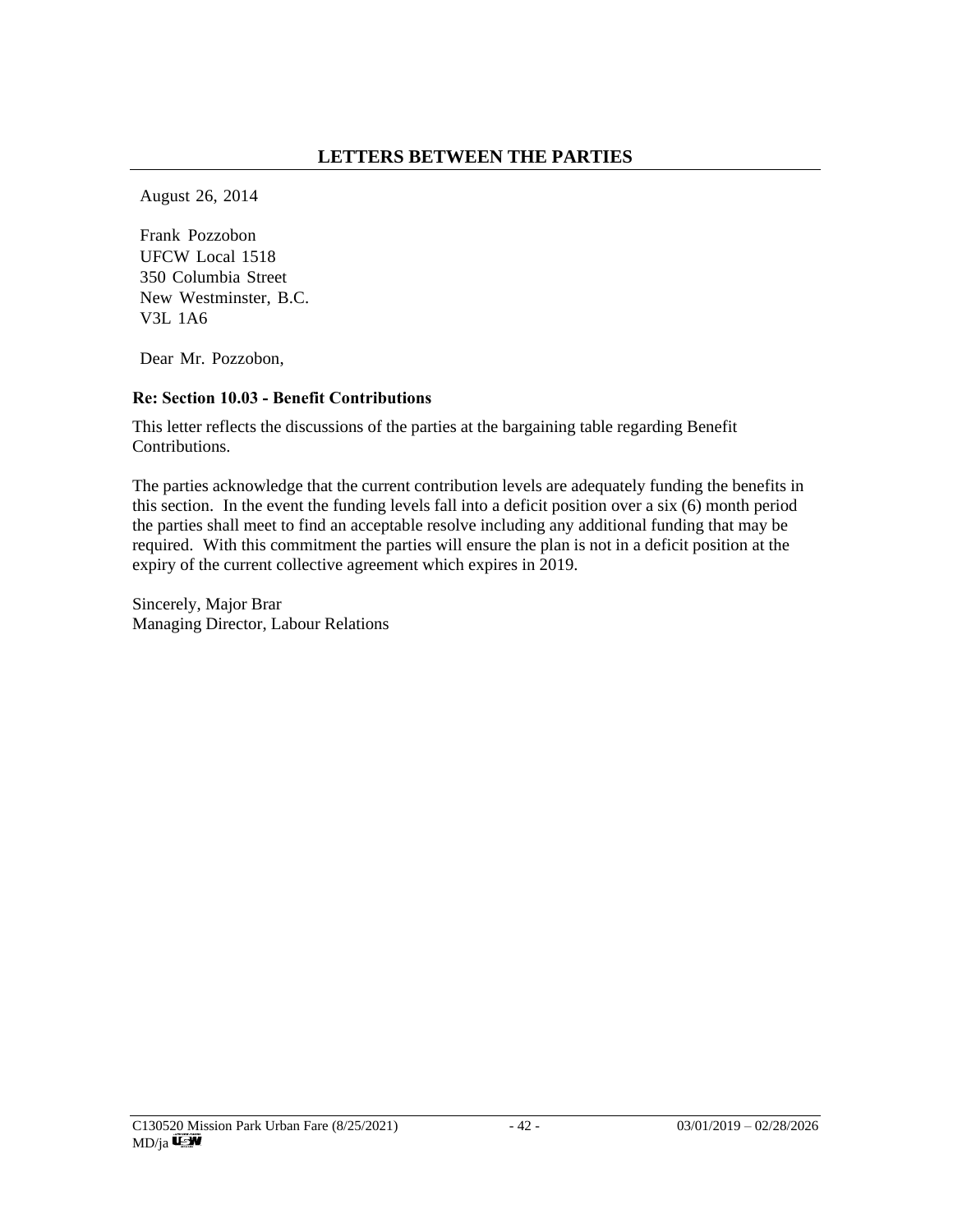**March 16, 2021**

**Melinda Driedger Union Representative UFCW 1518**

**Dear Melinda,** 

**Re: Employee Parking at 7638 Mission Park**

**This letter is intended to capture the discussions at the bargaining table regarding employee parking at 7638 Mission Park. During our discussions the Employer committed to having team member parking as a topic of discussion during the store's Growing Our Future Meetings, with the intent of receiving and listening to input from committee members and employee guests regarding the distribution of available parking passes.** 

**I trust this captures the details of our discussions at the table.**

**Yours truly,** 

**Ian Kato Director, Labour Relations**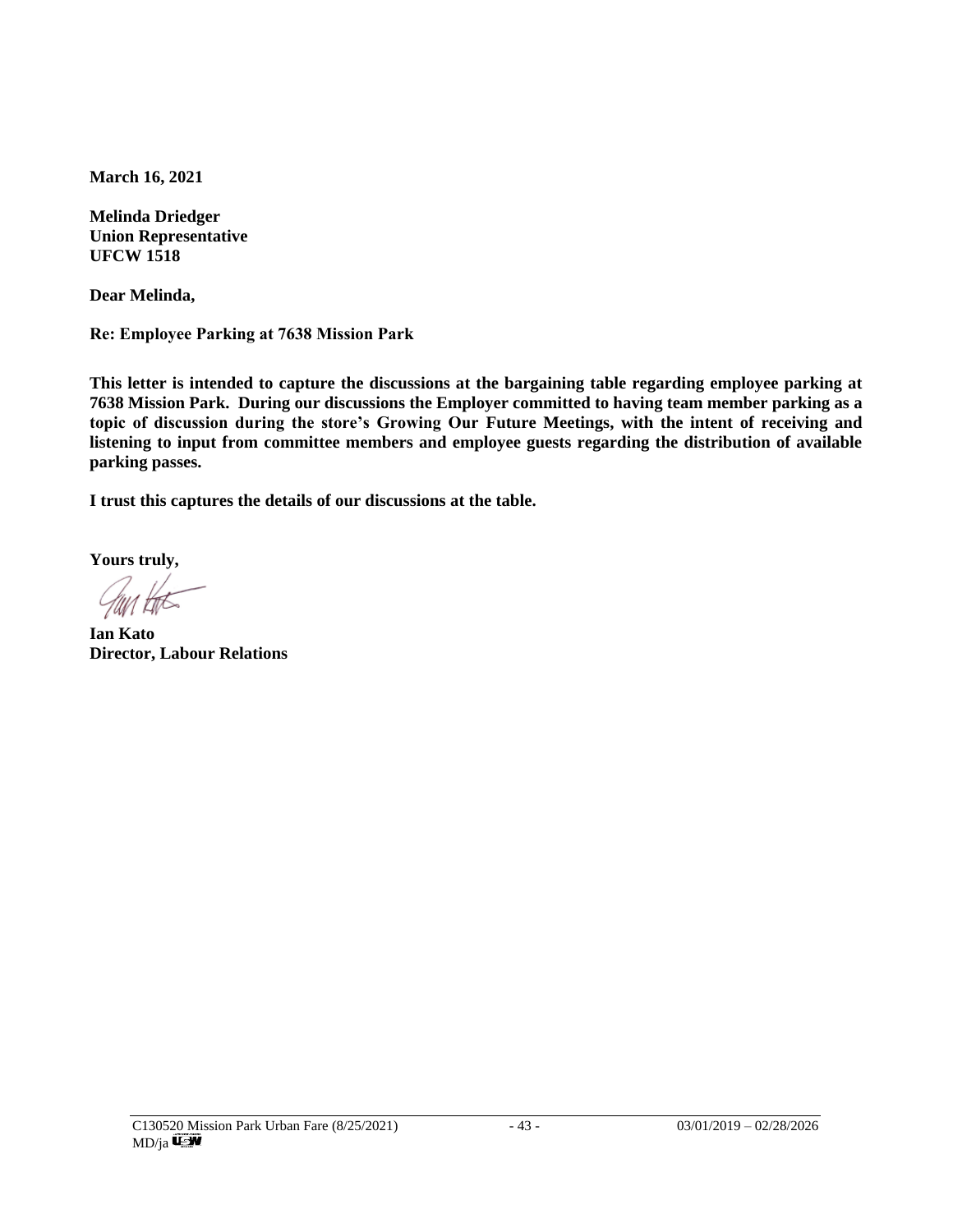## **INDEX**

#### $\boldsymbol{A}$

| Arbitration And Troubleshooter Hearings20 |  |
|-------------------------------------------|--|

#### $\boldsymbol{B}$

## $\boldsymbol{C}$

## $\boldsymbol{D}$

| Drug And Alcohol Assistance Program 11 |  |
|----------------------------------------|--|
|                                        |  |
|                                        |  |

#### $\pmb{E}$

#### $\pmb{F}$

## $\boldsymbol{G}$

#### $\boldsymbol{H}$

| Health & Welfare, Dental And Pension Trust35 |  |
|----------------------------------------------|--|

#### $\boldsymbol{I}$

|--|--|--|--|--|

#### $\pmb{J}$

#### $\boldsymbol{L}$

#### $\boldsymbol{M}$

| Maternity Leave See Pregnancy Leave |  |
|-------------------------------------|--|
|                                     |  |
|                                     |  |
|                                     |  |
|                                     |  |
|                                     |  |
|                                     |  |

#### $\boldsymbol{N}$

#### $\boldsymbol{P}$